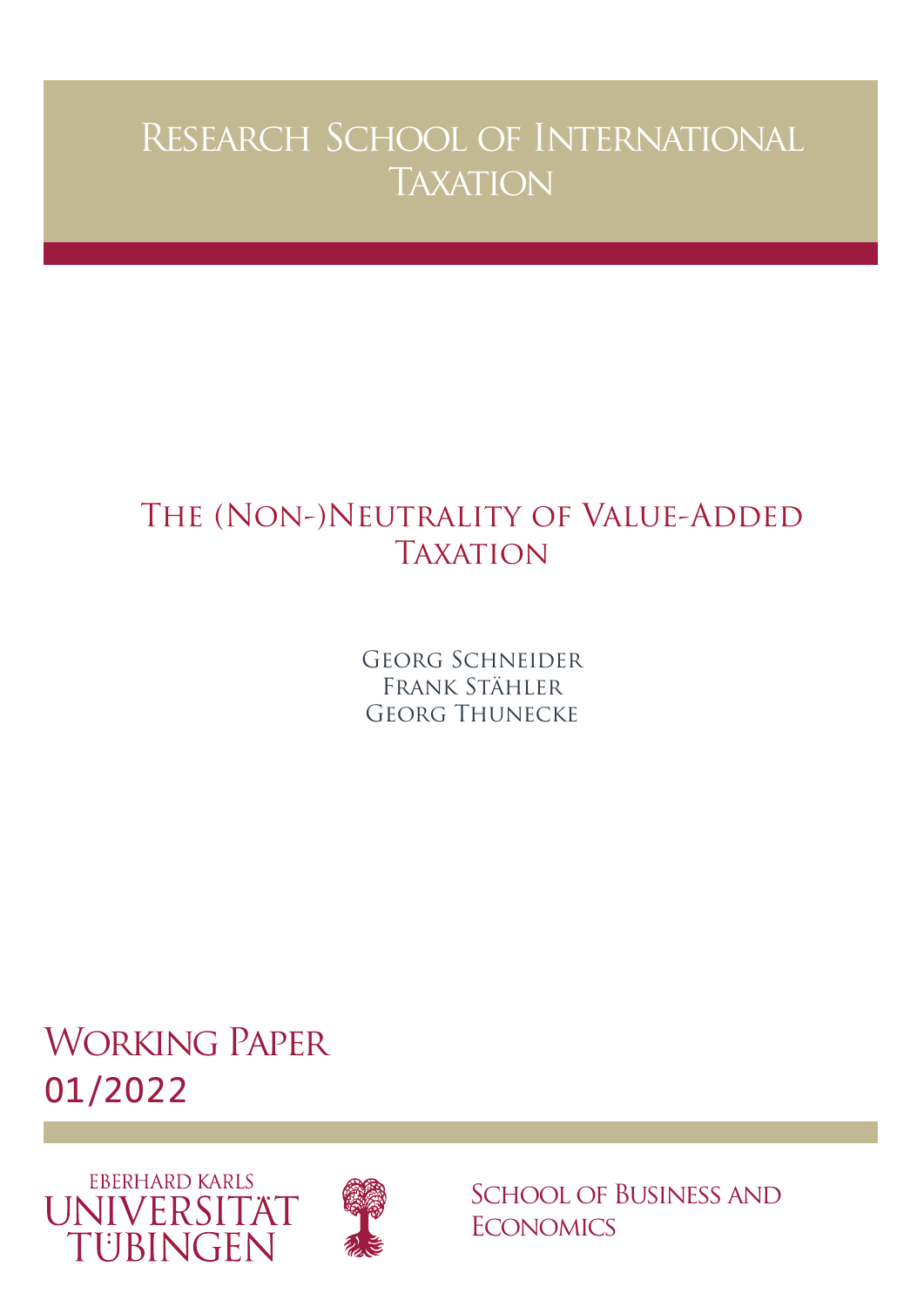## The (Non-)Neutrality of Value-Added Taxation<sup>1</sup>

Georg Schneider<sup>2</sup> Frank Stähler<sup>3</sup> Georg Thunecke<sup>4</sup>

Version of March 28, 2022

- <sup>1</sup>We are grateful to Giacomo Brusco, Peter Eppinger, Holger Görg, Robert Gold, Jacqueline Hansen, Benedikt Heid, Bas Jacobs, Fabian Kindermann, Marko Köthenbürger, Thierry Mayer, Valeria Merlo, Paolo Piascquadio, Horst Raff, Martin Ruf, Georg Wamser, Gerald Willmann and Yoto Yotov and seminar participants for very useful comments and suggestions. All authors gratefully acknowledge financial and data support received from the German Research Foundation through the Research Unit FOR 2738 "Understanding the Behaviour of Multinational Corporations in the Context of International Tax Institutions". Frank Stähler also gratefully acknowledges financial support received from the Australian Research Council under project number DP190103524.
- <sup>2</sup>University of Bonn, Address: School of Economics, University of Bonn, Adenauerallee 24, D-52113 Bonn, Germany, email: georg.schneider@uni-bonn.de.
- <sup>3</sup>Corresponding author, University of Tübingen, University of Adelaide, CESifo and NoCeT. Address: School of Business and Economics, University of Tübingen, Nauklerstr. 47, D-72074 Tübingen, Germany, email: frank.staehler@uni-tuebingen.de.
- <sup>4</sup>University of Tübingen, Address: School of Business and Economics, University of Tübingen, Nauklerstr. 47, D-72074 Tübingen, Germany, email: georg-ulrich.thunecke@uni-tuebingen.de.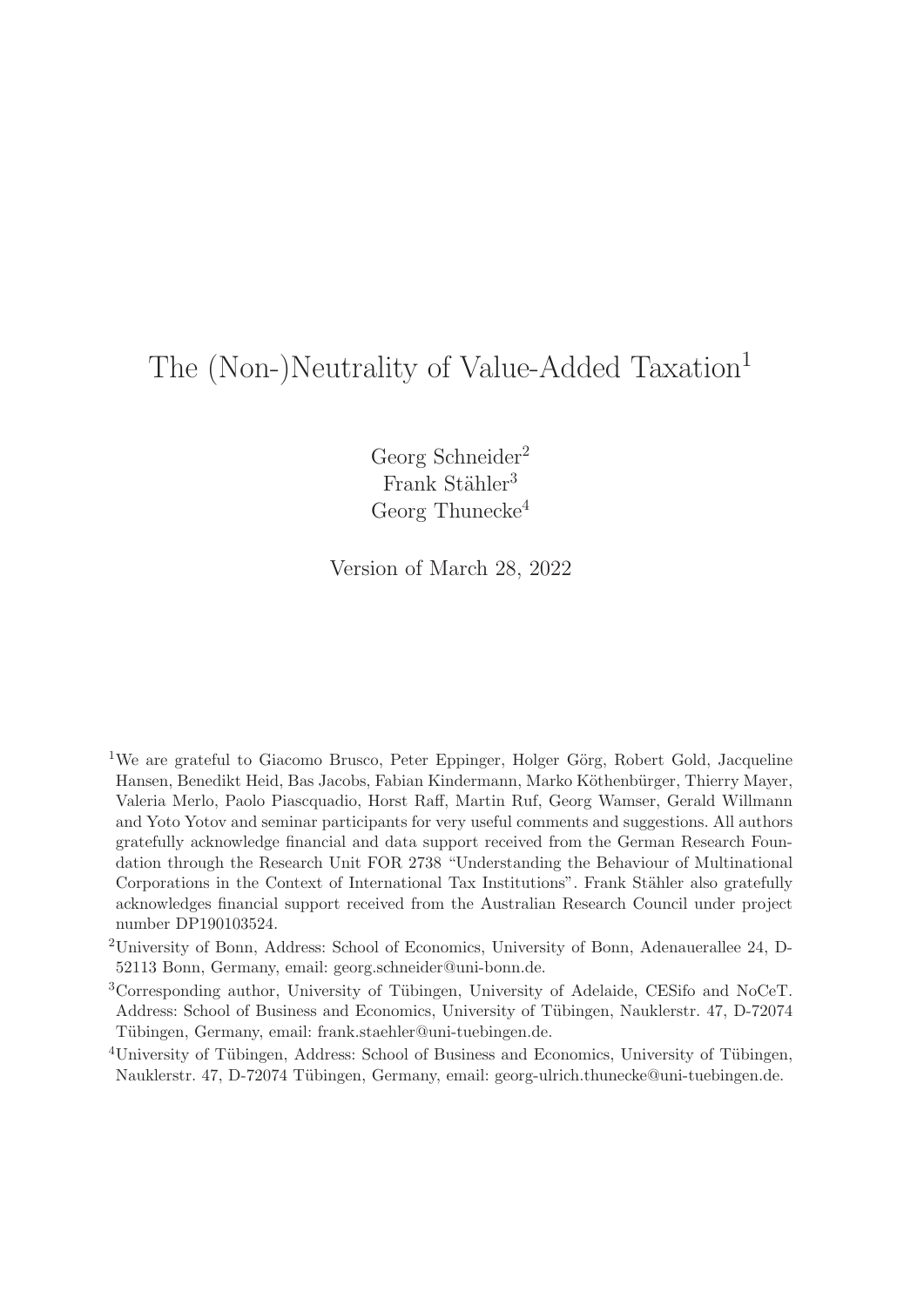#### **Abstract**

This paper employs a structural gravity model and novel value-added tax (VAT) regime data to investigate the impact of VAT rate changes on imports and domestic production of final goods. We demonstrate that the VAT is both non-neutral and discriminatory. A one percentage point VAT increase reduces aggregate imports and internal trade by 3.05% and implies a 5.4 to 7.9% reduction of foreign imports relative to internal trade. Based on these results we conduct a counterfactual equilibrium analysis and illustrate that VAT rate changes imply substantial welfare effects for an average country in the European Union.

**JEL-Classification**: F10, F14, H22.

Keywords: Structural gravity, value-added taxation, neutrality, discrimination.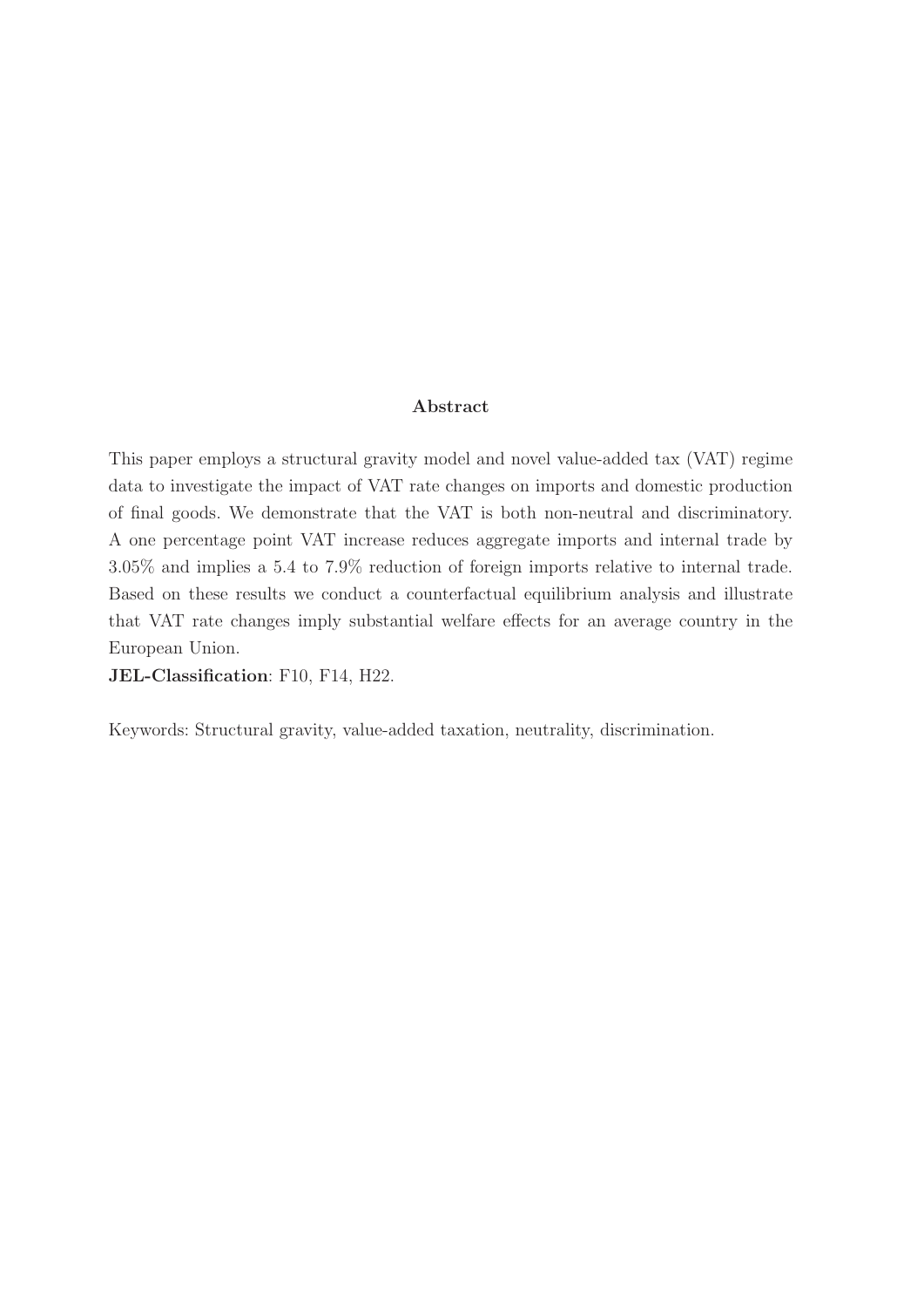## **1 Introduction**

Throughout the past decades value-added taxes (VATs) have become the most commonly applied form of commodity taxation around the globe. One reason for this development is that the VAT is commonly regarded as neutral and non-discriminatory. Neutrality should imply that consumer and firm behavior are by and large unaffected by VAT changes. Non-discrimination warrants that domestic production and imports should not be affected differently by the VAT. Opposite to these presumptions, we show that the VAT is both non-neutral and discriminatory, and that its welfare effects are substantial. This holds true although – in line with WTO guidelines of non-discrimination – the VAT follows the destination principle. Thus, imported goods are subject to a border-adjustment process where the VAT is levied, while exports are exempt in most countries. Consequently, the same rate applies to both imports and domestic production of goods and services for the domestic market and affects final consumption only.

In order to investigate neutrality and non-discrimination, we employ a structural gravity model and build on recent innovations in modeling the effects of non-discriminatory trade policies. We use a novel data set containing VAT regime information for more than 150 countries from 2003 to 2020. Additionally, we analyze a panel of 28 EU countries from 1967 to 2020. We begin by extending the structural gravity model to accommodate for the existence of a VAT to guide the empirical analysis of our research questions. In deriving this model we build on the seminal contribution of Anderson and van Wincoop (2003) who have set up the structural gravity model in a way that is consistent with general equilibrium constraints.<sup>1</sup> This model is very flexible (see Allen et al., 2020, and Carrère et al., 2020) and accommodates many trade models like Armington, Ricardo, Heckscher-Ohlin, monopolistic competition and models of heterogeneous firms.<sup>2</sup> To analyze the question of neutrality we employ a two stage approach following Yotov et al. (2016). In the first stage we estimate the multilateral resistance terms using the standard gravity model. In the second stage we regress the estimated importer-time fixed effect on current VAT rates. Using variation from standard and reduced VAT rates applying to different product

<sup>&</sup>lt;sup>1</sup>See also Anderson (1979) and Eaton and Kortum (2002).

<sup>2</sup>See Anderson and Yotov (2016), Arkolakis et al. (2012), Bergstrand (1985), Caliendo and Parro (2015), Chaney (2008), Chor (2010), Costinot et al. (2012), Deardorff (1998) and Helpman et al. (2008).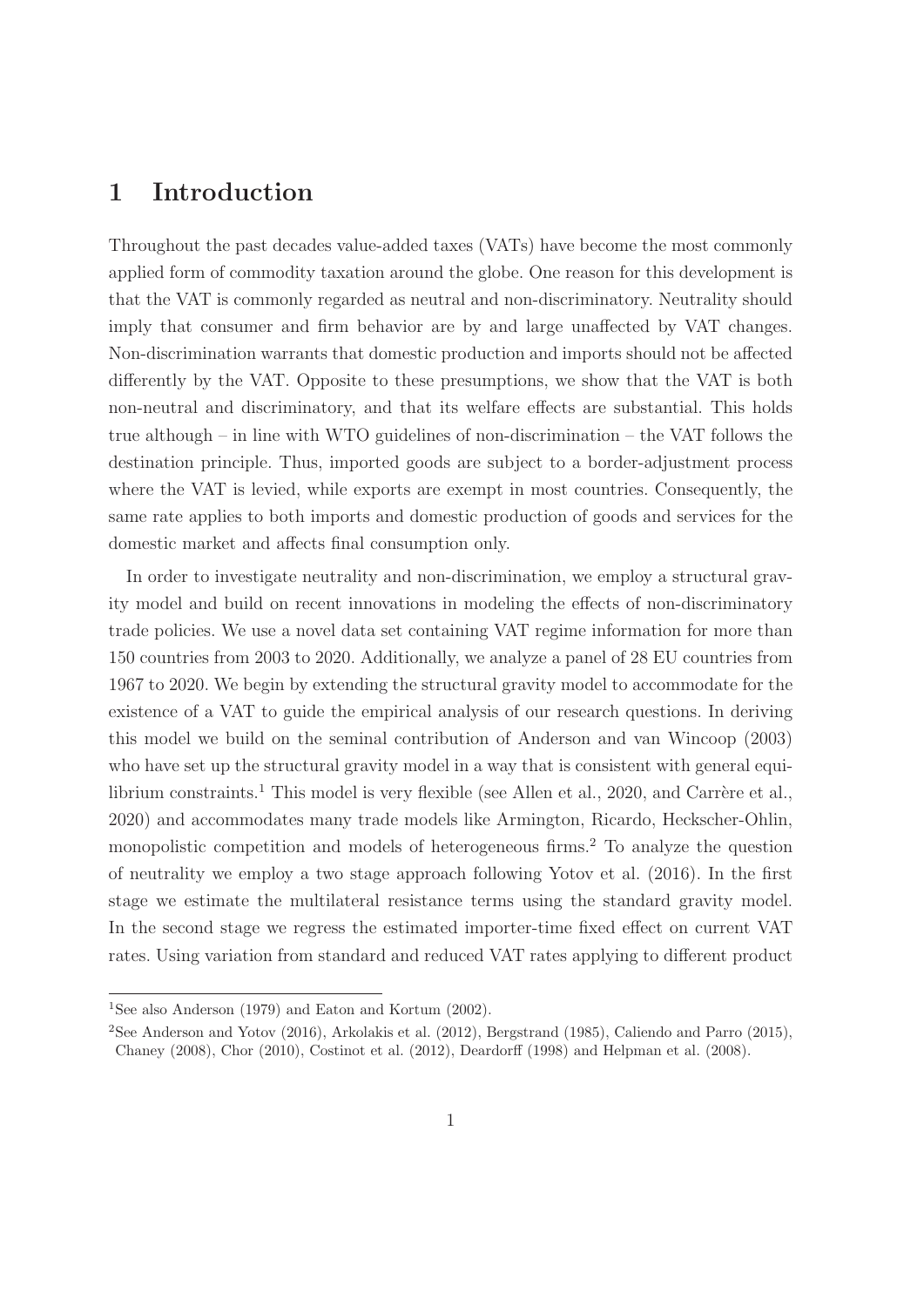groups, we are able to account for any importer-time-specific characteristics that might influence both the tax setting and the inward resistance term. We find that a VAT rate increase will lower both domestic production and aggregate imports of final goods. The size of this effect is economically significant and robust.

Analyzing the question of non-discrimination proves more difficult since the VAT is applied equally to domestic production and imports from all trading partners. For our analysis we build on recent empirical advancements in studying non-discriminatory trade policies (see Beverelli et al., 2018; Heid et al., 2021) and employ a border dummy to distinguish between internal and international trade flows. The differential impact of the VAT on inter- and intra-national trade, respectively, is analyzed by interacting this border dummy with the VAT rate. We illustrate that the VAT is in fact discriminatory in the European Union. We find that an increase in the VAT rate leads to a larger decrease in aggregate imports compared to local production. This effect implies that relative demand for domestically produced goods increases. Consistent with our theoretical model, this result must be driven by differential price responses of domestic and importing firms.

Following Arkolakis et al. (2012) and using our structural gravity model, we illustrate that the welfare implications of VAT changes are considerable. If the tax revenue increase is completely unproductive, a one percentage point increase in the VAT rate leads to a welfare decrease of between 1.94 and 4.92 % for an average country in the European Union. Allowing for productivity changes, we show that a welfare neutral VAT change requires substantial productivity gains from public good provision. When the VAT increase is used to compensate for another tax reform, the income effects of this reform must also be substantial.

To the best of our knowledge, this is the first paper that investigates neutrality and non-discrimination of the VAT in a general equilibrium model. Usually, the VAT is not considered to be a (distortive) trade policy instrument. In fact, early theoretical contributions by Grossman (1980) and Feldstein and Krugman (1990) have developed conditions under which any border adjustment is neutral, meaning that it will not affect c.i.f. values of imports and the value of internal trade. Other papers, however, have demonstrated that commodity taxation can be an imperfect substitute for tariffs when markets are not perfectly competitive and that rates will depend on the taxation principle (see, for example, Haufler et al., 2005, and Keen and Lahiri, 1998). Thus, the VAT may not necessarily be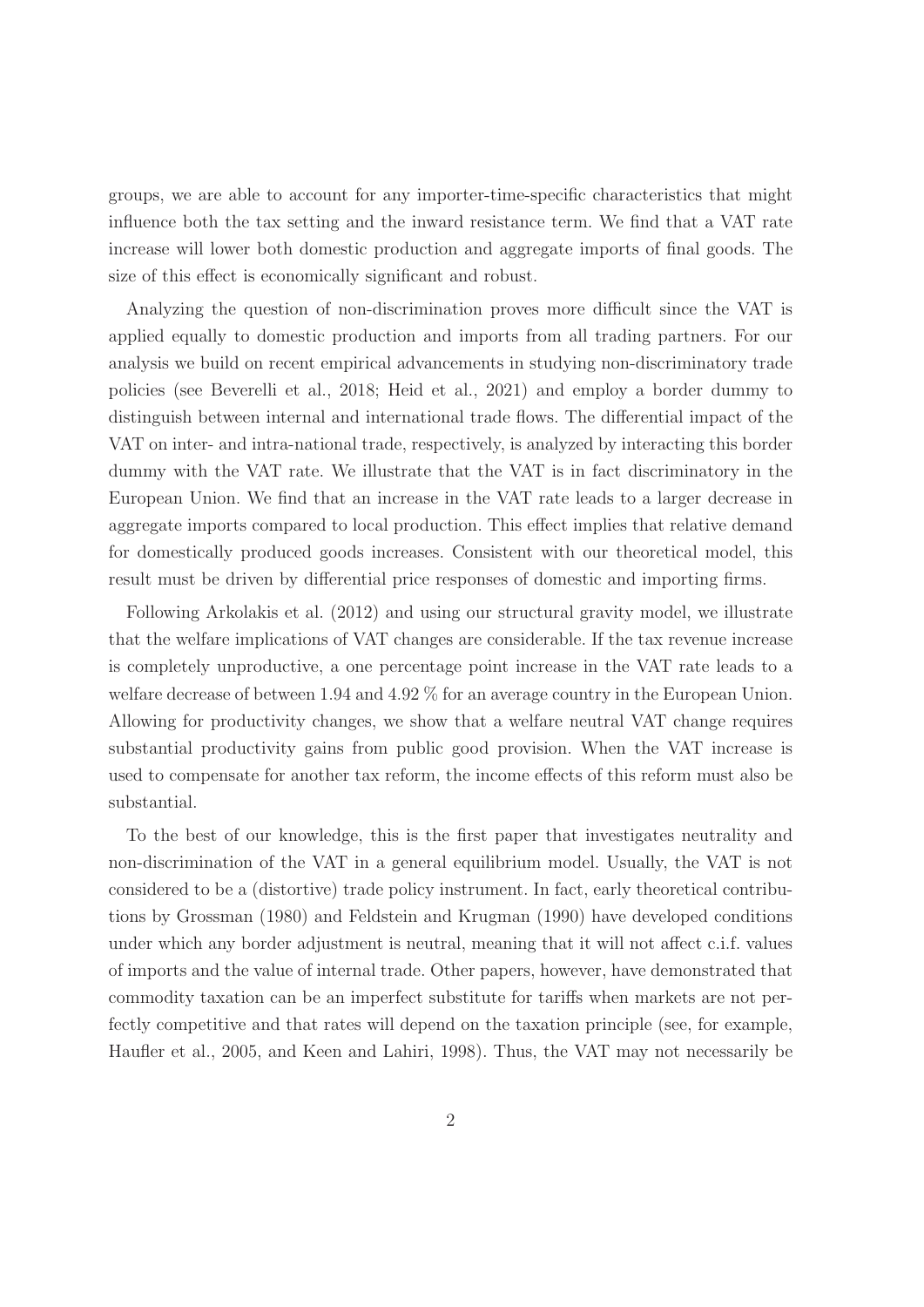neutral and/or non-discriminatory and could, consequently, serve implicitly or explicitly as a trade policy instrument. This is especially relevant since the global tariff level has steadily declined while VAT rates around the globe experienced a distinct increase.<sup>3</sup>

This paper is not the first to evaluate the effect of VAT rates on trade, but the first to do so in a structural gravity model, and it contributes to several strands of the international trade and public finance literature. First, we add to the empirical trade literature analyzing VAT neutrality. Desai and Hines (2003) conduct a cross-sectional country-level analysis, finding a negative relation between VAT revenue and exports as well as imports. Keen and Syed (2006), also looking at the country-level but using panel data, find no VAT effect. In an industry-level panel analysis Nicholson (2010) finds negative effects on both exports and imports. Furthermore, the author reports moderate offsetting effects of consumption taxes on trade balances, with one-for-one responses of exchange rates to VAT rate increases. Sharma (2020) analyzes an industry-level panel of more than 100 countries to investigate how the VAT affects exports. The author finds that industries with a high intermediate goods share of output decrease exports substantially. This effect is driven by developing countries and most likely attributable to imperfect refunding for exporters. Most recently, Benzarti and Tazhitdinova (2021) employ a generalized difference-in-differences following Fuest et al. (2018), regressing bilateral trade (exports and imports) on the reporting country's tax rate, a rich set of fixed effects, dynamic country-level controls and a full set of lags and leads of VAT rates to capture anticipatory or delayed responses. Their analysis focuses on EU countries, and they find a VAT elasticity of trade close to zero, with no significant anticipatory or delayed effects.

Compared to this literature, our paper demonstrates clear-cut effects of the VAT on trade. On the one hand, we use a structural gravity model and the Poisson Pseudo Maximum Likelihood (PPML) estimator following Santos Silva and Tenreyro (2006). Compared to papers that use a logarithmic transformation of trade flows, PPML allows us to properly account for zero trade flows and heteroskedasticity. Since the structural gravity model is a consistent general equilibrium model of trade, it has been extremely successful in trade policy analysis, and it has developed well-recognized best practice standards, see for example Anderson (2011), Head and Mayer (2014) and Yotov et al. (2016). On the other hand, our study goes beyond the EU context using a balanced panel of trade data

<sup>3</sup>Loretz (2008) and Thunecke (2022) provide illustrative evidence for the development of the VAT.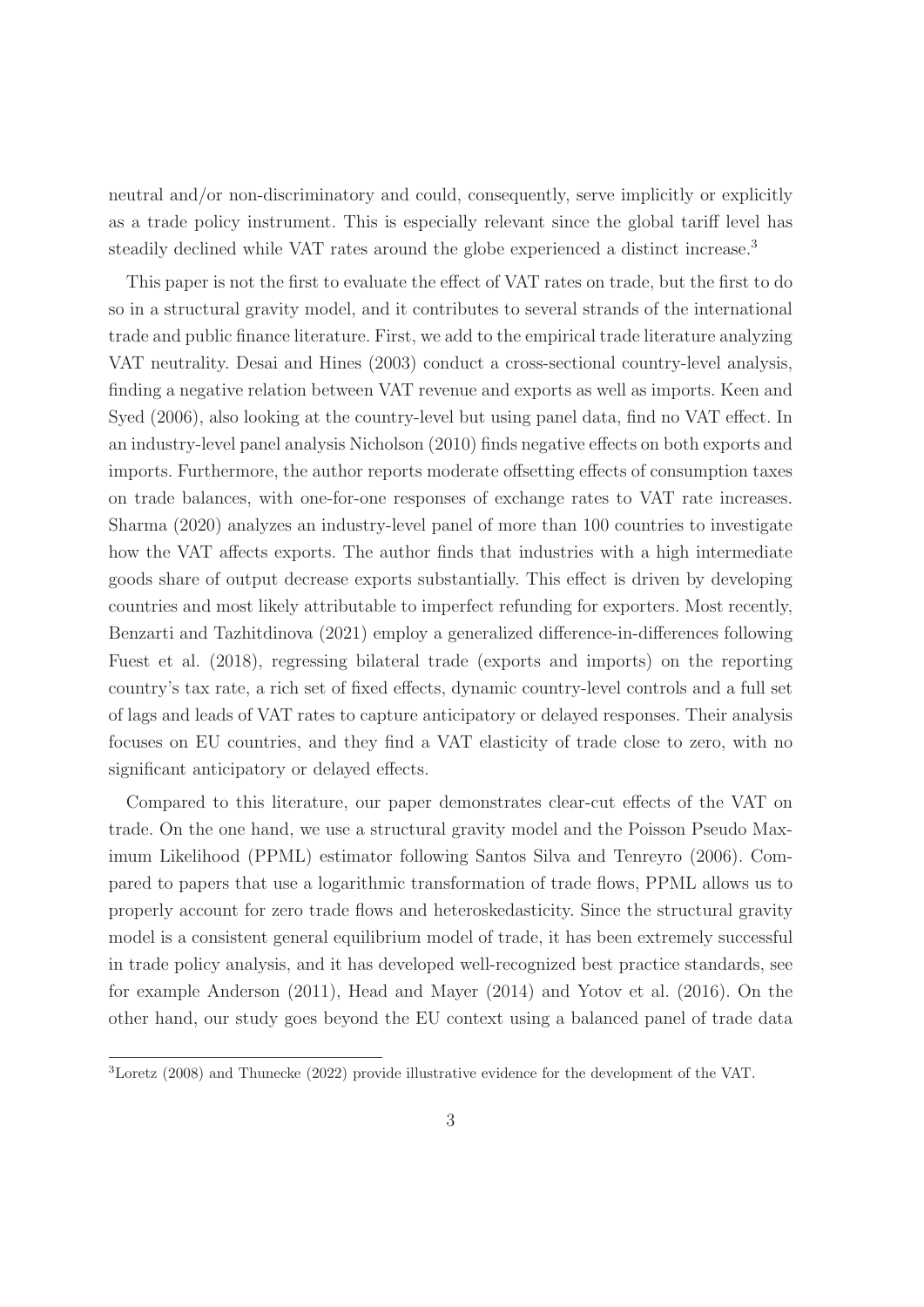for the first part of our analysis. We do not focus exclusively on trade flows from and to EU members, but include both trade between non-EU members and internal trade. Furthermore, the use of a structural gravity model allows us to derive general equilibrium welfare effects of VAT reforms for a broad set of assumptions.

Second, we contribute to the empirical trade literature that analyzes non-discriminatory trade policies. To the best of our knowledge, no paper has so far empirically investigated the question of trade discrimination in the context of the VAT. While the structural gravity model has allowed researchers to estimate the effect of bilateral trade policies with relative ease, estimating the effects of non-discriminatory policies such as behindthe-border measures or most-favored-nation (MFN) tariffs is more difficult. Heid et al. (2021) develop a methodological extension of the structural gravity model that allows for the quantification of the impact of unilateral policies and country-specific characteristics on trade. They exploit intra-national trade flows and a cross-border trade dummy to estimate the impact of MFNs on international trade flows relative to internal trade flows. Beverelli et al. (2018) employ a similar methodology to estimate the effect of institutional quality on trade. The authors find that stronger institutions foster trade and that changes in institutional quality have a substantial impact on real GDP. Our paper utilizes these novel estimation techniques from the structural gravity literature to analyze the effects of the VAT rate changes on international trade. We focus on the relative response of imports vis-a-vis internal trade, i.e., non-discrimination of the VAT. Including internal trade data allows us to go beyond the analysis of recent papers, for example Benzarti and Tazhitdinova (2021), as they consider only international trade flows.

Third, we contribute to the public economics literature analyzing the effects of consumption tax reforms on demand. Doyle Jr. and Samphantharak (2008) illustrate that a substantial part of sales tax suspensions and reinstatements in Illinois and Indiana are passed on to consumers through price changes. Chetty et al. (2009) document that excise tax changes have considerable effects on the price and demand for alcoholic beverages. Similarly, Kosonen (2015) exploits a VAT reform for hairdressing services in Finland and demonstrates a significant pass-through due to reduced consumer prices, while demanded quantities do not change. Benzarti et al. (2020) exploit several European VAT reforms and illustrate that the pass-through of VAT increases is disproportionately larger compared to VAT reductions. Gaarder (2019) finds an almost full pass-through to consumer prices of a VAT change on food in Norway. Benzarti and Carloni (2019) exploit a temporary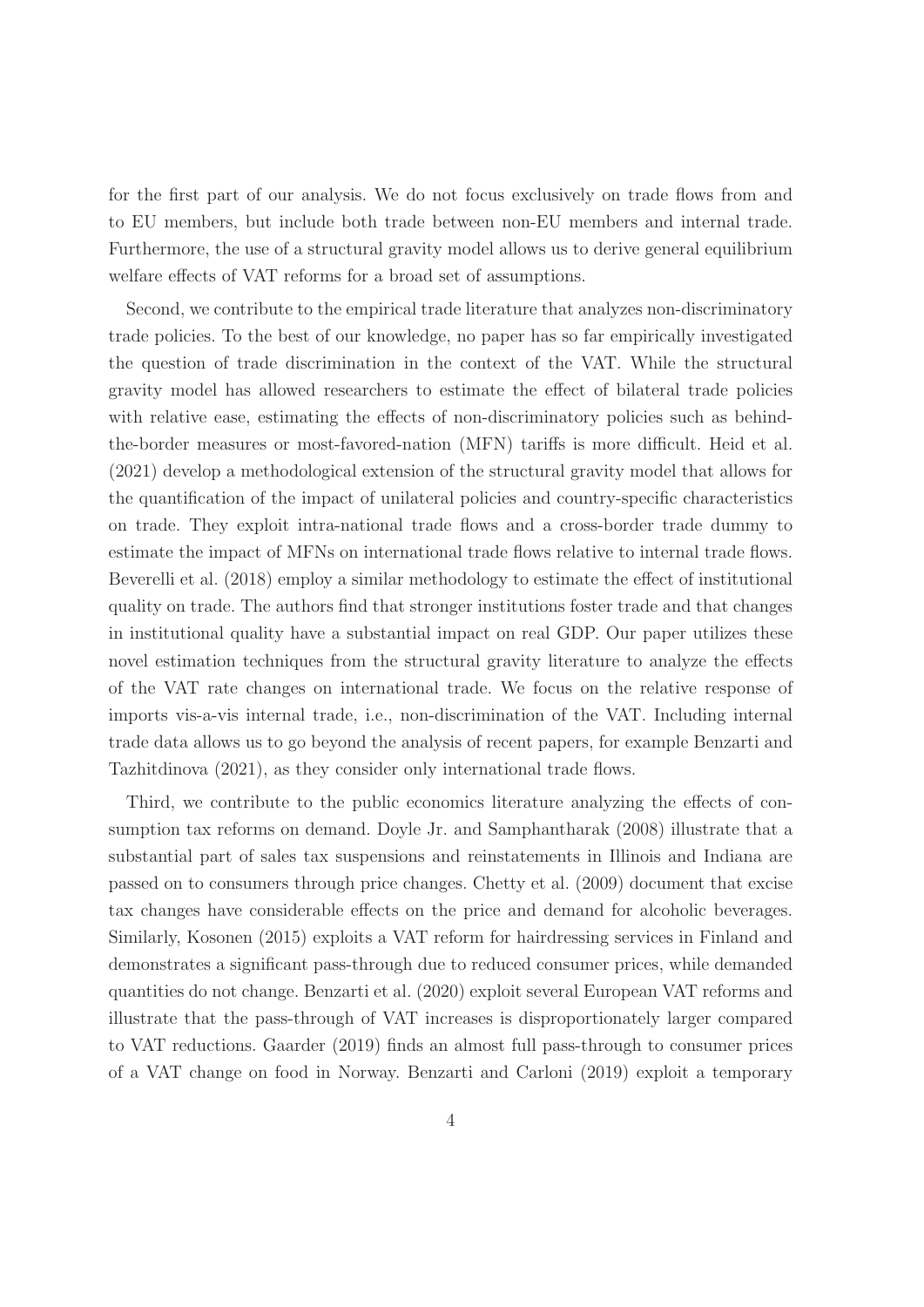VAT reduction in France on restaurant visits and find that firm owners benefit most while consumers benefit least due to an incomplete pass-through. Fuest et al. (2020) illustrate an almost full pass-through of a temporary VAT cut in Germany. Thus, the public finance literature illustrates that VAT rate changes should not be expected to be neutral as consumer prices change significantly. In contrast to most of this literature we are not exploiting a particular VAT reform in a distinct national setting but analyze the effect of VAT changes in a structural cross-country setting. This allows for the generalization of our results in the context of international trade. Additionally, the use of a structural model allows us to quantify welfare effects of a VAT reform for the average European country.

The remainder of this paper is organized as follows. The theoretical model that will guide our empirical analysis is presented in section 2. Section 3 provides an overview of the data and descriptive statistics. Section 4 discusses our empirical results and develops theory-consistent explanations for discriminatory effects. Section 5 presents the welfare results, and section 6 concludes.

## **2 The model**

We consider a general equilibrium model of trade with  $n$  countries. Our empirical analysis focuses on trade in final goods so we have to distinguish between trade in final and intermediate goods. In our model, each country is endowed with a (composite) factor of production (labor) that is internationally immobile and denoted by  $L_i$  for country  $i^4$ Each country produces two goods, an intermediate good  $m_i$  (materials) that is produced by a linear production technology using labor only such that  $m_i = L_i^M$  where  $L_i^M$  denotes labor input in the intermediate goods sector, and a consumption (final) good. The intermediate goods and local labor are used in two production processes. First, the final good is produced with a linear-homogeneous production function  $A_i F(m_{1i}^C, \dots, m_{ni}^C, L_i^C)$ where  $m_{ii}^C$  denotes the inputs sourced from country j and  $L_i^C$  is the local labor input in final good production. Second, the government uses intermediate inputs to provide the

<sup>4</sup>Our model extends easily to endogenous labor supply, multi-stage production and many factors of production but we prefer to keep it as simple as possible and thus follow the standard assumptions of the structural gravity literature. Any extension in this sense does not change our results.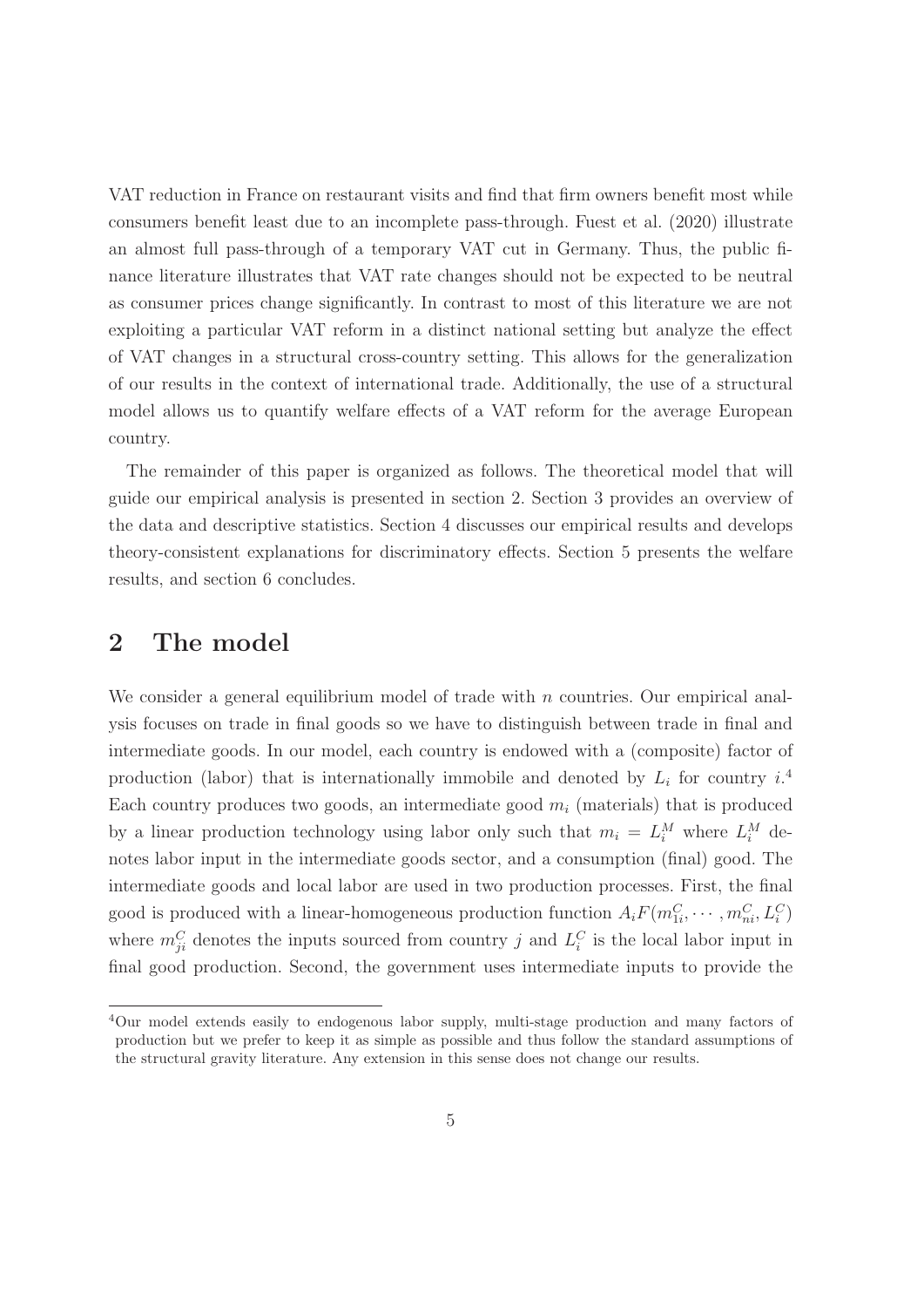public good  $A_i$  that improves the efficiency of production, and the production function is given by  $A_i = \Phi(m_{1i}^G, \dots, m_{ni}^G, L_i^C)$  where  $m_{ji}^G$  denotes the vector of inputs sourced from country j and  $L_i^G$  is the labor input in public good provision. Intermediate imports from country j thus add up to  $m_{ii}^C + m_{ii}^G$ .

Within country *i*, total labor demand is given by  $L_i^C + L_i^G + L_i^M$ , and local labor markets are cleared by the wage  $w_i$ . Intermediate goods are sourced for a c.i.f. price  $r_{ji}$  from country j. Cost minimization of  $\sum_n r_{ji} m_{ji}^C + w_i L_i^C$  s.t.  $A_i F(m_{1i}^C, \dots, m_{ni}^C, L_i^C) = 1$  yields the unit cost  $c_i$  of final good production. Furthermore, country i spends  $G_i = \sum_n r_{ji} m_{ji}^G + w_i L_i^G$  for public good provision. Note that  $G_i$  and  $A_i$  are not set by the producers who take total efficiency as given, but by the government through tax policies. Production decisions imply trade flows of intermediate goods which are given by  $M_{ji} = r_{ji}(m_{ji}^C + m_{ji}^G)$ . An exporter of an intermediate good receives a full rebate of its home country's VAT and has to pay the importer's VAT upon entry. The producer acquiring the intermediate input is then allowed to deduct the VAT from its VAT liability of the final goods sale. Thus, intermediate goods trade is not affected by value-added taxation and therefore not part of our analysis. We will thus focus on trade in (final) consumption goods which each country produces with a constant unit cost of  $c_i$ .

As for consumption of the final good, we follow the literature and Armington (1969) and assume that each country produces one consumption good such that goods are differentiated by country of origin. In particular, the utility function of the representative consumer in country  $j$  is given by

$$
U_j(q_{ij}) = \left(\sum_{i=1}^n \alpha_i^{\frac{1-\sigma}{\sigma}} q_{ij}^{\frac{\sigma-1}{\sigma}}\right)^{\frac{\sigma}{\sigma-1}}
$$
\n(1)

where  $q_{ij}$  denotes consumption of good i in country j, that is, country j's imports from country i,  $\sigma$ ,  $\sigma > 1$ , denotes the elasticity of substitution, and  $\alpha_i$  is a preference parameter for goods produced in country i. Note that  $q_{ij}$  is country j's internal trade.

Trade costs for consumption goods have the form of iceberg costs and are denoted by  $t_{ij}$  for trade from country i to country j. Note that we consider  $t_{ij}$  not only as a trade friction in the narrow sense, but this friction could also include markups which may differ across locations. Thus, while our paper is agnostic towards market structures, it can also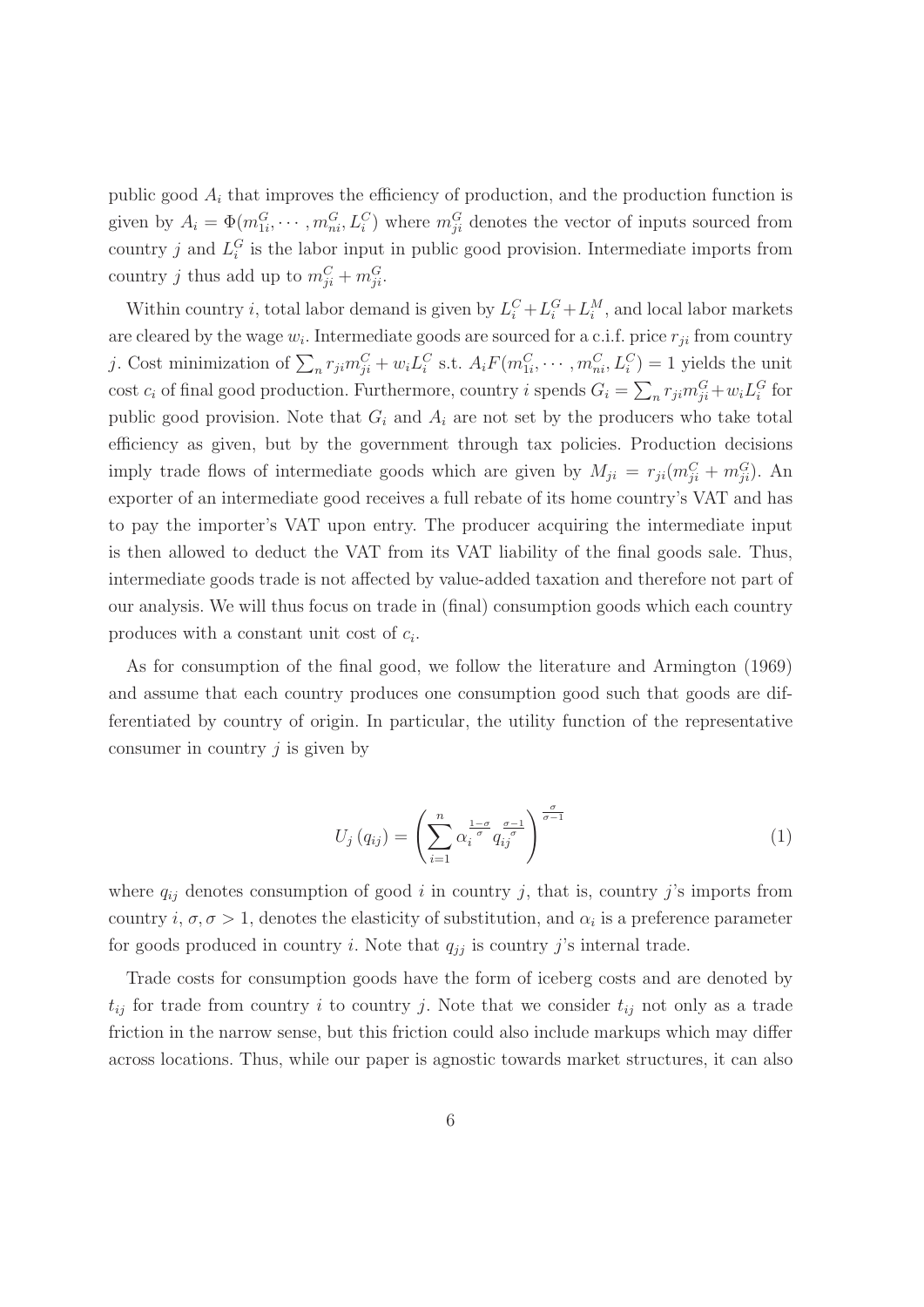accommodate oligopolistic market structures as in Heid and Stähler  $(2020).<sup>5</sup>$  Consumer good prices are given by  $p_{ij}\tau_j = c_i t_{ij}\tau_j$ , where  $p_{ij}$  is the c.i.f. producer price, and  $\tau_j = 1 + \psi_j$ denotes country j's VAT rate, defined as one plus the statutory commodity tax rate  $\psi_t$ .<sup>6</sup> Furthermore, as usual in the literature, we normalize the internal trade friction to  $t_{ii} = 1$ such that all frictions are relative to the internal one.

The representative consumer maximizes (1) s.t. the budget constraint  $E_j =$  $\sum_{i=1}^n p_{ij} \tau_j q_{ij} = \sum_{i=1}^n c_i t_{ij} \tau_j q_{ij}$ , where  $E_j$  denotes expenditures. Expenditures are equal to the after tax income of the representative consumer that is given by  $E_j = w_j L_j +$  $\phi_j T_j + \Pi_j - T_j$  where  $w_j L_j$  is the factor income of the local factor of production.  $T_j$  denotes the VAT revenues of which a share  $\phi_j$ ,  $0 \le \phi_j \le 1$ , is redistributed to consumers, and  $\Pi_i$  denotes the after-tax profits accruing to residents in country j. These could originate from all local production of intermediate and final goods if all local production has local ownership only. Alternatively, these could be due to a diversified ownership across local and foreign firms. Finally,  $\mathcal{T}_j$  collects all other taxes such that  $G_j = (1 - \phi_j)T_j + \mathcal{T}_j$  gives the governmental budget constraint.

The representative consumer takes  $E_i$  as given, and utility maximization implies final good demands

$$
q_{ij}^{*} = \frac{E_j (\alpha_i p_{ij})^{-\sigma}}{\sum_{i=1}^n (\alpha_i p_{ij})^{1-\sigma}} = \frac{E_j (\alpha_i c_i t_{ij} \tau_j)^{-\sigma}}{\sum_{i=1}^n (\alpha_i c_i t_{ij} \tau_j)^{1-\sigma}} = \frac{E_j (\alpha_i c_i t_{ij} \tau_j)^{-\sigma}}{P_j^{1-\sigma}},
$$
(2)

where

$$
P_j = \left[\sum_{i=1}^n \left(\alpha_i c_i t_{ij} \tau_j\right)^{1-\sigma}\right]^{\frac{1}{1-\sigma}}
$$

is the CES price index. Let  $X_{ij}$  denote the c.i.f. value of exports from country i to country j before VAT. Then,

<sup>&</sup>lt;sup>5</sup>The role of market power and markups has been emphasized recently in the literature, see for example Amiti et al. (2019), Asprilla et al. (2019), Bernard et al. (2003), De Loecker et al. (2016), De Loecker and Eeckhout (2018), Feenstra and Weinstein (2017), Holmes et al. (2014) and Hsu et al. (2020).

<sup>&</sup>lt;sup>6</sup>The VAT is applied on the sales price, and thus we do not have to distinguish between taxation of cost or revenue as Felbermayr et al. (2015) do for import tariffs.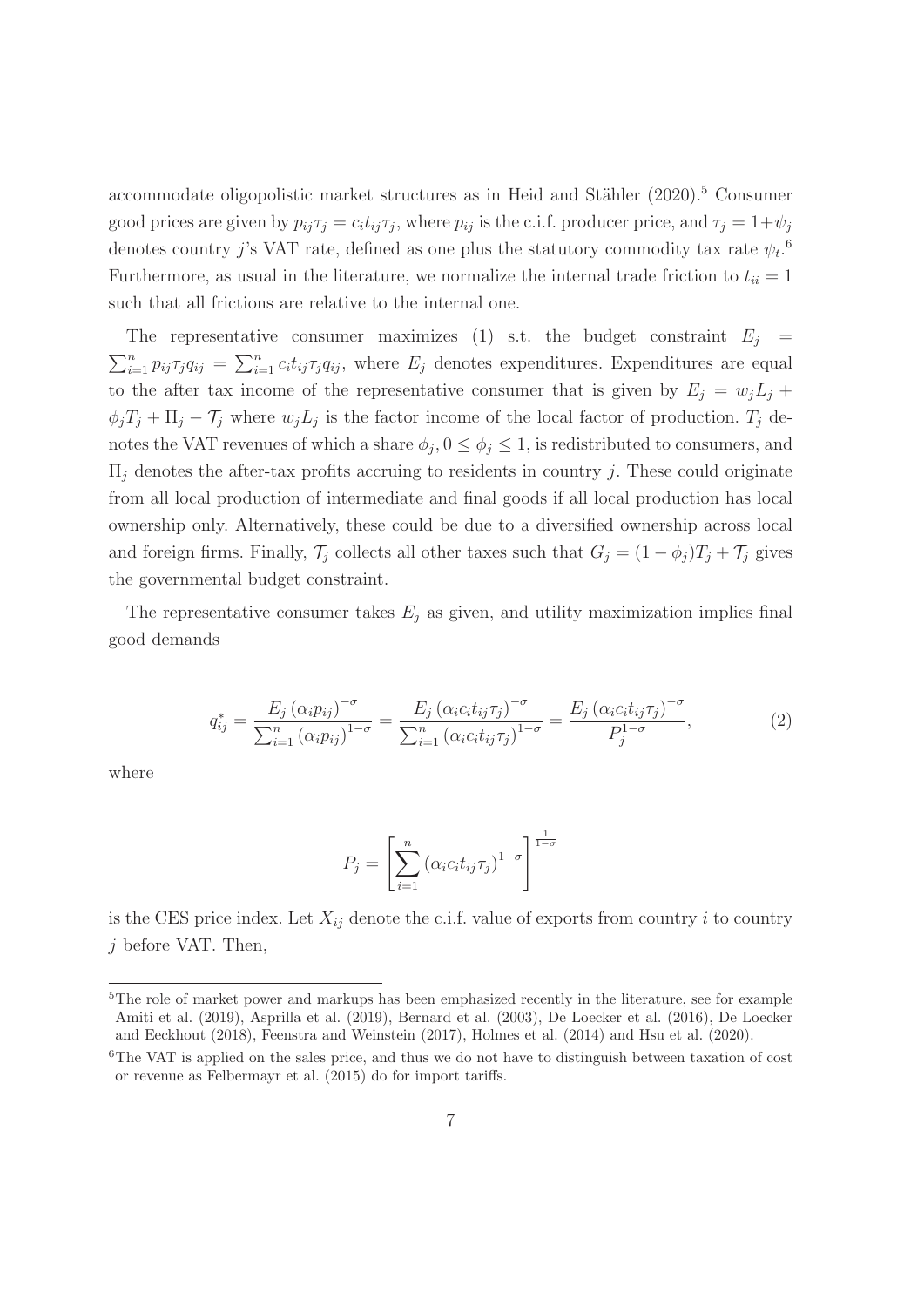$$
X_{ij} = c_i t_{ij} q_{ij}^* = \left(\frac{\alpha_i c_i t_{ij}}{P_j}\right)^{1-\sigma} E_j \tau_j^{-\sigma},\tag{3}
$$

and the VAT revenues are given by

$$
T_i = (\tau_i - 1) \sum_{j=1}^n X_{ji} = (\tau_i - 1) \sum_{j=1}^n c_j t_{ji} q_{ji}^*.
$$
 (4)

Aggregate sales in the final good sector of country i, denoted by  $Y_i^C$ , are equal to the sum of all final goods exports and domestic sales:  $Y_i^C = \sum_{j=1}^n X_{ij}$ . Thus,

$$
Y_i^C = \sum_{j=1}^n X_{ij} = \sum_{j=1}^n \left( \frac{\alpha_i c_i t_{ij}}{P_j} \right)^{1-\sigma} E_j \tau_j^{-\sigma} = (\alpha_i c_i)^{1-\sigma} \sum_{j=1}^n \left( \frac{t_{ij}}{P_j} \right)^{1-\sigma} E_j \tau_j^{-\sigma},
$$

which can be rewritten as

$$
(\alpha_i c_i)^{1-\sigma} = \frac{Y_i^C}{\sum_{j=1}^n \left(\frac{t_{ij}}{P_j}\right)^{1-\sigma} E_j \tau_j^{-\sigma}} = \frac{\frac{Y_i^C}{Y^C}}{\sum_{j=1}^n \left(\frac{t_{ij}}{P_j}\right)^{1-\sigma} \frac{E_j}{Y^C} \tau_j^{-\sigma}}
$$

$$
= \frac{Y_i^C/Y^C}{Q_i^{1-\sigma}} \text{ where } Q_i = \left[\sum_{j=1}^n \left(\frac{t_{ij}}{P_j}\right)^{1-\sigma} \frac{E_j}{Y^C} \tau_j^{-\sigma}\right]^{\frac{1}{1-\sigma}}
$$

is the outward resistance term and  $Y^C = \sum_{j=1}^n Y_j^C$  are the aggregate sales of the final goods industry in the world. Replacing  $(\alpha_i c_i)^{1-\sigma}$  in (3) yields the gravity equation for final goods under commodity taxation as

$$
X_{ij} = \frac{Y_i^C E_j}{Y^C} \left(\frac{t_{ij}}{Q_i P_j}\right)^{1-\sigma} \tau_j^{-\sigma},\tag{5}
$$

where  $P_j$  is the CES price index which can be rewritten as the inward resistance term because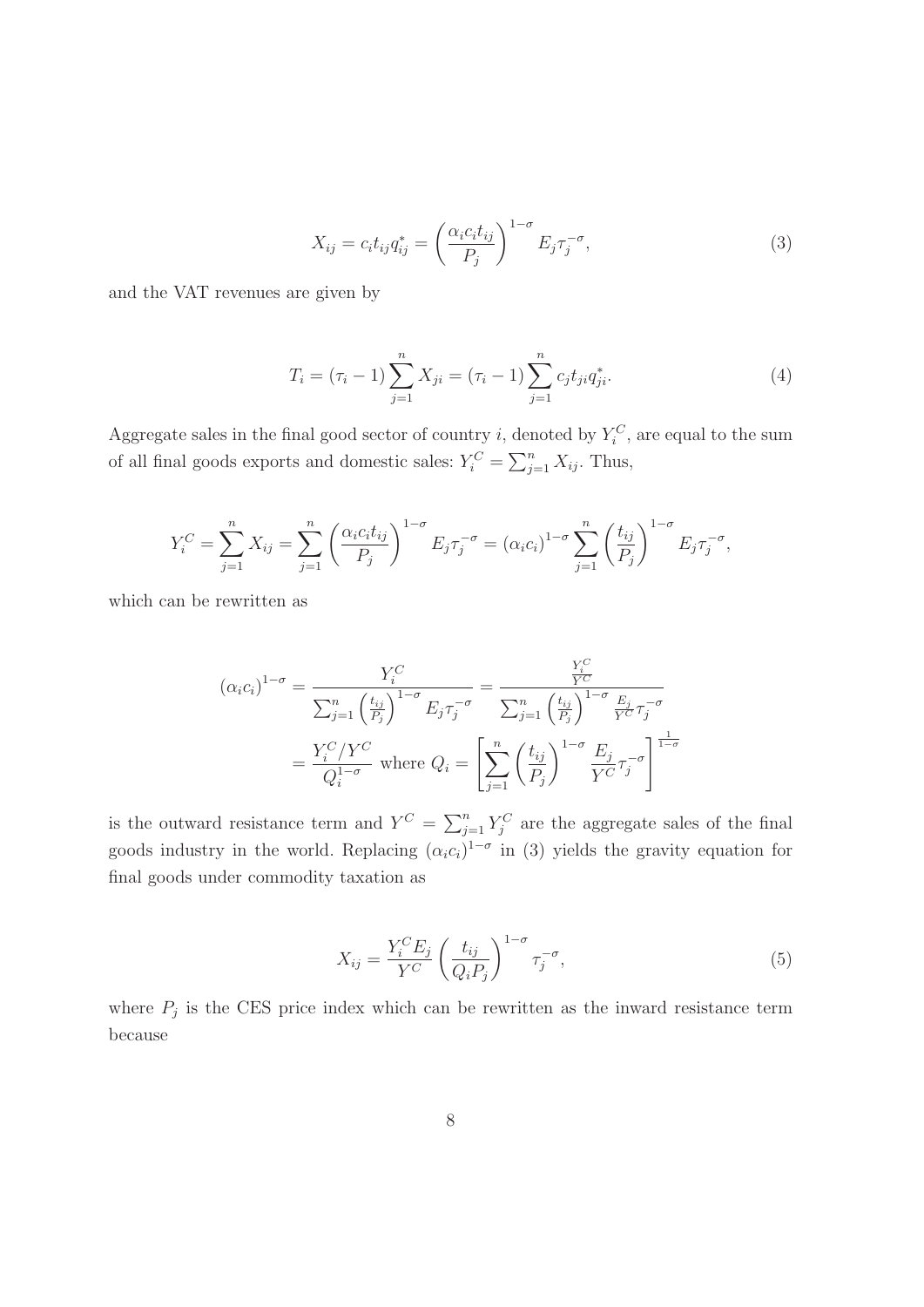$$
P_j = \left[\sum_{i=1}^n \left(\alpha_i c_i t_{ij} \tau_j\right)^{1-\sigma}\right]^{\frac{1}{1-\sigma}} = \left[\sum_{i=1}^n \left(\frac{t_{ij} \tau_j}{Q_i}\right)^{1-\sigma} \frac{Y_i^C}{Y^C}\right]^{\frac{1}{1-\sigma}}
$$

since  $(\alpha_i p_i)^{1-\sigma} = (Y_i^C/Y^C)/Q_i^{1-\sigma}$ . The derived gravity equation looks very similar to the one in the seminal paper by Anderson and van Wincoop (2003) and generalizes the structural gravity model to commodity taxation.<sup>7</sup>

Let  $Y_j^D = \sum_{i=1}^n X_{ji}$  denote aggregate final good consumption in country j. How the VAT affect expenditures, imports and internal trade will also depend on the response of the c.i.f. producer price  $p_{ij}$  to a change in  $\tau_j$ . The tax revenues change with the VAT rate according to

$$
\frac{dT_j}{d\tau_j} = Y_j^D + (\tau_j - 1) \frac{dY_j^D}{d\tau_j} \ge 0,
$$
\n<sup>(6)</sup>

for which we assume Laffer efficiency such that an increase in  $\tau_j$  will unambiguously increase  $T_i$ <sup>8</sup>. We observe two effects: first, an increase in the VAT rate increases tax revenues for given aggregate final good consumption  $Y_i^D$ ; second, it changes final goods consumption and thus the tax base. The representative consumer takes any expenditure change as given such that  $dE_j/dT_j = \phi_j$ . How do VAT rate changes affect final good imports? Let  $\epsilon(z, \tau_j)$  denote the elasticity of the variable z w.r.t the VAT rate  $\tau_j$ . We find that imports from country i change according to

$$
\frac{dX_{ij}}{d\tau_j} = \frac{X_{ij}}{\tau_j} \left[ (1-\sigma) \left( \epsilon(p_{ij}, \tau_j) - \epsilon(P_j, \tau_j) \right) + \frac{\tau_j}{E_j} \underbrace{\frac{dE_j}{dT_j}}_{=\phi_j} \frac{dT_j}{d\tau_j} - \sigma \right],
$$

where

<sup>7</sup>For a similar derivation used to include import tariffs and tariff revenues, see Appendix B in Yotov et al. (2016) and Online Appendix A.1 of Heid and Larch (2016).

<sup>8</sup>Thunecke (2022) illustrates that the consumption tax rate-revenue relationship is positive and linear.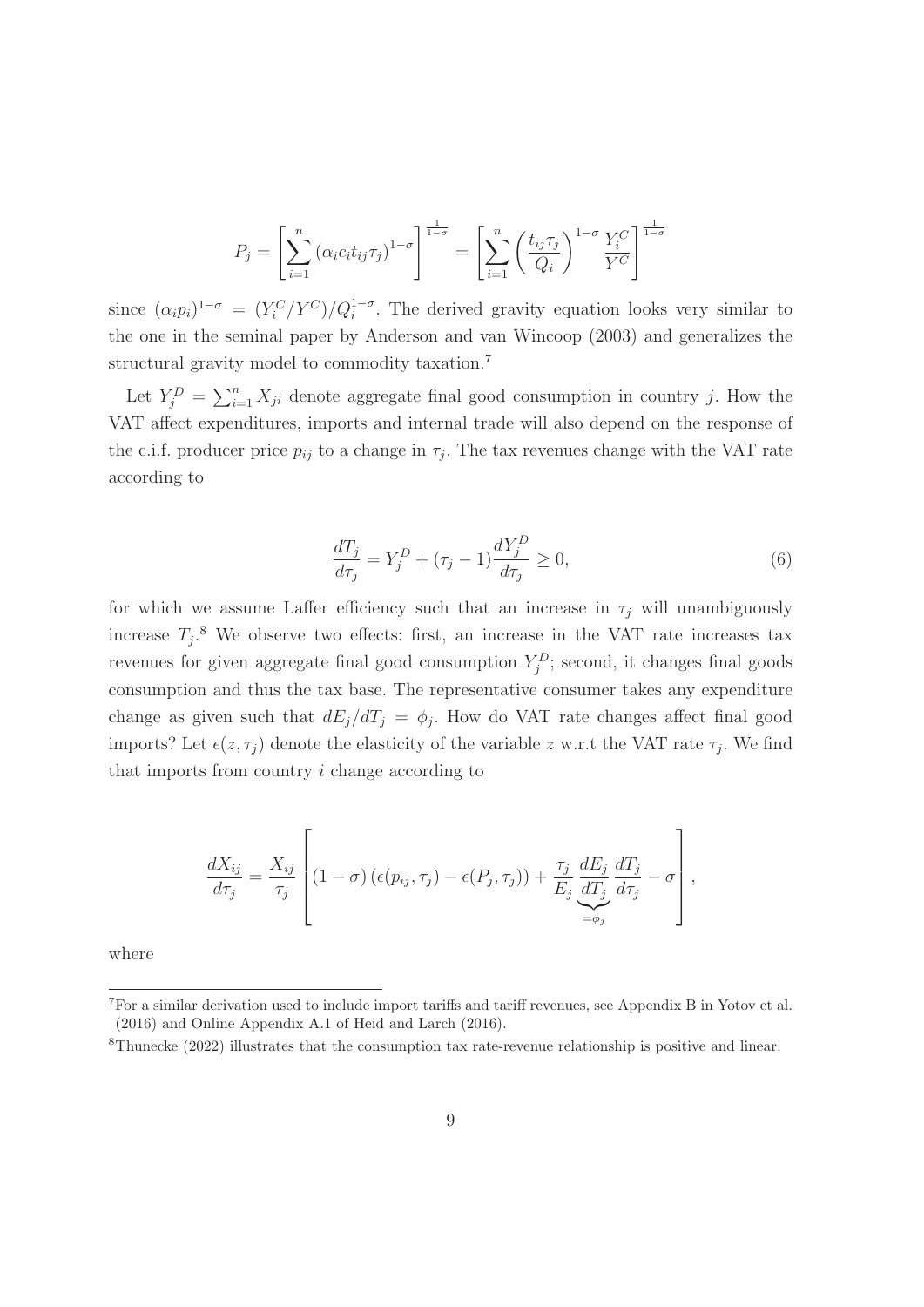$$
\epsilon(P_j, \tau_j) = \frac{\tau_j}{E_j} \sum_{i=1}^n X_{ij} \left[ \epsilon(p_{ij}, \tau_j) + 1 \right]
$$

is the elasticity of the CES price index w.r.t to the VAT. We can now determine a benchmark for the neutrality of the VAT rate.

**Lemma 1.** If all  $\epsilon(p_{ij}, \tau_j) = 0$  and  $\phi_j = 1$ , the c.i.f. value of imports will not change with the VAT.

Proof. If  $\epsilon(p_{ij}, \tau_j) = 0$ ,

$$
\epsilon(P_j, \tau_j) = \frac{\tau_j}{E_j} \sum_{i=1}^n X_{ij} = \frac{\tau_j}{E_j} Y_j^D = 1
$$

and

$$
\frac{dX_{ij}}{d\tau_j} = \frac{X_{ij}}{\tau_j} \left[ (\sigma - 1) + \frac{\tau_j}{E_j} \phi_j \frac{dT_j}{d\tau_j} - \sigma \right].
$$

If  $dX_{ij}/d\tau_j = 0$  holds for all imports, it also follows for the aggregate change in consumption that

$$
\frac{dY_j^D}{d\tau_j} = \sum_{i=1}^n \frac{dX_{ij}}{d\tau_j} = 0,
$$

which implies that  $dT_j/d\tau_j = Y_j^D$ . In this case,

$$
\frac{\tau_j}{E_j} \phi_j \frac{dT_j}{d\tau_j} = \phi_j
$$
 because  $\tau_j Y_j^D = E_j$ .

This is consistent if  $\phi_j = 1$  as  $\sigma - 1 + \phi_j - \sigma = 0$  for  $\phi_j = 1$ , implying  $dX_{ij}/d\tau_j = 0$ .

 $\Box$ 

Lemma 1 shows that the c.i.f. value of imports does not change if the c.i.f. producer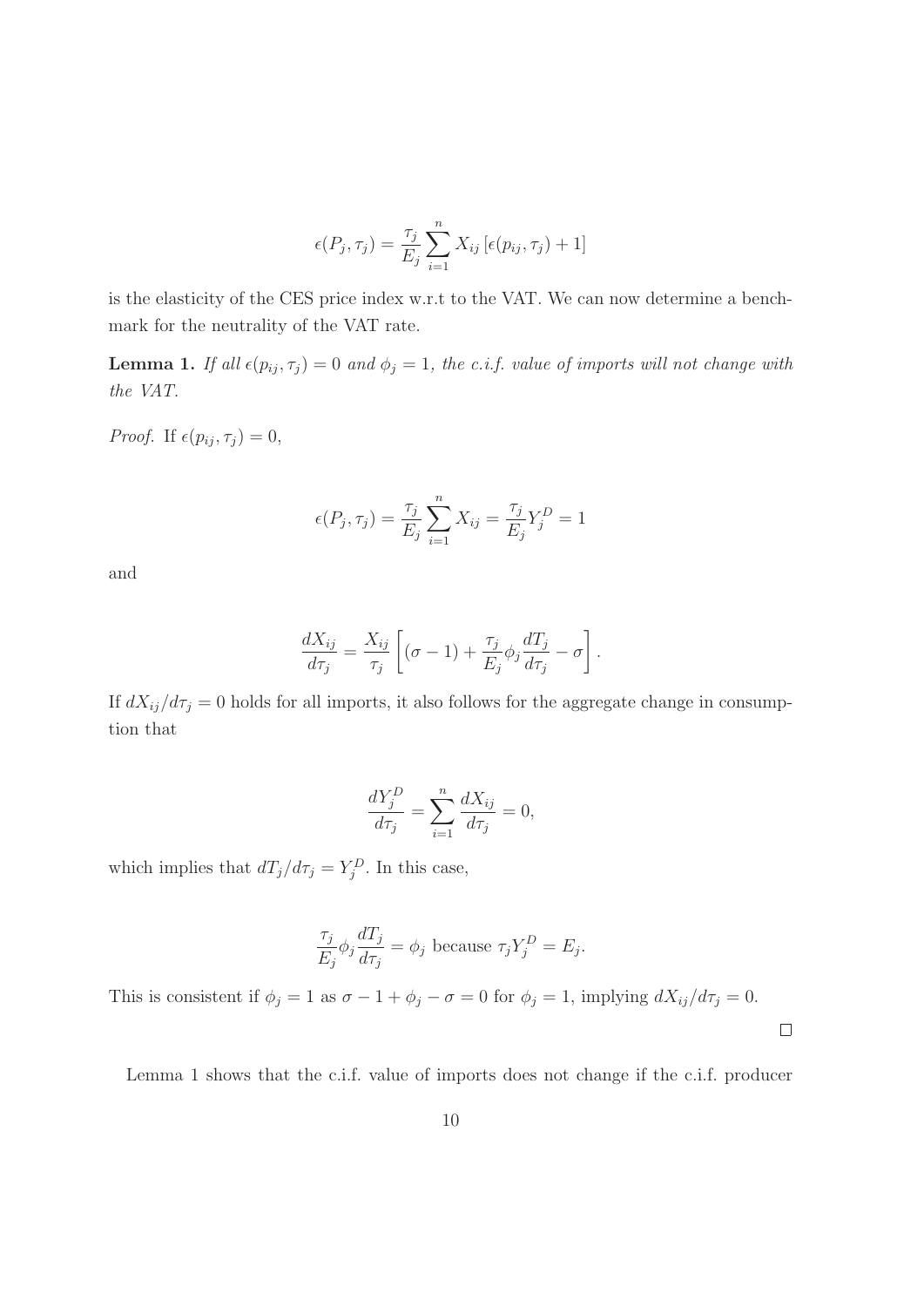prices do not change and if the increased tax revenue is completely returned to the representative consumer as a lump-sum transfer, that is, if  $\phi_j = 1$ . The intuition is that – if c.i.f. producer prices do not change – relative prices do not change with the VAT, and since demand is homothetic, also relative demands do not change. Furthermore, a complete return of tax revenues fully compensates consumers for the increase in consumer prices such that imports and internal trade do not change.

All in all, the structural gravity model developed above is very flexible in the sense that it relies on less restrictive assumptions than previous theoretical contributions on the relationship between VAT rates and international trade. The standard theoretical literature often relies on restrictive assumptions including constant prices over time and full pass-through of taxes to consumers (see e.g. Feldstein and Krugman, 1990; Benzarti and Tazhitdinova, 2021). Furthermore, revenues must be returned to consumers via a lump sum transfer and countries are assumed to be small open economies. As Benzarti and Tazhitdinova (2021) outline, these assumptions are unlikely to hold, which would violate trade neutrality. In contrast, our structural gravity model accommodates a wide range of trade models as it is agnostic towards the nature of firm competition, the formation of prices and the size of the economy. As outlined by Lemma 1, it can produce the result of trade neutrality of the VAT under similarly restrictive assumptions as the previous literature. However, by allowing for both relative price changes and an incomplete return of tax revenues to consumers we are able to fully rationalize potential non-neutrality and discrimination of the VAT. If firms change prices, their responses are not symmetric, and/or tax revenues are not completely returned to the representative consumer, Lemma 1 will not hold and the VAT affects imports and internal trade. Ultimately the question of neutrality and non-discrimination is an empirical one.

### **3 Data**

The empirical analysis of the research questions requires data on VAT regimes, trade flows and control variables. Regarding the information on VAT regimes, we employ two panel data sets which differ in their length and broadness. The first source for VAT rate data is a novel global panel of consumption tax regimes covering 228 countries from 2003 to 2020. The data is part of the RSIT International Tax Institutions Database and was hand-collected from different sources including the EY Worldwide VAT, GST and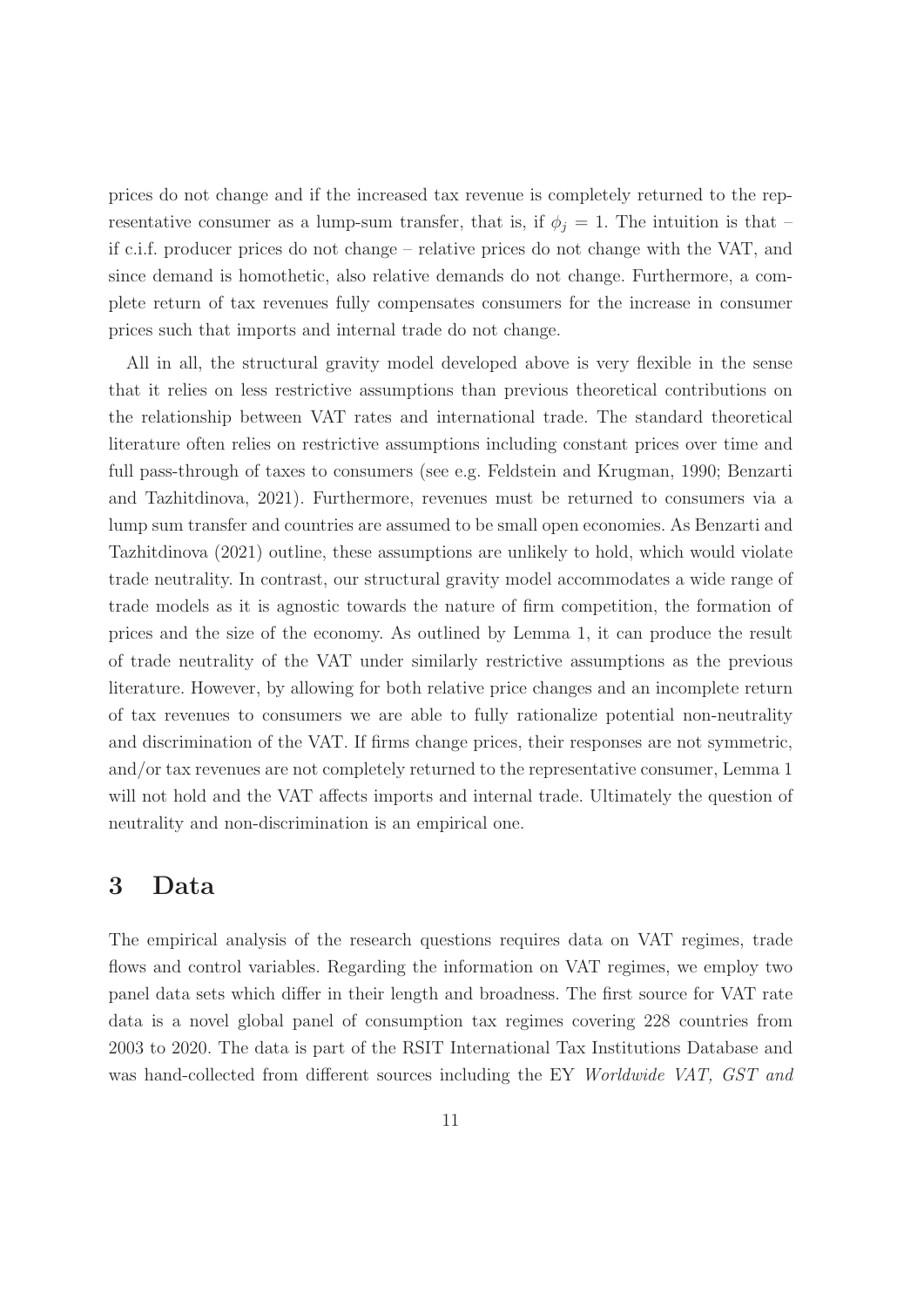Sales Tax Guides and reports by the International Bureau for Fiscal Documentation. The data includes information on the standard and reduced consumption tax rates, the type of consumption tax regime, the year of introduction and the number of different rates applied. Since the data set also contains consumption taxes other than the VAT, such as sales taxes and goods and services taxes, the analysis in this paper is confined to countries that apply a European style VAT. Out of the 228 countries, 159 impose VAT type consumption taxes. The second VAT data set, used in the analysis, contains a panel of the 28 (eventual) EU member countries from 1967 to 2020. Information on standard and reduced consumption tax rates was collected from a European Commission report also used in Benzarti and Tazhitdinova (2021). The report also gives current (2020) information on the rate applicable to foodstuffs, though no historical information on that matter. Since the period of study ends 2019 the United Kingdom is still included in the EU rates data set and will be considered an EU country in the analyses below.



Figure 1: Variation of VAT Rates

(a) Std. Rate Changes of Eventual EU Members



Not including initial introductions, the EU records 135 VAT rate changes, 107 of which are positive and 28 of which are negative. The average rate change was an increase of 1.16 percentage points, with a median value of 1 percentage point. The distribution is displayed in Figure 1 (a). Most changes were smaller than five percentage points. At the global level there is also considerable variation in rates. Even though we are looking at a shorter time period and regional averages appear relatively invariant over time, a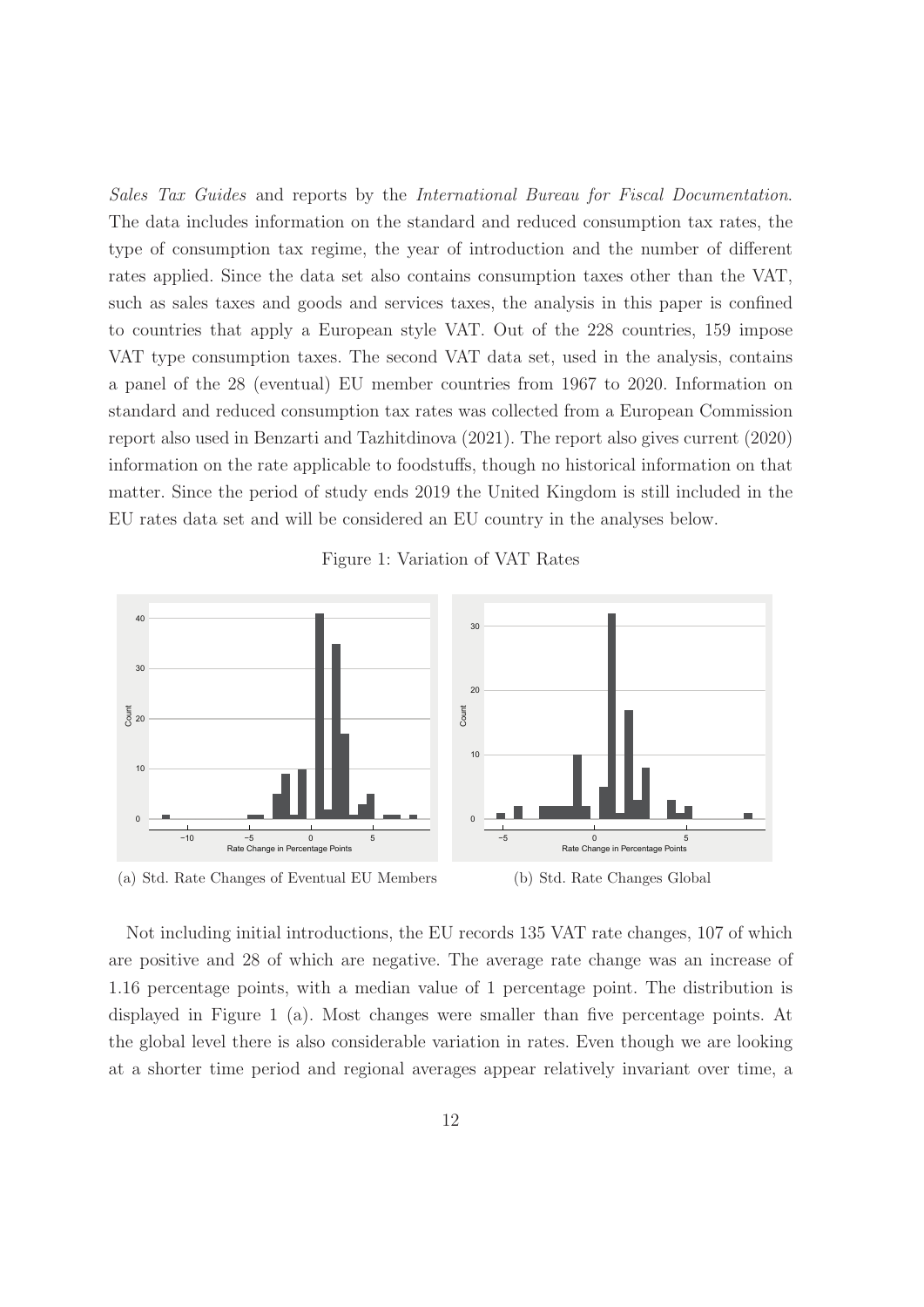closer look illustrates that there is sufficient variation for the purposes of our analysis. We observe 96 rate changes (23 negative, 73 positive) for the 77 countries in our main analysis and in the 17 years covered by the data set. The average rate change was an increase by 0.98 percentage points, with a median increase of 1 percentage point. The distribution is shown in Figure 1 (a).

For the analysis two sources of trade data are used; the UN's Comtrade database and CEPII's TradeProd database. As the VAT can be fully rebated for intermediate goods and our analysis focuses on final goods consumption, both data sets are filtered for trade in consumption goods based on the BEC classification system. The UN's Comtrade database used in our analysis covers the period from 1995 to 2019 and includes the 28 (eventual) EU countries and 49 non-EU countries.<sup>9 10</sup> The data used is aggregated to the one-digit BEC level and includes category  $1 -$  food – and category  $6 -$  consumption goods. CEPII's TradeProd database contains bilateral trade flows for 75 countries over the period 1980 to 2006.<sup>11</sup> The key advantage of the TradeProd data is the inclusion of internal trade flows based on gross production figures. The data are only available at the three-digit ISIC level, which are converted to the two-digit BEC level to filter for food and consumption goods. For both data sets the ROW aggregation of trade flows was done by excluding the non-ROW partners and summing over individual partners. The panels were balanced by adding zero trade flows for any missing dyadic observation. In both cases trade flows are reported net of VAT, just as they are reported net of tariffs. Unfortunately there is little overlap in the time periods covered by the two data sets. Therefore, the method of combining the two trade data sources, as discussed in Yotov et al. (2016), was not feasible.

For our empirical analysis we will combine the two trade data sets and two VAT rate

<sup>9</sup>Comtrade data in the BEC format are missing for many countries in the years 1996 and 1997. In the main analysis, these observations are not removed, but results remain unchanged if the panel is reduced to the period 1998-2019. The results are available upon request.

<sup>10</sup>The non-EU countries are Argentina, Australia, Bolivia, Brazil, Canada, Switzerland, Chile, China, Cameroon, Colombia, Costa Rica, Equador, Egypt, Hong Kong, Indonesia, India, Iran, Iceland, Israel, Jordan, Japan, Kenya, South Korea, Kuwait, Sri Lanka, Macao, Morocco, Mexico, Myanmar, Mauritius, Malawi, Malaysia, Niger, Nigeria, Nepal, Panama, Philippines, Qatar, Senegal, Singapore, Thailand, Tinidad & Tobago, Tunisia, Turkey, Tanzania, Uruguay, USA and South Africa. Other countries are aggregated to a Rest of World (ROW) observation. The countries were chosen according to the data provided in Yotov et al. (2016) with missing EU countries added.

 $11$ The countries are the same except for Belgium and Luxembourg which TradeProd aggregates to one country.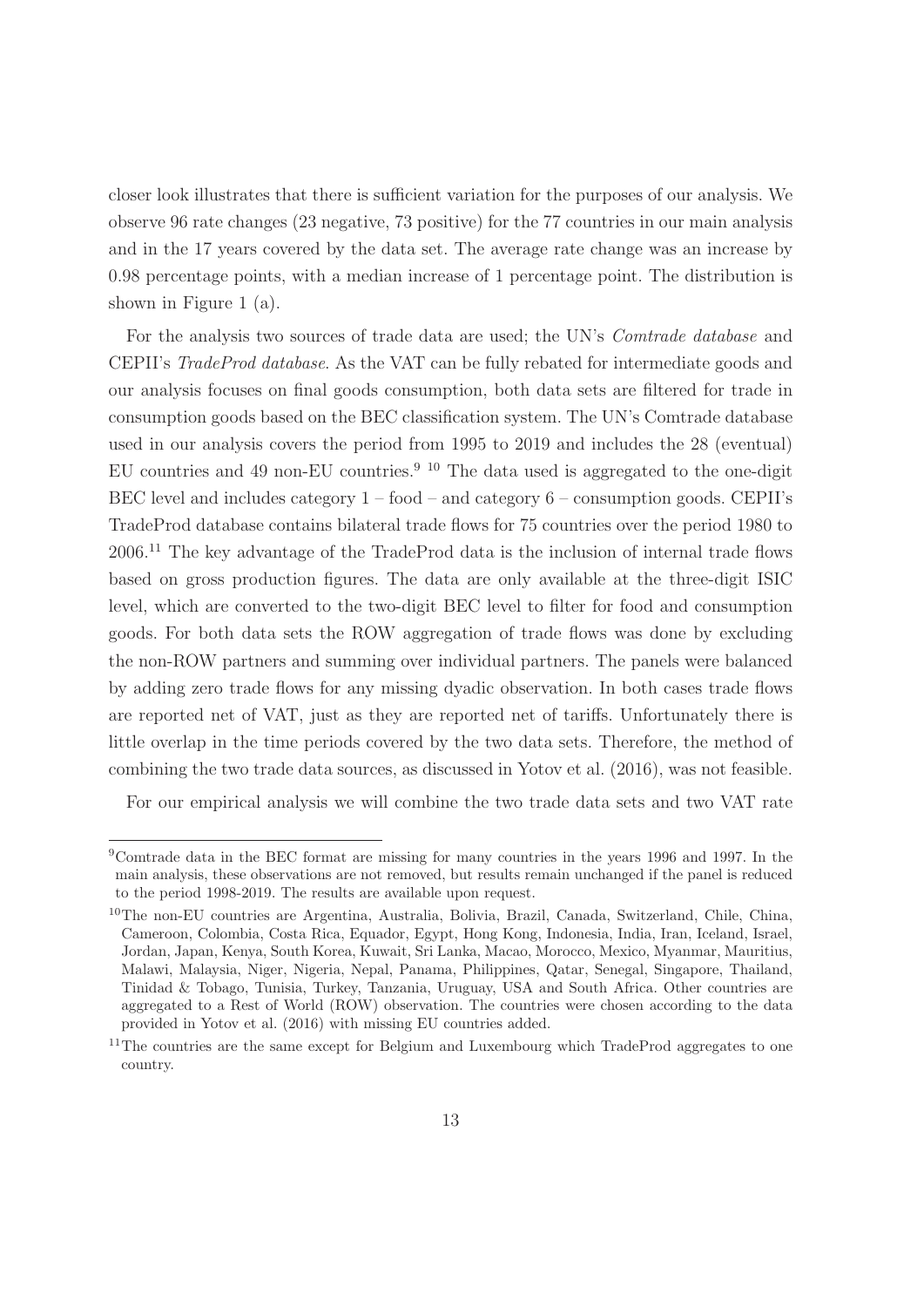data sets resulting in four pair-wise combinations. These combinations differ substantially in their temporal and geographical coverage. Generally, combining the EU VAT rates with either trade data set allows for inference on a longer time period but less geographical coverage while the opposite is true for the global VAT panel. While both the TradeProd and Comtrade data cover time periods of similar length, the EU-TradeProd combination includes a smaller number of observations since fewer countries had introduced the VAT at that earlier time. The Global-Comtrade combination contains by far the most observations due to the broadness of the panel and the large temporal overlap. Unfortunately, we only have a limited overlap of four years between the global VAT data and the TradeProd database. This results in a small number of observations with little variation in the VAT rate (13 changes). Due to this limited variation we exclude the results for the TradeProd database and the global VAT panel from the main part of the analysis.<sup>12</sup> Information on regional trade agreements are taken from Egger and Larch (2008). Bilateral geo-spatial information including distance and indicators for common language, colonial ties and border contiguity are taken from the CEPII GeoDist database.

## **4 Empirical results**

We now turn to the question whether the VAT is neutral and/or non-discriminatory. In subsection 4.1, we focus on Lemma 1 and demonstrate that aggregate final goods imports, including internal trade, decline with the VAT. Furthermore, we illustrate that the decline in aggregate trade cannot solely be attributed to a decline in internal trade. Thus the VAT is not neutral and reduces aggregate imports. In subsection 4.2, we explore how internal trade changes compared to aggregate imports, and find that a VAT increase leads to a substantial increase in internal trade compared to imports in the European Union. Thus, the VAT is discriminatory in the European context.

<sup>12</sup>Results based on the Global-TradeProd combination are, however, still consistent with our main findings and available upon request.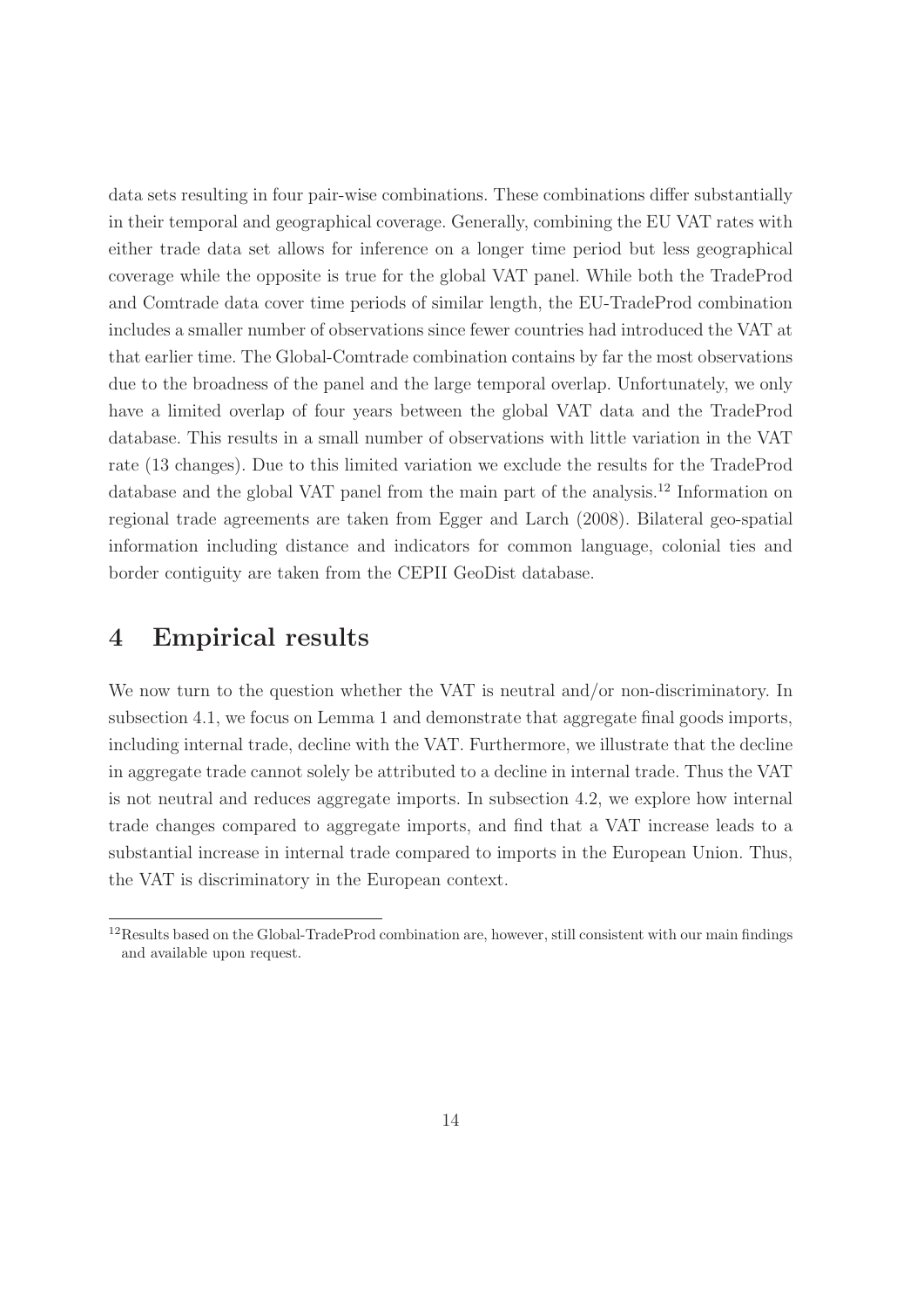#### **4.1 The effect of the VAT on overall trade flows**

To estimate the effect of the VAT on overall trade flows, both internally and internationally, we proceed in two steps. First, we estimate the unobserved resistance terms  $P_i$ and  $Q_i$ . Following Santos Silva and Tenreyro (2006) we estimate the gravity model in the multiplicative form of equation (5) using the PPML estimator:

$$
X_{ijt} = exp(\beta RT A_{ijt} + \eta_{it} + \nu_{jt} + \xi_{ij} + u_{ijt}),\tag{7}
$$

where  $\eta_{it}$  is the exporter-time,  $\nu_{jt}$  the importer-time and  $\xi_{ij}$  the (symmetric) pair fixed effect. The latter replaces the commonly added dyadic gravity variables of (the log of) distance, common languages, contiguous borders, and past colonial ties. Additionally, it captures unobserved time-invariant determinants of bilateral trade. Time-varying bilateral trade costs should be captured by the RTA indicator. In combination they allow us to estimate unbiased and consistent importer-time fixed effects (see Fally, 2015). In what follows, we focus on imports and internal trade, since exports are exempt from the VAT.<sup>13</sup>

Second, the estimated importer-time fixed effects are regressed on the current VAT rate in the respective country:

$$
\hat{\nu}_{jt} = \beta \times VAT_{jt} + \psi_j + \chi_t + \epsilon_{jt}.
$$
\n(8)

 $VAT_{it}$  represents the standard VAT rate in country j in year t.  $\psi_i$  and  $\chi_t$  denote country and year fixed effects. These control for time-invariant country-specific characteristics as well as common time trends across countries influencing the inward multilateral resistance term.<sup>14</sup> By controlling for the effects of size  $(E_j, Y_i^C)$  and the resistances  $(\sum_{i=1}^n (\frac{t_{ij}}{Q_i})$  $\frac{t_{ij}}{Q_i}$ <sup>1- $\sigma$ </sup> and  $\sum_{j=1}^n(\frac{t_{ij}}{P_i})$  $\frac{t_{ij}}{P_j}$ <sup>1- $\sigma$ </sup>) it is possible to estimate the effect of the VAT from variation in countries

<sup>13</sup>Some research has hinted at imperfect rebating of the VAT for exports for Chinese exports; see Chandra and Long (2013), but since this effect is confined to China, we do not expect any variation of aggregate exports with the VAT for a representative country in our samples. See also Fan et al. (2020) for a firm model of tax avoidance with domestic and foreign sales and an application to China.

<sup>&</sup>lt;sup>14</sup>Note that these fixed effects also control for productivity changes. This is due to the modularity of structural gravity models that allows us to consider final goods trade only, see Anderson (2011). They also control for common globalization effects.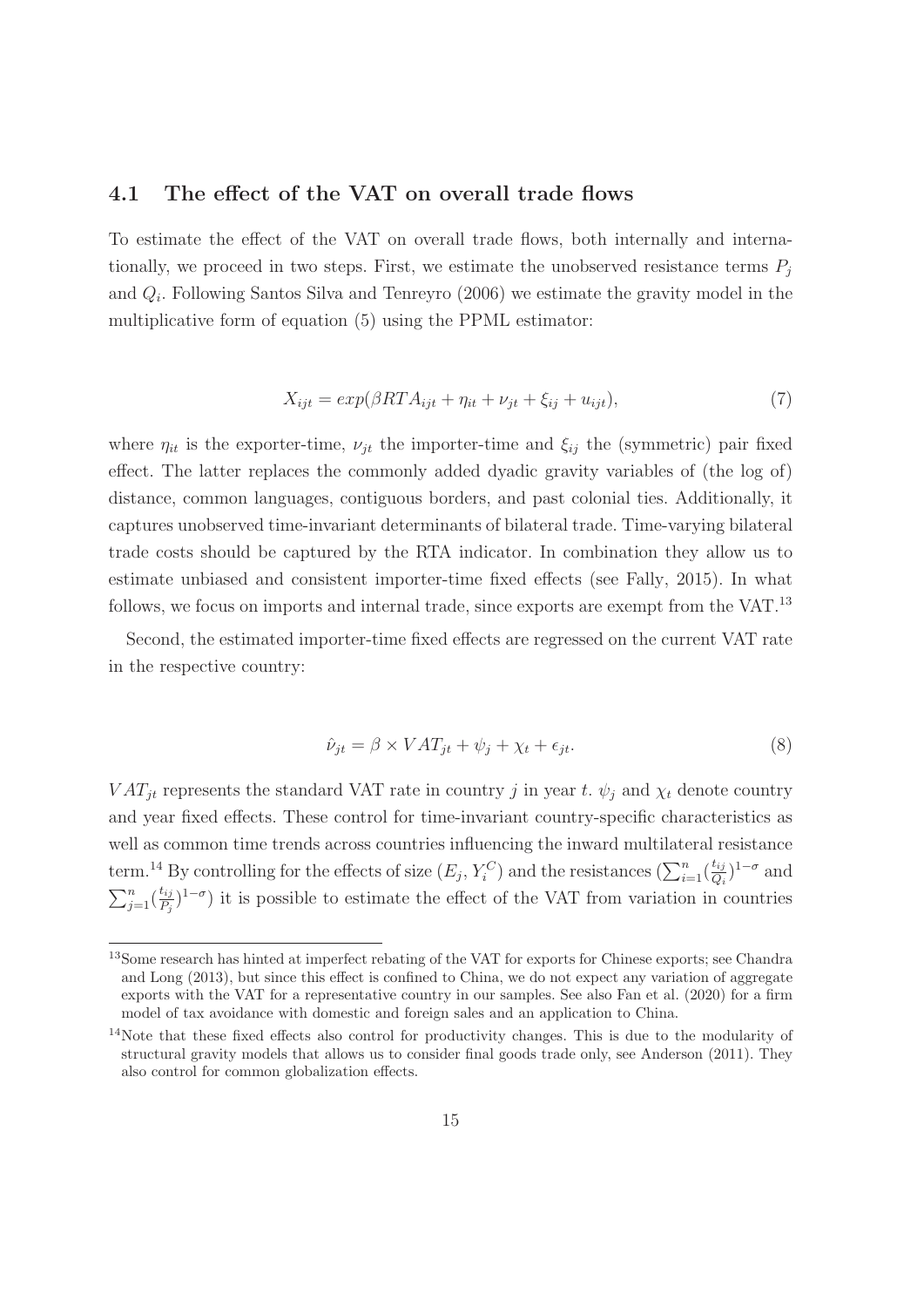over time. If the VAT were neutral, the coefficient of interest  $\beta$  should not be statistically significant.

| VAT Data | EU                           |                    | Global            |
|----------|------------------------------|--------------------|-------------------|
|          | Trade Data Cmtrd $('95-'19)$ | TrdPrd $('80-'06)$ | Cmtrd $('03-'19)$ |
|          |                              | (2)                | (3)               |
| VAT $%$  | $-0.052**$                   | $-0.039**$         | $-0.081***$       |
|          | (0.020)                      | (0.016)            | (0.016)           |
| Num.Obs. | 631                          | 490                | 1103              |

Table 1: Gravity Importer-FE and VAT

**Note**: Standard errors are clustered at the country level and are reported in parentheses. All models were estimated with country and year fixed effects. Significance levels:  ${}^*p$  < 0.1,  ${}^*$   $p$  < 0.05,  ${}^*$   $*$   $p$  < 0.01

Table 1 depicts the results for the baseline specification of model (8). Only second stage results are presented, since we are interested in the influence of VAT rate changes on the importer-time fixed effect. Columns (1)-(3) indicate a statistically significant negative coefficient of  $\beta$  implying that the VAT is not neutral.

While Table 1 shows significant (and sizable) effects, its fixed effect structure implicitly assumes that economic size and average trade costs vary uniformly over all countries. Countries may, however, be hit by idiosyncratic productivity shocks or may change nondiscriminatory trade policies (such as MFN tariffs). Furthermore, the dependent variable in equation (8) may also be driven by (un-)observable country-time specific confounders for which we cannot control in a one-sector model.

To obtain a dependent variable that varies at the country-year level, we estimate a two-sector model by exploiting the fact that reduced VAT rates apply to foodstuffs in most countries, in particular in the EU. Therefore we extend the two-stage procedure to include two sectors: a consumption good and a food sector. The gravity model is estimated with importer-sector-time, exporter-sector-time and sector-pair fixed effects. In the second stage, the importer-sector-time fixed effects are regressed on the sector's applicable rate,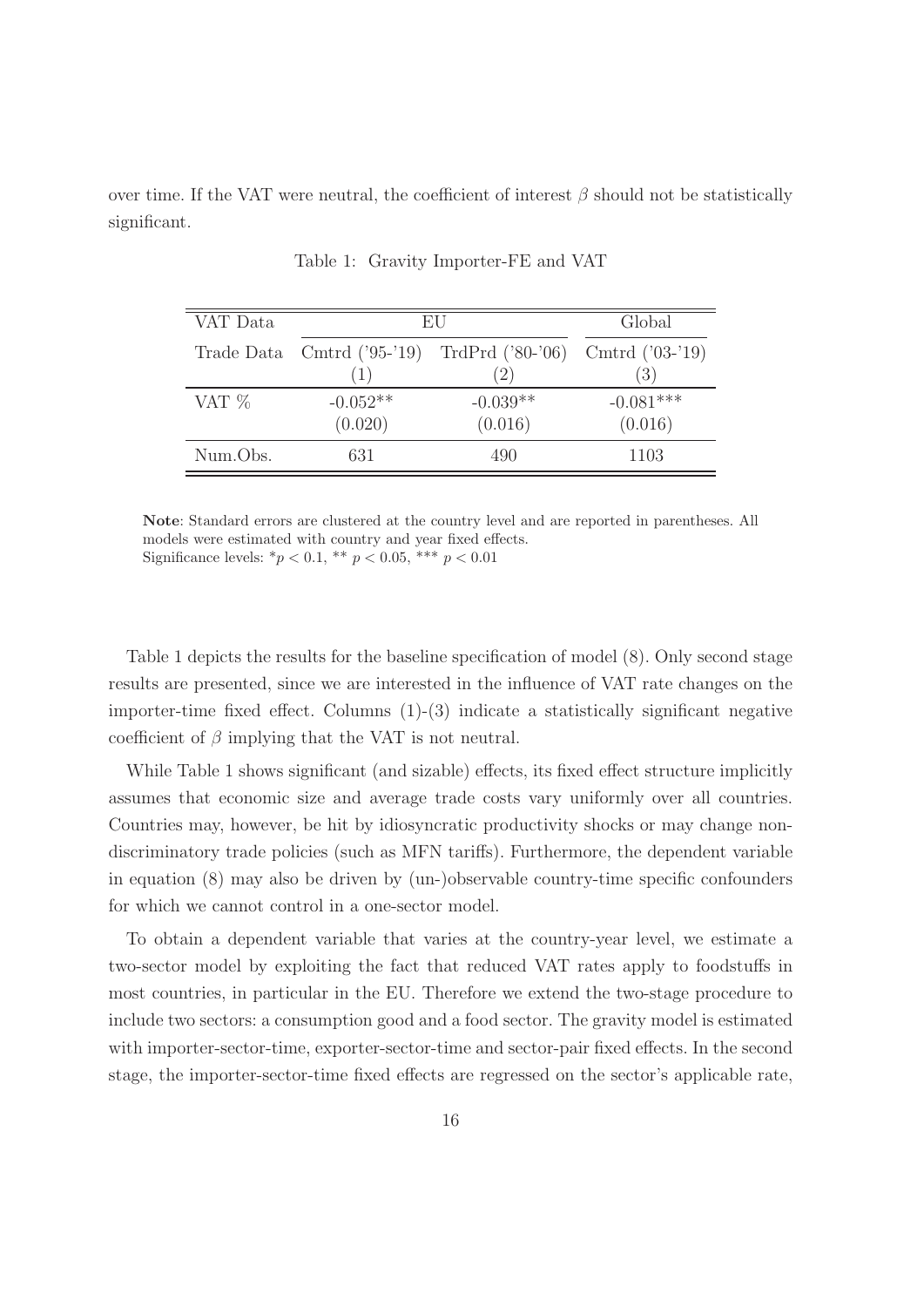as well as on sector-year, sector-country and country-year fixed effects.<sup>15</sup> This model is only estimated for EU countries, since the applicable reduced rates for food can be clearly identified from the EC report.<sup>16</sup> Results are shown in Table 2, column (1). Standard errors are clustered at the country-sector, sector-year and country-year level.<sup>17</sup>

|                | TrdPrd $&$ EU VAT, '80-'06 |                       |
|----------------|----------------------------|-----------------------|
|                |                            | $w$ /o internal trade |
|                | Import FE                  | Import FE             |
|                | (1)                        | (2)                   |
| appl. VAT $\%$ | $-0.031***$                | $-0.016**$            |
|                | (0.009)                    | (0.006)               |
| Num.Obs.       | 888                        | 866                   |

Table 2: Two-Sector Model

**Note**: Shown are results from a linear fixed effects model. Standard errors are clustered using three-way clustering at the country-sector, sector-year and country-year levels. Standard errors are reported in parentheses. All models were estimated with country-sector, sector-year and country-year fixed effects. The dependent variable are importer-sector-time and exporter-sector-time fixed effects from a two-sector gravity model estimated with PPML.

Significance levels:  ${}^*p < 0.1$ ,  ${}^{**}p < 0.05$ ,  ${}^{***}p < 0.01$ 

We find a statistically significant negative effect of VAT rate changes on the importsector-time fixed effect. Thus, the VAT is non-neutral even when exploiting only betweentype variations in VAT rates while controlling for any factor impacting the inward multilateral resistance terms at the country-year level. The coefficient is smaller than the coefficient reported in Table 1, yet still in the same order of magnitude and still economically significant. Even at this smaller coefficient, the increase in imports (including from

<sup>16</sup>Some countries apply the standard rate or a zero rate to food, reducing available variation over time.

<sup>15</sup>We also estimate equation (8) using additional control variables, and results hardly change; these results are available upon request. In any case, the use of country-year fixed effects is more comprehensive than including a selective number of control variables.

<sup>&</sup>lt;sup>17</sup>Results are robust to one-way clustering at the country-sector level and available upon request.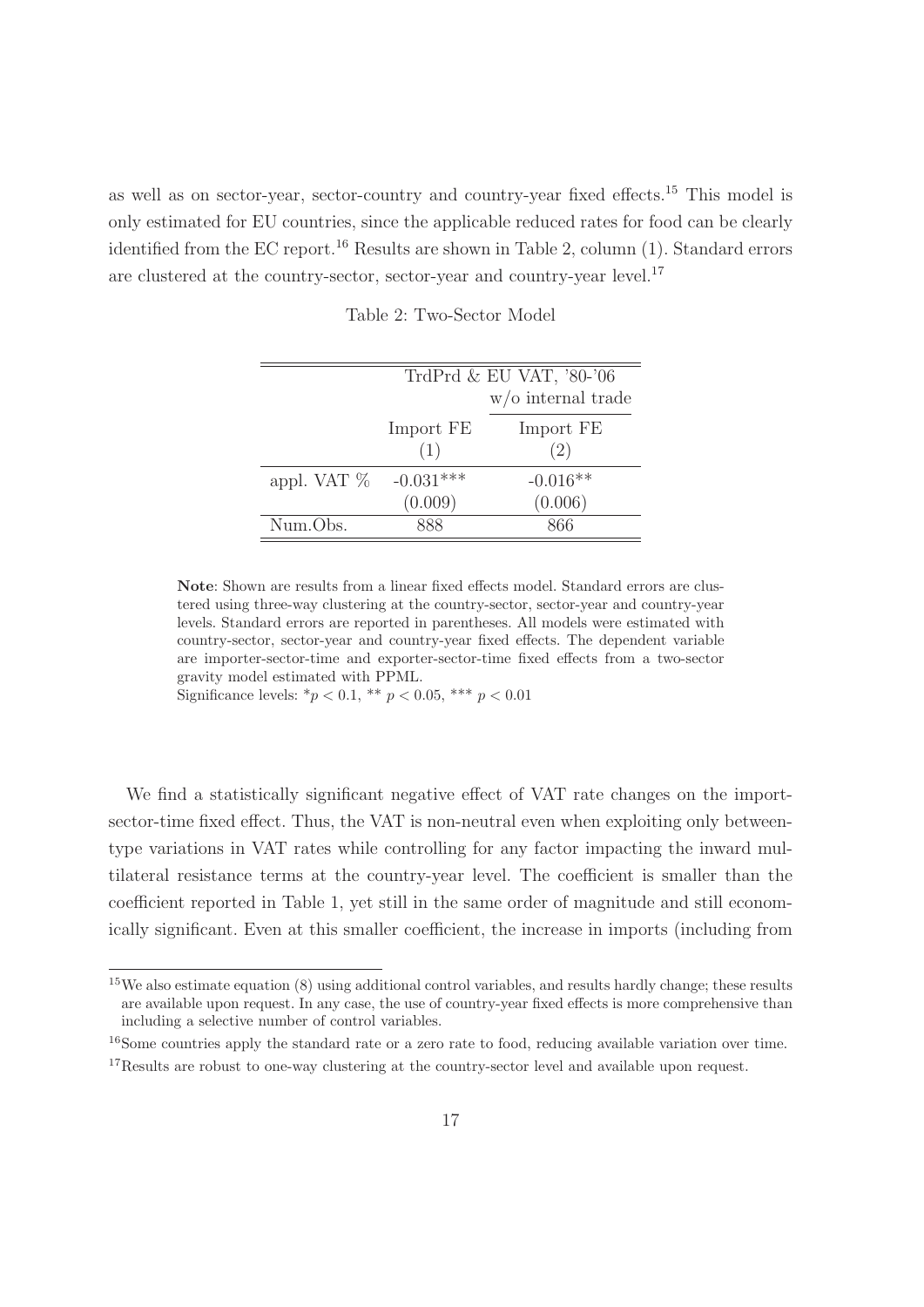domestic producers) for a one percentage reduction in VAT rates would be  $3.05\%$ .<sup>18</sup>

The non-neutrality of the VAT could be driven by internal trade rather than international trade flows. It is possible that only internal trade responds strongly to VAT changes while external trade is neutral in the sense that it stays constant and unaffected by VAT changes. To ensure that our results generalize to international trade flows we re-estimate the two-sector model of Table 2, column (1), on the TradeProd data that includes only international trade flows and report the result in Table 2, column (2). Again, we find that the effect of the VAT on importer-sector-time fixed effect does not disappear. The coefficient is halved and now only significant at the 5 percent level. This result is not surprising as internal trade makes up a substantial portion of overall trade reducing the size and variation in the importer-time and importer-sector-time fixed effects.<sup>19</sup>

All in all, these results lead to the conclusion that the VAT is not neutral. In our structural gravity framework Lemma 1 implies that some  $\epsilon_{ij,\tau_j} \neq 0$  and/or that  $\phi_j < 1$ ; c.i.f. producer prices change and/or revenues are not completely returned to consumers. If producer prices were to change not only in absolute but also in relative terms, consumers would substitute between goods and the VAT would potentially be discriminatory. If not all revenues were returned to consumers but relative prices remained unchanged, the VAT would be non-neutral due to income effects but non-discriminatory in the sense that relative trade flows would be unchanged. The analysis so far provides no direct evidence that relative prices change. Nevertheless, the results from excluding internal trade flows indicate that the VAT may also be discriminatory, a question which will be more thoroughly analyzed in the following subsection.

#### **4.2 The effect of the VAT on internal trade**

So far we have illustrated that both international and internal trade decline with an increase in the (importing) country's VAT rate. While this result implies non-neutrality of the VAT, it speaks little to the question of non-discrimination. To answer this question, we are interested in the effects on imports relative to internal trade: do imports react

<sup>&</sup>lt;sup>18</sup>Note that the coefficients of the gravity model are additive on the log scale, thus, the marginal effect of a one percentage point increase of the VAT rate is given by  $1 - \exp[\beta]$ .

<sup>&</sup>lt;sup>19</sup>For the average European country internal trade makes up roughly 33 percent of overall trade.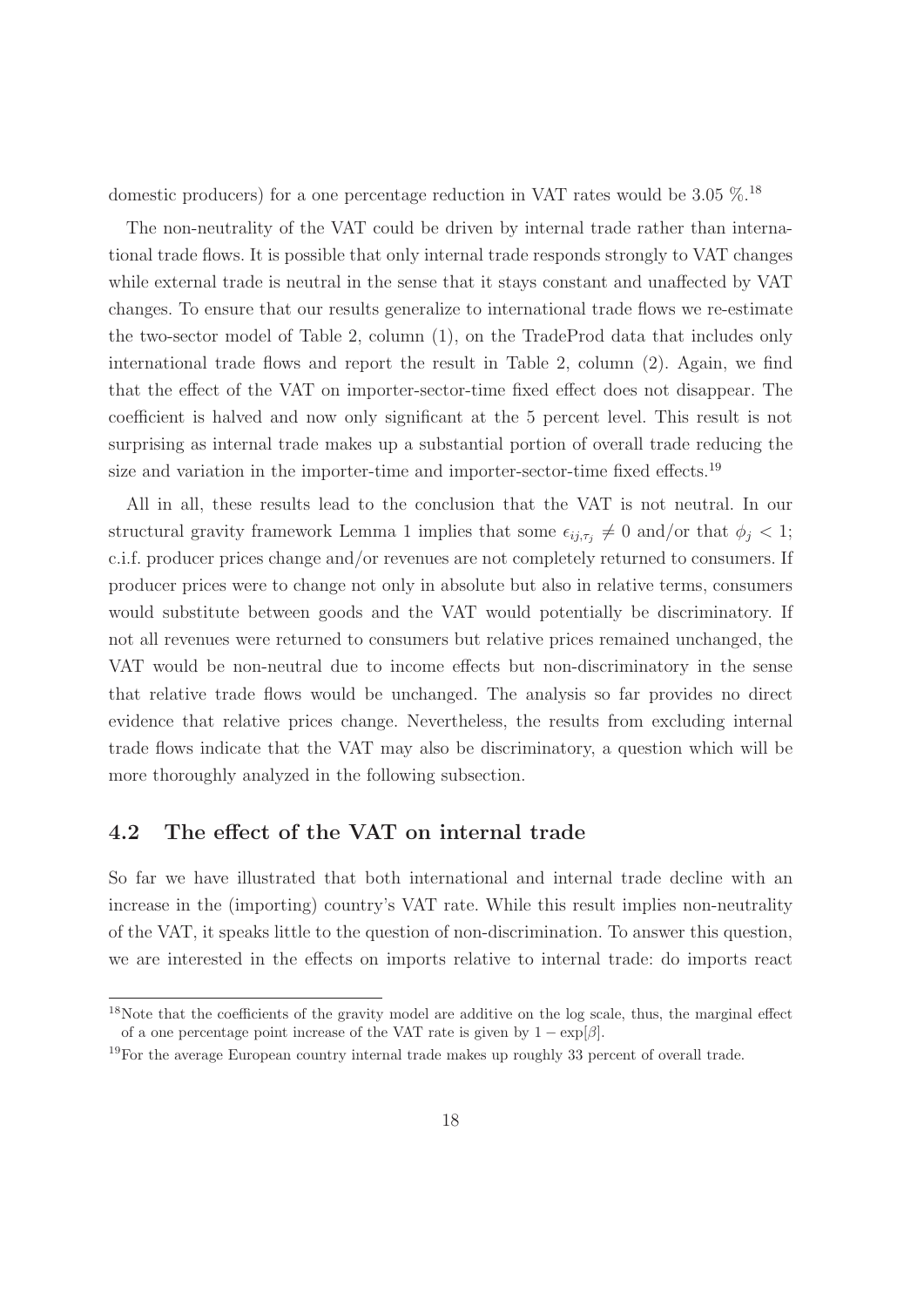more, less or proportionately to VAT rate changes compared to internal trade? First we must distinguish between internal and international trade flows in the data and examine the relative changes between the two types of flows. Empirically, this is done within an estimated gravity model using the methodology of Beverelli et al. (2018) and Heid et al. (2021). It includes a border indicator distinguishing between international and internal trade flows and an interaction with the VAT rate of the importing country.<sup>20</sup> Though the method was originally devised to analyze non-discriminatory trade policies which do not affect internal trade, it is applicable to policy instruments that affect both internal and international trade. In particular, it is necessary to directly include the VAT rate in the gravity estimation. Additionally, to ensure unbiased estimates in the presence of globalization effects, a border-year fixed effect  $\zeta_{ijt}$  should be added. The latter captures the reduced costs of international trade relative to domestic trade due to changed economic interdependence and integration. We thus estimate the following model with border-year fixed effects using a PPML estimator:

$$
X_{ijt} = exp(\beta_1 RT A_{ijt} + \beta_2 BORDER_{ij} * VAT_{jt} + \eta_{it} + \nu_{jt} + \xi_{ij} + \zeta_{ijt} + u_{ijt}),
$$
 (9)

where the coefficient  $\beta_2$  measures the *additional* impact of the VAT on imports from a foreign country compared to internal trade. That is, a positive (negative) coefficient will indicate that international trade responds less (more) to VAT changes than internal trade, while a null result would indicate non-discrimination. The absolute trade costs – i.e. how much internal consumption and international imports combined are reduced for a given increase in the VAT rate – are still captured by the importer-time fixed effect. Furthermore, we also estimate model (9) using observable gravity variables such as the log of distance, contiguous border, common language and former colonial ties instead of the pair fixed effect  $\xi_{ij}$ .

Both models are estimated only for the TradeProd data set as we require information on internal trade for this estimation strategy. Given the limited overlap of three years for the global VAT and TradeProd data set, we only focus on the EU. Using the EU data comes at the cost of dropping all trade flows where the importer is not an eventual EU

<sup>&</sup>lt;sup>20</sup>The border indicator is one for each national border, irrespective of whether countries are both members of the same RTA.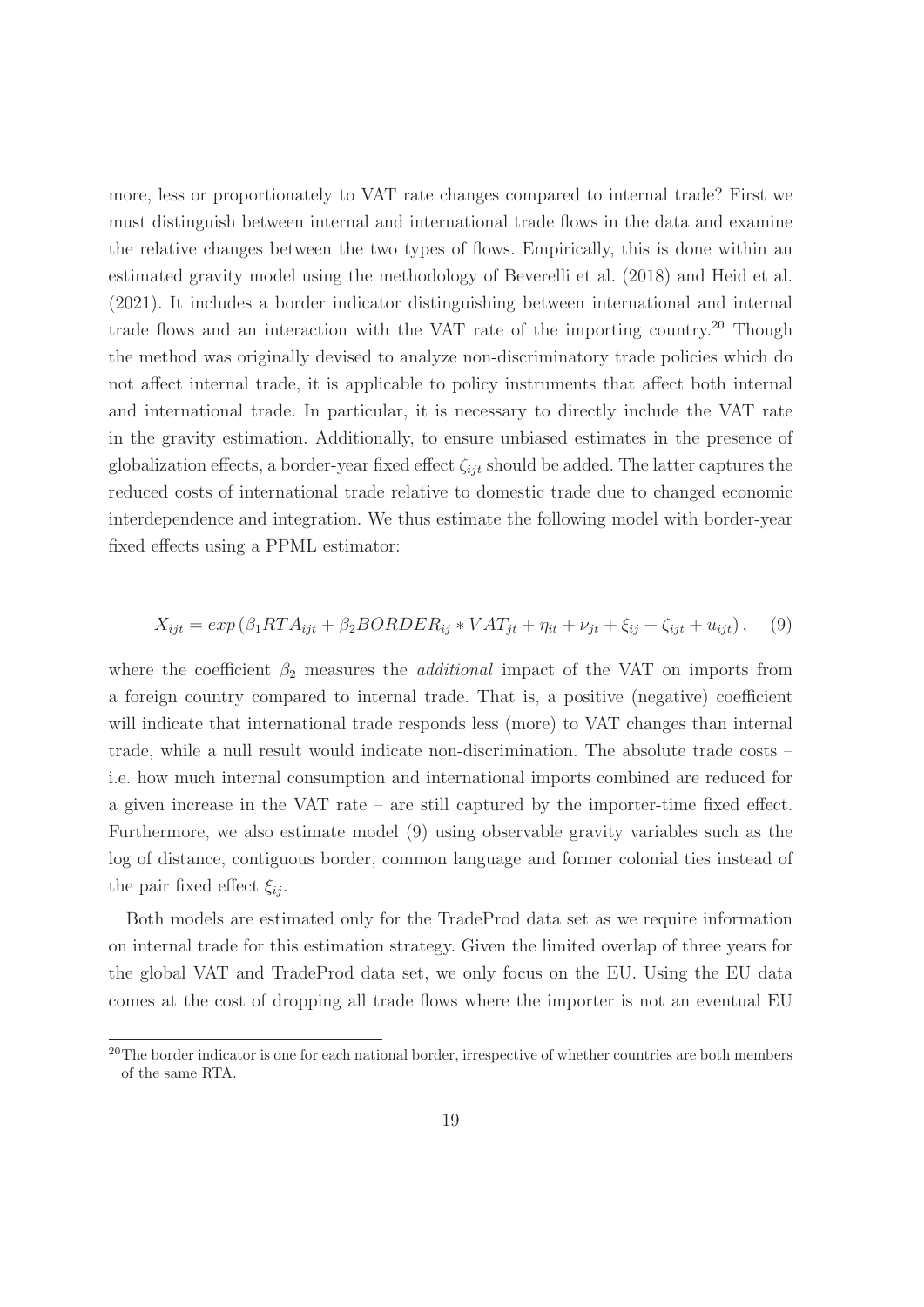country applying a VAT in that year, but the resulting coefficient estimate can still be usefully interpreted as a local average treatment effect for EU countries.

The results are shown in Table 3. We see sizable negative coefficients for the interaction with EU rates that are statistically significant at the 5 and 1 percent level, respectively. This indicates that, as EU countries increased their VAT rates, imports decreased relative to internal trade. A one percentage point increase in the standard VAT rate of the importing country leads to a decrease in imports from a foreign country relative to internal trade between 5.4 % to 7.9 %. Although this estimate is EU-specific, it suggests that the VAT discriminates against international trade even though it is applied uniformly to all final goods sales.<sup>21</sup>

Given the empirical finding that the VAT is discriminatory, the question remains which factors drive this result. In line with the theoretical model derived in section 2, we find that the relative trade flow from countries  $i$  and  $k$  to country  $j$ , that is,

$$
\frac{X_{kj}}{X_{ij}} = \left(\frac{\alpha_k c_k t_{kj}}{\alpha_i c_i t_{ij}}\right)^{1-\sigma}
$$

does not directly depend on the VAT rate. Hence, if c.i.f. prices do not respond to VAT rate changes, or respond proportionately, also internal trade does not change relative to external trade which would imply that the VAT rate is neither discriminatory nor importpromoting. As we do not find this result in our empirical analysis, we now scrutinize the effect of price changes in more detail. For this purpose, we define

$$
\zeta_j = \frac{X_{jj}}{\sum_{i \neq j} X_{ij}} = \frac{(\alpha_j p_{jj})^{1-\sigma}}{\sum_{i \neq j} (\alpha_i p_{ij})^{1-\sigma}}
$$
\n(10)

as the ratio of internal trade in final goods to the aggregate imports of final goods. Let  $s_{ij} = X_{ij}/\sum_{i \neq j} X_{ij}$  denote the share of country *i*'s final goods exports to country *j* to all imports of country  $i$ . We find:

<sup>&</sup>lt;sup>21</sup>We have also estimated model  $(9)$  using global VAT rates in the interaction term, and unsurprisingly results are less clear. While we do see negative coefficients in the same order of magnitude as those for the EU rate models, they are smaller and not statistically significant at conventional levels due to the much smaller sample size and observational period. Details are available upon request.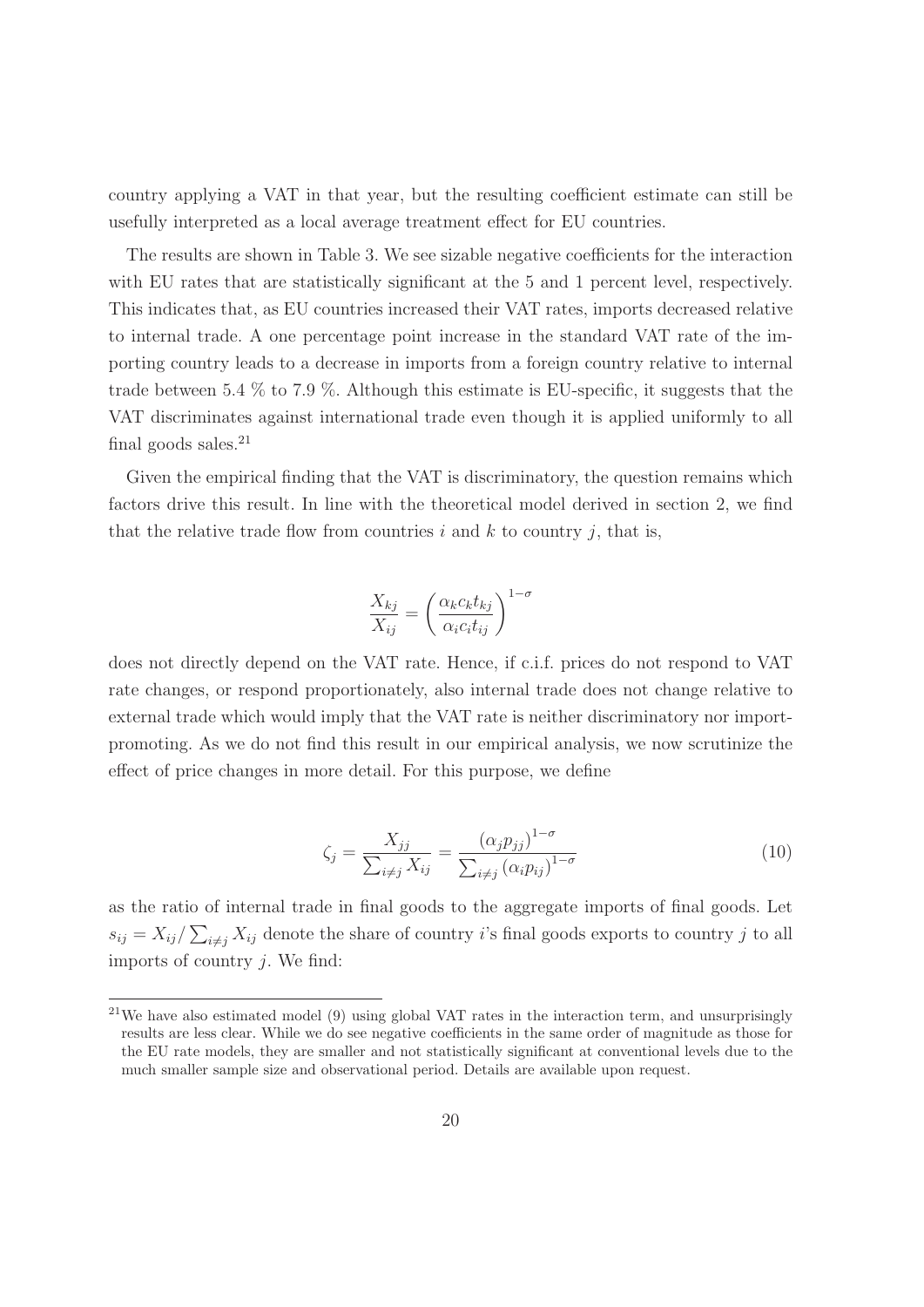|                   | (1)        | (2)         |
|-------------------|------------|-------------|
| <b>RTA</b>        | $0.882***$ | $0.578***$  |
|                   | (0.209)    | (0.127)     |
| Border X VAT (EU) | $-0.054**$ | $-0.079***$ |
|                   | (0.026)    | (0.028)     |
| Log Distance      |            | $-0.361***$ |
|                   |            | (0.084)     |
| Contiguous Border |            | $0.232*$    |
|                   |            | (0.122)     |
| Common Language   |            | $0.762***$  |
|                   |            | (0.091)     |
| Colony            |            | $0.222**$   |
|                   |            | (0.102)     |
| Num.Obs.          | 37550      | 37295       |

Table 3: Discriminatory VAT

**Note**: Shown are results from a gravity model estimated using PPML. Standard errors are clustered at the country-pair level and shown in parantheses. Both models are estimated with importer-time and exporter-time fixed effects. Model (1) also includes symmetric pair fixed effects. Both models also include border-year fixed effects.

Significance levels:  $* p < 0.1$ ,  $* p < 0.05$ ,  $* * p < 0.01$ 

**Proposition 1.** Internal trade in final goods increases relative to aggregate imports of final goods if the relative price change of  $p_{jj}$  is smaller than the sum of relative prices changes of  $p_{ij}$ ,  $i \neq j$ , weighted by the import shares  $s_{ij}$ .

Proof. Total differentiation of (10) yields

$$
\frac{d\zeta_j}{\zeta_j} = (\sigma - 1) \left[ \sum_{i \neq j} s_{ij} \frac{dp_{ij}}{p_{ij}} - \frac{dp_{jj}}{p_{jj}} \right].
$$

 $\Box$ 

Suppose country  $j$  experiences an increase of the VAT rate and domestic and foreign firms bear part of the tax burden. Proposition 1 reads such that internal trade relative to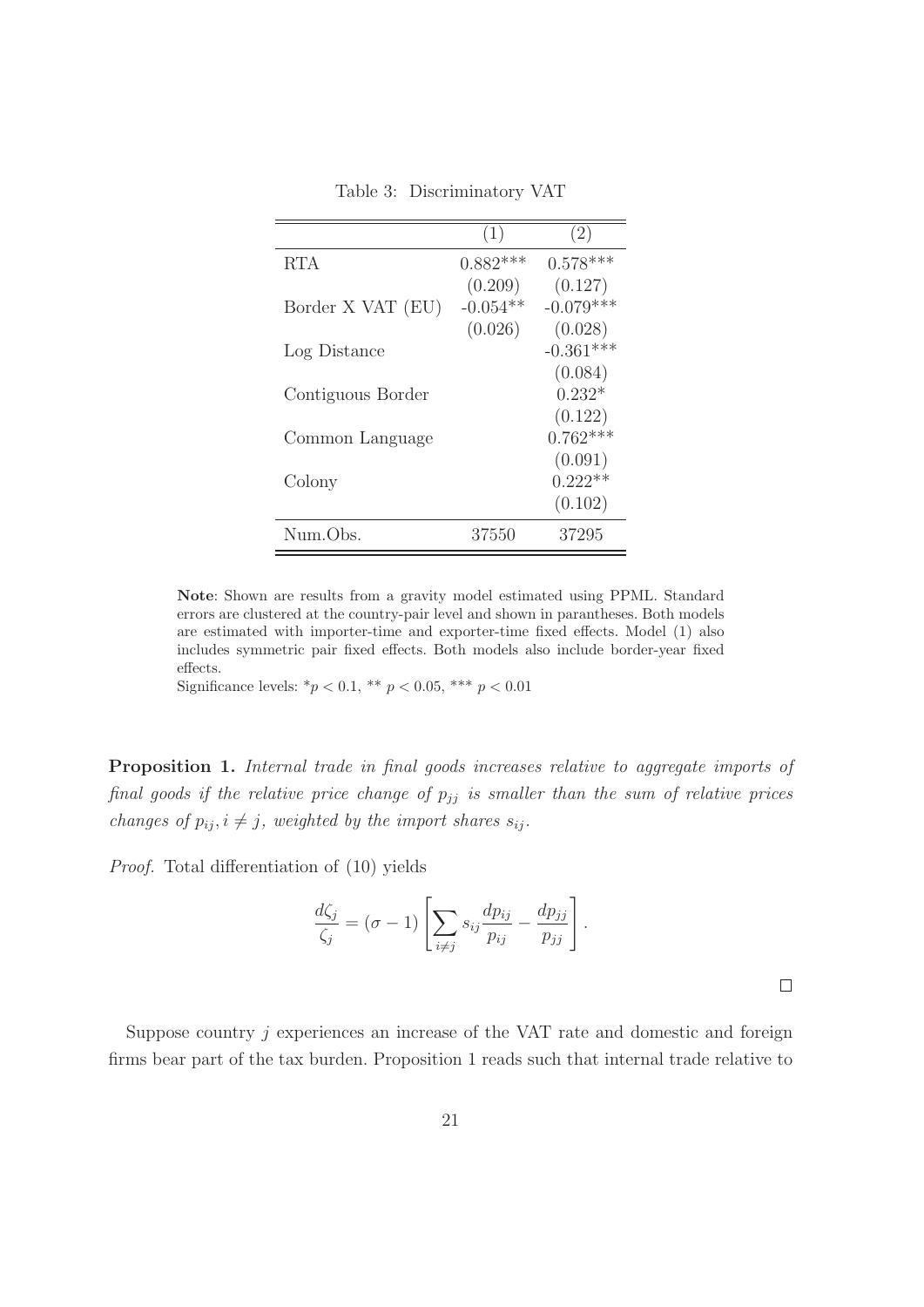imports increases if and only if the producer price of the home final good decreases more than the weighted average producer price of all imported final goods  $(0 > \sum_{i \neq j} s_{ij} \frac{dp_{ij}}{p_{ij}})$  $\frac{np_{ij}}{p_{ij}} >$  $\frac{dp_{jj}}{p_{jj}}$ ). This implies that the pass-through of the VAT to consumers needs to be smaller for home firms than for foreign firms. The result of the non-neutrality of the VAT as illustrated in subsection 4.1 is thus driven by changes in relative prices and might be further intensified by an incomplete return of the tax revenue to consumers.

In line with our model, we can identify three potential channels that can explain our results. First, changes in the VAT may also result in changes in absolute trade cost, i.e., increased customs scrutiny and/or higher administrative cost. These changes in absolute trade cost affect only international trade and result in a price increase of all foreign varieties compared to the home variety. While theoretically feasible, potential changes in trade cost are to a large extent accounted for in the rich fixed effects structure of eq. (9). The border-year fixed effect captures potential changes in border enforcement, while the importer-year fixed effect controls for average changes in the administrative workload of all trading partners.

Second, different price responses could be the result of a productivity increase from public goods provision. This would imply that both domestic and importing firms as well as consumers share the economic burden of the VAT and that part of the revenues will be invested into (local) public good provision. While importing firms share some of the burden of the tax, public good provision and the subsequent productivity increases benefit only domestic firms. Passing a share of these productivity gains on to consumers in the form of price reductions leads to a differential price response and effectively a lower pass-through of the VAT for domestic firms.<sup>22</sup> While we empirically control for average annual productivity changes across importers and exporters, importer-year and exporteryear fixed effects do not capture productivity changes between importers and domestic producers. Consequently, the coefficient of interest may reflect differential productivity responses and thus price changes. However, this would imply that additional tax revenue is raised at the same time when the public good is provided, translating into an immediate increase in productivity and falling producer prices of domestic firms.

<sup>22</sup>Note that this channel could also be an explanation for the distinct global increase in the VAT. Governments have an incentive to increase the VAT as non-residents bear some of the tax burden, but revenues benefit only residents.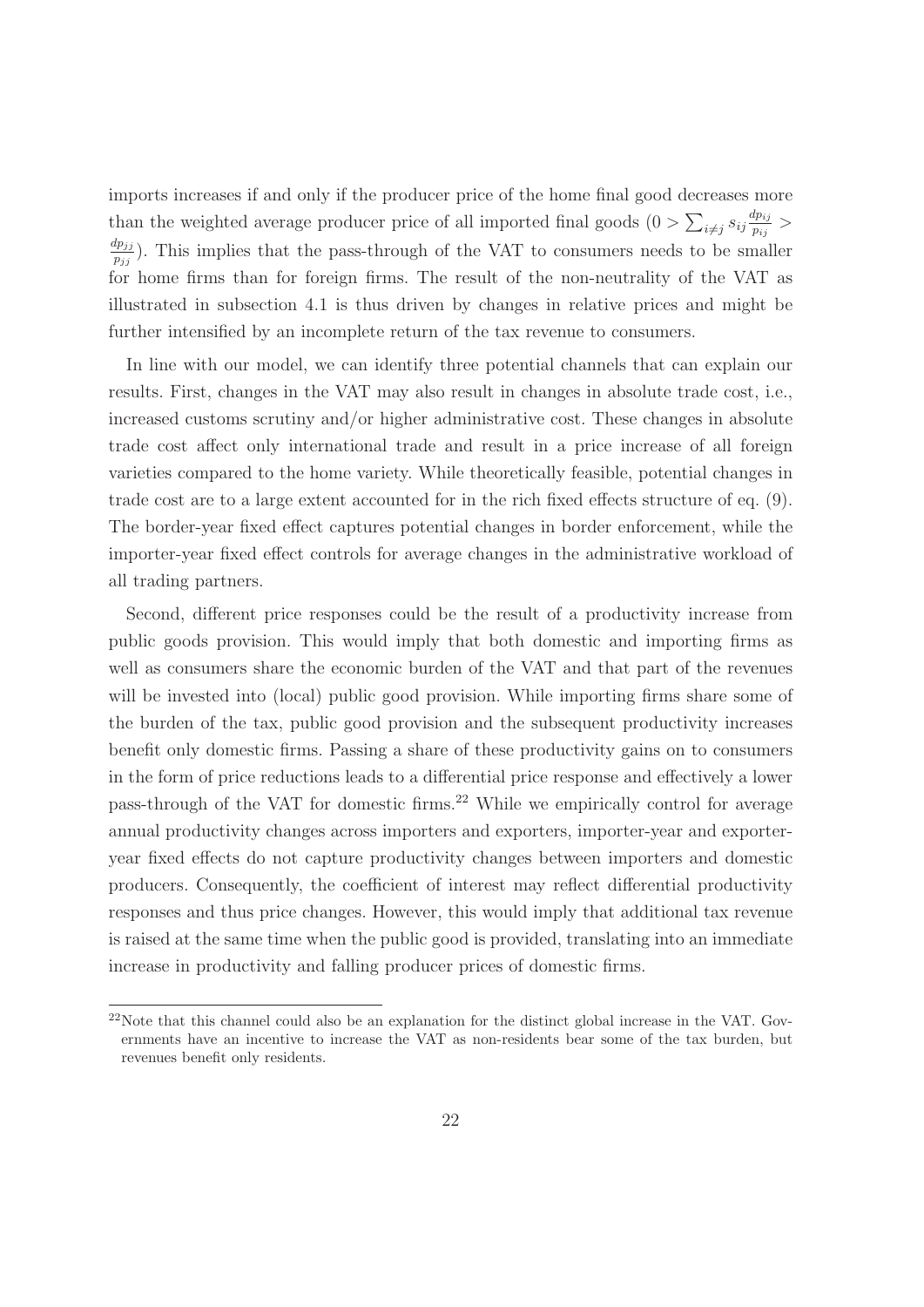Third, relative prices may adjust due to changes at the extensive margin from importers leaving the market. Bearing some of the burden of a potential VAT change, importers may no longer find it profitable to serve the market and exit while domestic firms stay active. When some importers exit, the overall market composition changes such that the share of domestic firms increases. Domestic firms charge lower markups causing relative prices to decrease.<sup>23</sup> Empirically, the average change in market composition is again absorbed by the importer-year fixed effect. However, domestic and importing firms may be affected differently by changes in market shares and average productivity of importers. This deviation from the mean would then be captured by the coefficient of interest and can rationalize our empirical finding of discrimination.

## **5 Welfare effects of the VAT**

What are the welfare effects of changes in value-added taxation? In general, a number of model components are affected by the VAT including relative consumption, public spending, the efficiency of final good production, final goods trade and factor prices as well as firm profits. We follow Arkolakis et al.  $(2012)$  to accommodate these effects in the theoretical model developed in section 2. For this purpose, we have to distinguish between the value of imports which is given before VAT in c.i.f. terms and expenditures which include the VAT.

Let  $e_{ij} = \tau_j X_{ij}$  denote the expenditures of consumers in country j on goods produced in country i, and let  $\lambda_{ij} = e_{ij}/E_j$  denote the respective expenditure share. The change of any variable z from its level  $z<sup>0</sup>$  before to the level  $z<sup>1</sup>$  after the VAT change is denoted by  $\hat{z} \equiv z^1/z^0$ . Furthermore, welfare is determined by the representative consumer and given by  $W_j = U(q_{ij}^*)$ . We find:

**Proposition 2.** The welfare change due to a change in the VAT rate is given by

$$
\widehat{W}_j = \widehat{E}_j \frac{\widehat{\lambda}_{jj}^{\frac{1}{1-\sigma}}}{\widehat{p}_{jj}\widehat{\tau}_j} = \left(\frac{\widehat{E}_j}{\widehat{\tau}_j}\right)^{\frac{\sigma}{\sigma-1}} \frac{\widehat{X}_{jj}^{\frac{1}{1-\sigma}}}{\widehat{p}_{jj}}.
$$

<sup>&</sup>lt;sup>23</sup>Appendix A.1 offers a simple model of firm entry and exit to illustrate the extensive margin effect.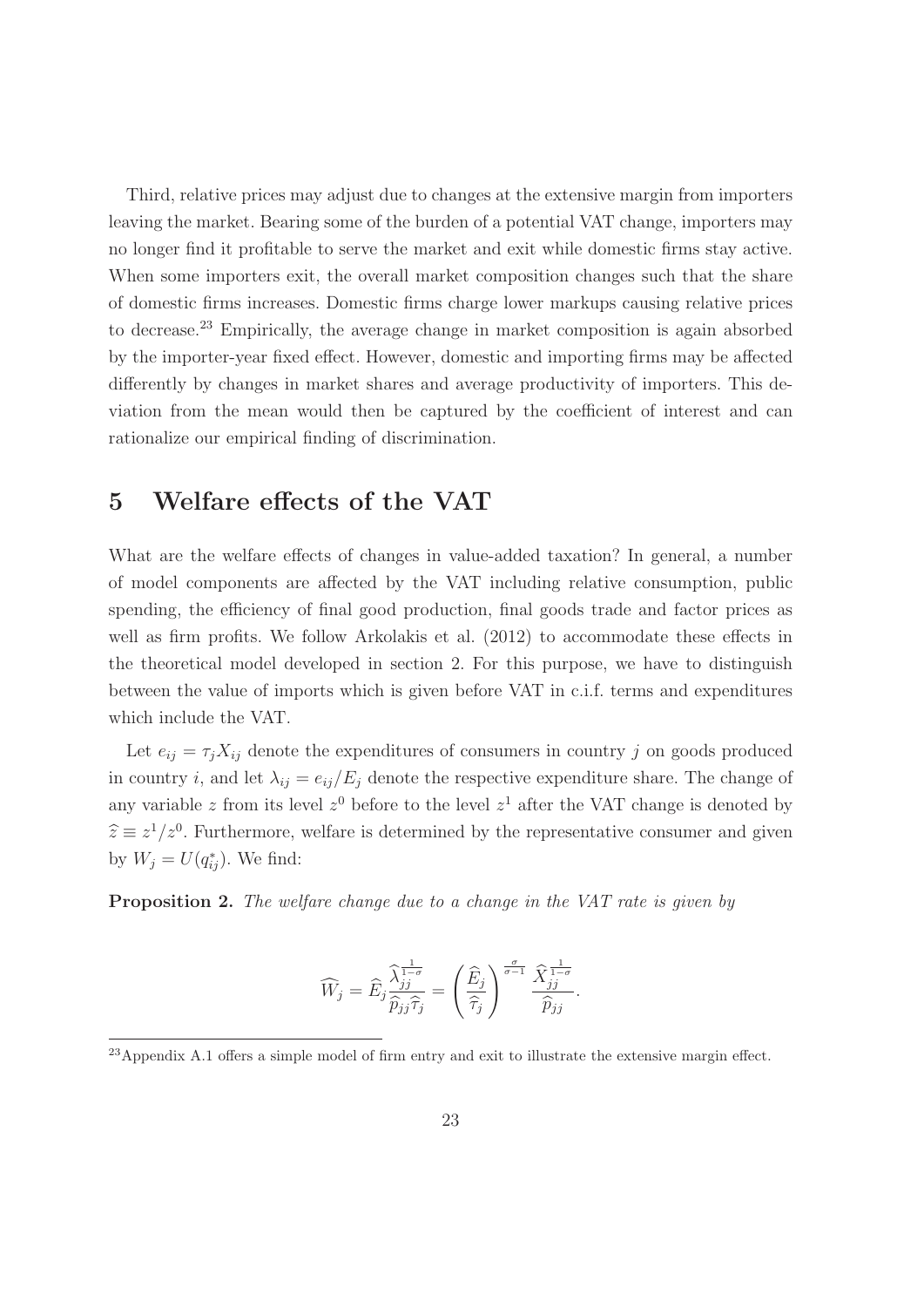#### Proof. See Appendix A.2.

The first part of Proposition 2 shows that  $-$  as in Arkolakis et al. (2012) – only changes in domestic variables affect overall welfare in country j.

An increase in the expenditure share on domestically produced final goods  $(\widehat{\lambda}_{ij})$ , e.g. due to larger protectionism, results in welfare losses. Furthermore, welfare decreases as local firms charge higher prices for domestic consumers and/or the VAT rate increases. Additionally, overall welfare will be affected by changes in expenditures stemming from varying factor rewards, a larger income from the redistribution of tax revenues and a change in profits. The welfare change calculated in Proposition 2 is also expressed in terms of the relative change in internal trade  $(X_{jj})$  rather than the change in relative expenditure. We can compute the former, while the latter is not observed. In the following we quantify the welfare effects of VAT rate changes by combining the empirical results from subsections 4.1 and 4.2 with Proposition 2. Given the geographical scope of our empirical results, the welfare analysis is confined to the EU context.

To calculate the welfare effects from a VAT rate change we need to make several assumptions. For the elasticity of substitution, we use  $\sigma_1 = 3.8$ , the median value result of the meta-study by Bajzik et al. (2020), and  $\sigma_2 = 5.03$ , the preferred estimate of the literature survey of Head and Mayer  $(2014).^{24}$  Furthermore, we normalize the consumer price to unity prior to the VAT change. All welfare changes are calculated for an increase in the VAT rate by one percentage point for an average country in the EU. In our data set, the average VAT rate is given by  $\bar{\tau} = 1.1963$ , so a one percentage point increase implies  $\hat{\tau} = 1.2063/1.1963 = 1.0084$ . Table 2 in subsection 4.1 indicates that a conservative estimate implies a decrease in aggregate trade of at least 3.05 % due to an increase in the VAT rate by 1 percentage point. Given this result and Proposition 2, a one percentage point VAT increase implies  $\widehat{E}_j = 1.0084 \times 0.9695 = 0.9776$ . We do not observe  $\widehat{X}_{jj}$  directly, but we know that aggregate trade declines by 3.05 % while external trade with a foreign country declines by an additional 5.4 % or 7.9 % on average according to Table 3.

Let  $\gamma$  denote the ratio of external trade to aggregate trade; if  $\gamma = 0$ , the respective

 $^{24}\sigma_2 = 5.03$  is also close to the value of 4.927 estimated by Gaubert and Itskhoki (2021) and the value of 5.39 estimated by Breinlich et al. (2020); both papers estimate  $\sigma$  using a structural, oligopolistic trade model.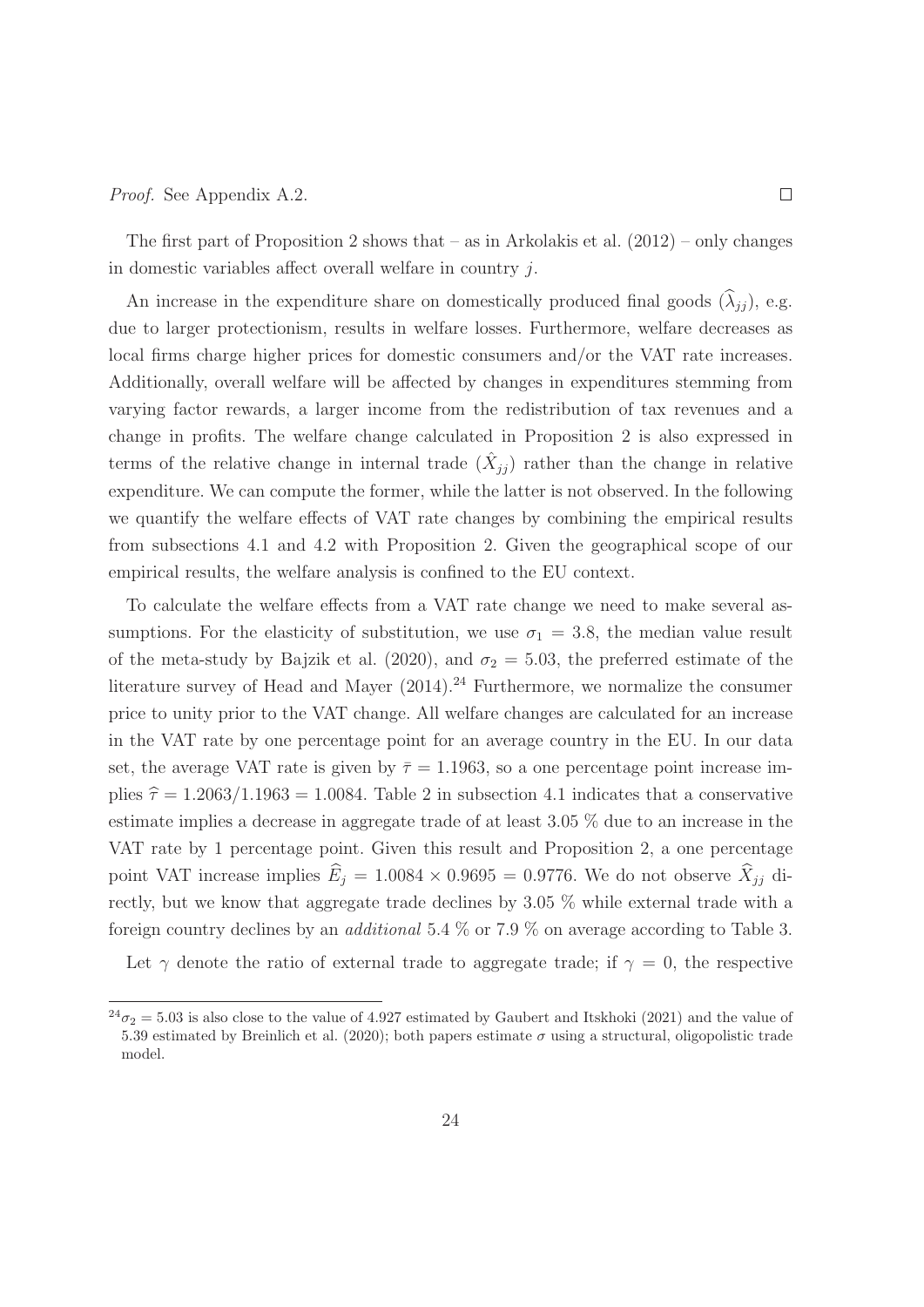country is in autarky; if  $\gamma = 1$ , the respective country has no own final good production for its own market. In any case,  $\gamma \hat{X}_{ij} + (1 - \gamma)\hat{X}_{jj} = \gamma(1 + \beta_2)\hat{X}_{jj} + (1 - \gamma)\hat{X}_{jj} =$  $\widehat{X}_{ij}$  [1 +  $\gamma\beta_2$ ] = 1 – 0.0305 = 0.9695 must hold for the average European country which implies  $\hat{X}_{jj} = 0.9695/(1 + \gamma \beta_2)$  where  $\beta_2 = -5.4\%$  or  $\beta_2 = -7.9\%$ . For the welfare analysis we employ the average ratio of external trade to aggregate trade in our data set which is given by  $\bar{\gamma} = 0.6735$ . Welfare effects are calculated for a spectrum of price responses ranging from complete absorption of the VAT  $(\hat{p}_{jj} \hat{\tau}_j = 1)$  to complete passthrough  $(\hat{p}_{jj} = 1)$ . Given these prerequisites, we conduct the counterfactual analysis for three different policy scenarios to shed light on different policy-relevant aspects of a VAT reform.

First, we compute the welfare losses for a case where the tax revenue increase is completely unproductive, that is, that it is neither returned to consumers in any way nor used to increase productivity nor used to compensate for any other potentially incomeincreasing tax reform. Table 4 summarizes the results. Given the above assumptions, welfare losses range from 3.13 to 4.92 % for the average country if the additional tax revenue is completely wasted. These results suggest that non-neutrality and discrimination of the VAT translate into substantial welfare losses if the tax revenue increase has no significant benefit. How does this welfare loss come about? It can be shown that  $\hat{X}_{jj} > 1$ which translates into a partial welfare loss as internal trade increases and is complemented by a decline in expenditures.

|                  | $-0.054$                                      | $-0.079$ |
|------------------|-----------------------------------------------|----------|
| $\sigma_1 = 3.8$ | $3.52 - 3.31$   4.13 - 4.92                   |          |
|                  | $\sigma_2 = 5.03$   3.13 - 3.94   3.56 - 4.36 |          |

Table 4: Welfare effects (in %) for unproductive revenue

 $1 - W_j$  for complete absorption  $(\hat{p}_{jj} \hat{\tau}_j = 1)$  to complete pass-through  $(\hat{p}_{jj} = 1)$ 

To distinguish how much of these welfare losses are driven by the change in aggregate imports, we run the same welfare analysis under the assumption that expenditures do not change.  $\widehat{E}_i = 1$  implies a substantially lower decrease of 0.82 % in aggregate trade. Nevertheless, the VAT remains discriminatory with internal trade decreasing compared to external trade resulting in welfare losses. Table 5 illustrates that the welfare changes are smaller, but still sizable. Since expenditures cannot be expected to increase with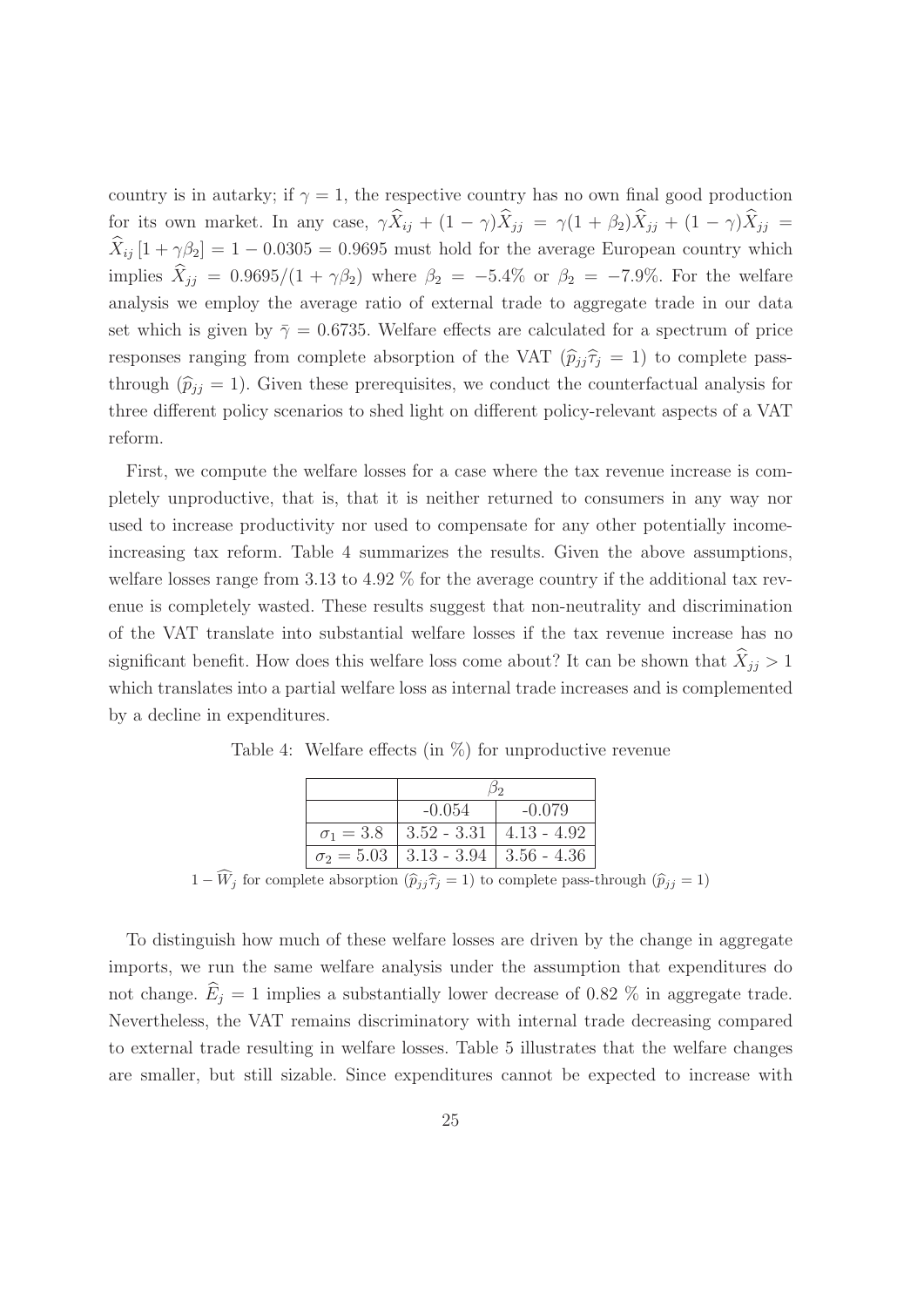the VAT, these results constitute a lower bound for our counterfactual welfare analysis. Tables 4 and 5 establish a benchmark of what the increase in tax revenue has to achieve in order to make the VAT increase at least welfare-neutral.

Table 5: Welfare effects (in  $\%$ ) for unproductive revenue without expenditure change

|                  | $-0.054$                                      | $-0.079$ |
|------------------|-----------------------------------------------|----------|
| $\sigma_1 = 3.8$ | $ 2.42 - 3.23 3.04 - 3.84$                    |          |
|                  | $\sigma_2 = 5.03$   1.94 - 2.75   2.37 - 3.18 |          |

 $1 - W_j$  in for complete absorption  $(\widehat{p}_{jj} \widehat{\tau}_j = 1)$  to complete pass-through  $(\widehat{p}_{jj} = 1)$  and for  $E_j = 1$ 

Second, we assume that the revenue raised from a one percentage point VAT increase is entirely used for public good provision  $G_j$  to raise total factor productivity  $A_j$ . Thus, the efficiency of local production is increased which translates into a lower unit cost and potentially lower prices. Remember that the domestic welfare effect depends only on the price change of domestically produced final goods for domestic consumers. Given these assumptions, we can compute by how much the domestic price must decrease in order to keep welfare constant. We do a similar exercise as above and report the results for  $\widehat{E}_j < 1$ as in Table 4 (the results for  $\hat{E}_i = 1$  are available upon request). Table 6 illustrates that these price reductions have to be substantial and should not fall short of 5.27 % in the average country. Consequently, productivity gains from the additional public good need to be large and at least partially passed on to consumers through substantial domestic price reductions.

Table 6: Required price reduction (in %) for welfare neutrality

|                                  | $-0.054$ | $-0.079$ |
|----------------------------------|----------|----------|
| $\sigma_1 = 3.8$                 | 5.85     | 6.44     |
| $\sigma_2 = 5.03$                | 5.27     | 5.69     |
| $1-\widehat{p}_{ij}$ for $W_j=1$ |          |          |

Third, we consider the case where the VAT is increased to compensate for a potentially income-increasing personal or cooperate income tax reform. The question is how much income a reduction in the personal or corporate income tax must generate to make up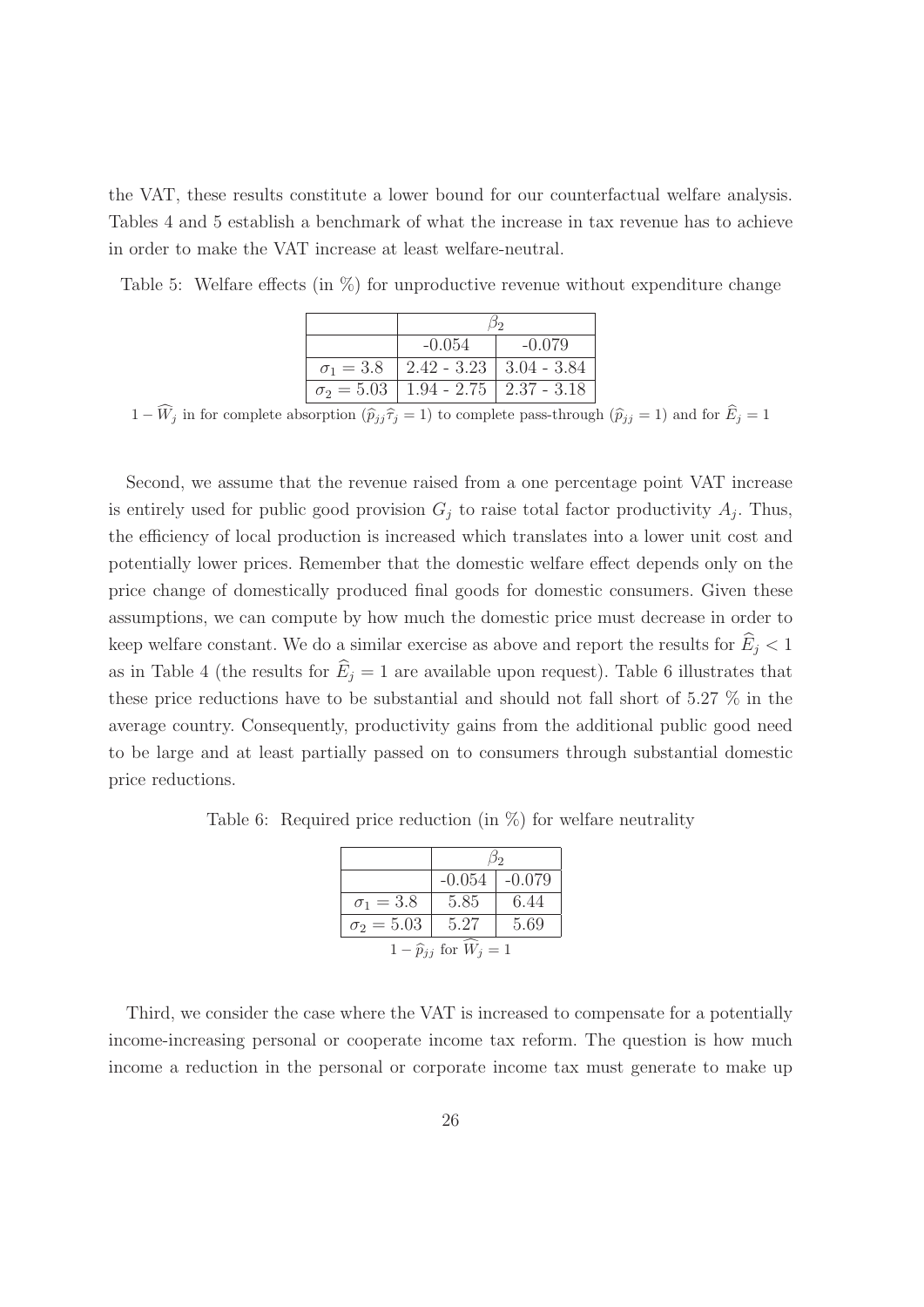for the welfare losses from a VAT increase. Table 7 illustrates that income should at least increase by 2.58% for the tax reforms to be welfare-neutral.

| $-0.054$                                      | $-0.079$ |
|-----------------------------------------------|----------|
| $\sigma_1 = 3.8$   2.68 - 3.31   3.16 - 3.79  |          |
| $\sigma_2 = 5.03$   2.58 - 3.27   2.94 - 3.63 |          |

Table 7: Required income increase (in  $\%$ ) for welfare neutrality

 $Y_{jj}$  for complete absorption  $(\widehat{p}_{jj} \widehat{\tau}_j = 1)$  to complete pass-through  $(\widehat{p}_{jj} = 1)$  and for  $W_j = 1$ 

The above welfare implications are calculated for a representative consumer and are therefore not driven by any income distribution effects of heterogeneous consumers. It is thus noteworthy that the (negative) welfare effects of potential VAT reforms are substantial even in this environment that is completely agnostic towards distributional effects.

## **6 Concluding remarks**

This paper has shown empirically that the VAT is neither neutral nor non-discriminatory in the context of international trade. Using a structural gravity model and novel global VAT regime information, we derive two key findings. First, a one percentage point increase in the VAT results on average in a 3.05% reduction in aggregate trade implying that the VAT is non-neutral. This result is derived using a two stage approach following Yotov et al. (2016) and exploiting variation between standard and reduced rates allowing us to control for country-year fixed effects. Second, a one percentage point increase in the standard VAT leads to 5.4 to 7.9% reduction of foreign imports relative to domestic trade. Thus, the VAT is neither neutral nor non-discriminatory. The question of nondiscrimination is analyzed by explicitly distinguishing between inter- and intranational trade using recent advancements in the estimation of non-discriminatory trade policies in the structural gravity framework (see Beverelli et al., 2018; Heid et al., 2021).

To the best of our knowledge, this paper is the first to empirically investigate the question of trade discrimination in the context of the VAT. For the analysis we develop a comprehensive structural gravity model that relies on less restrictive assumptions than the previous literature, can fully rationalize our empirical results and also allows us to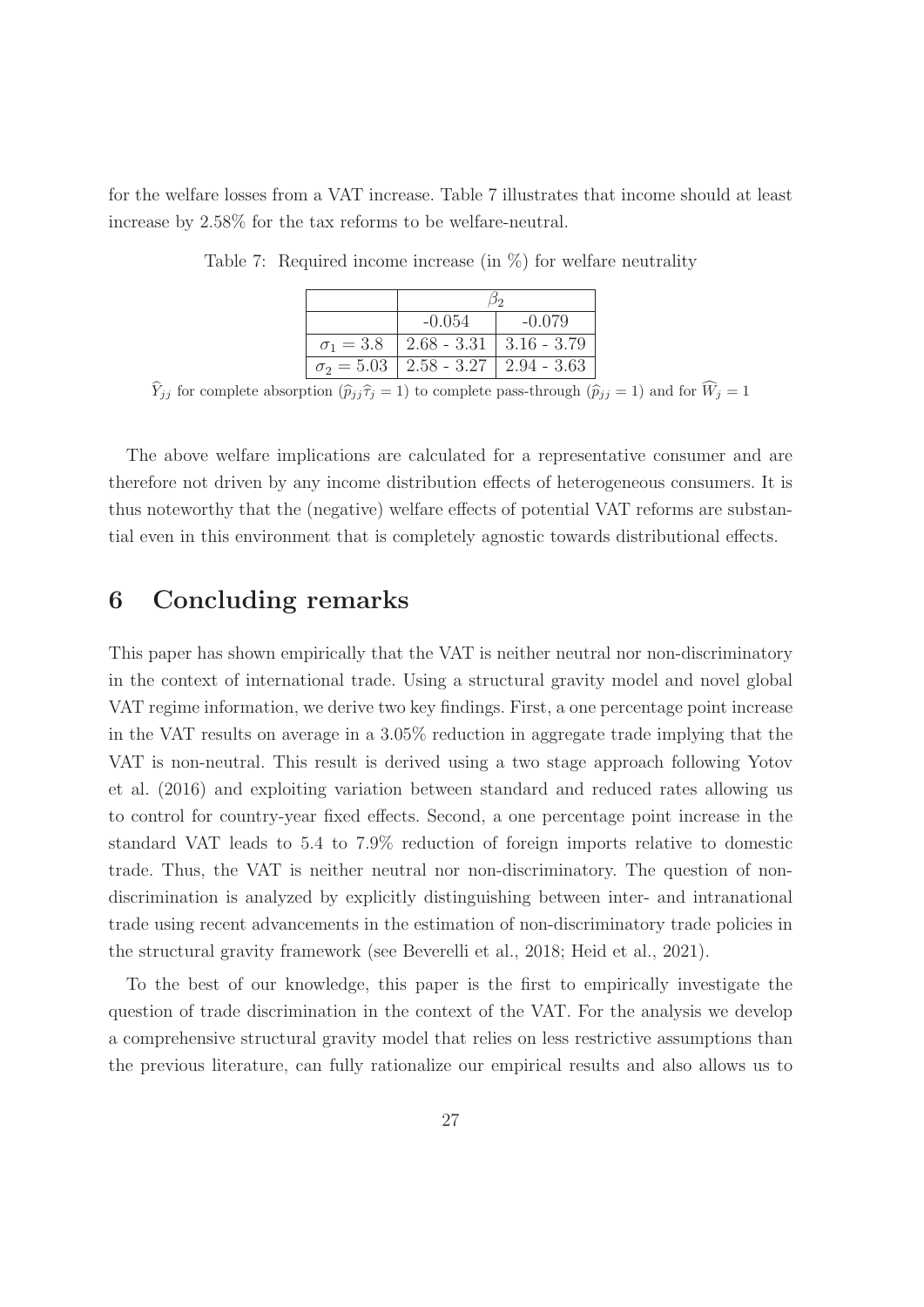conduct a welfare analysis. We illustrate that the welfare losses of a one percentage point increase in the VAT rate lie between 1.94 and 4.92 % for an average EU country. These results challenge the conventional perception that the VAT is a policy instrument with little to no economic distortions. If the VAT increase improves public good provision, a welfare-neutral VAT change requires substantial productivity gains; if it is part of a larger tax reform, it has to imply substantial income increases.

Given our results, policy-makers should be aware that VAT rate changes have substantial effects on trade patterns and welfare implications even when distributional effects are disregarded. While the VAT is legally a non-discriminatory policy instrument, its effect is discriminatory and non-neutral and thus distortionary. Consequently, increasing the VAT to provide additional public goods or as a compensation for other tax reductions should be carefully reconsidered. Our paper illustrates that the reason for these welfare effects must originate from differential price responses of importers and local producers. In particular, local producers seem to respond to a VAT increase with larger c.i.f. producer price reductions than importers, changing the relative consumer prices in favor of local producers. Thus, our results point at substantial differences in the pass-through of the VAT between local and international final good producers.

The result that internal trade increases relative to aggregate imports indicates that governments could (un-)intentionally use the VAT not only as a tax but also a trade policy tool. Given the substantial global rise in VAT rates, governments may have already engaged in this new type of discriminatory trade policy by compensating falling tariff levels through VAT increases. Exploring the details of these responses requires a model which can explain the differential pricing behavior of firms and/or different market entry behavior of domestic and foreign firms. Future research could also focus on the question whether these developments are particularly relevant in common markets like the EU or if they also generalize to RTAs. We leave such an analysis to future research.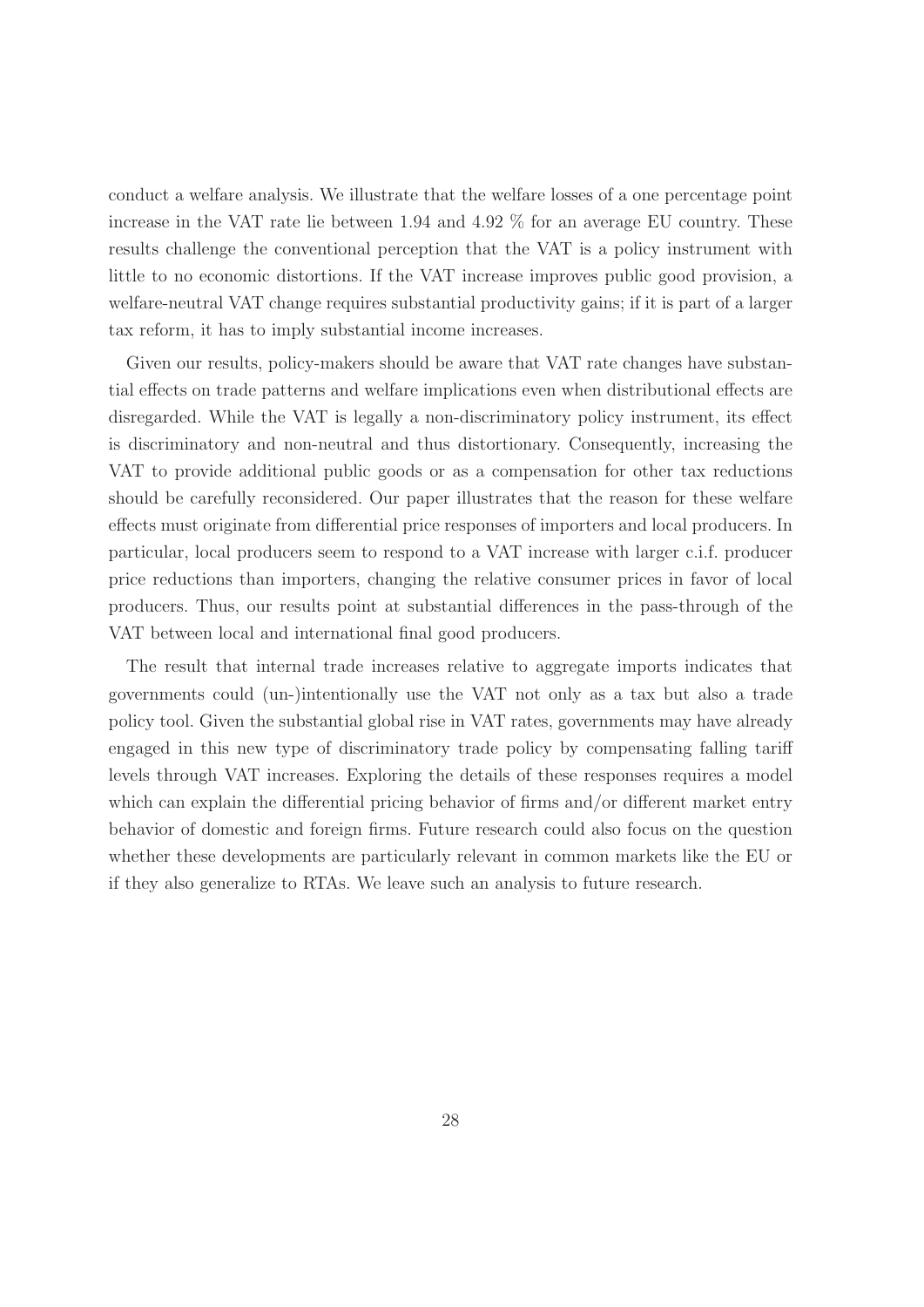## **Appendix**

#### **A.1 A simple model of firm entry**

We consider a perfect competition model of trade with  $n$  countries. Each country  $i$  hosts  $N_i$  firms, and each firm is able to sell one unit (or none) in each country. Each firm draws its unit cost realization from a distribution  $F(\cdot)$  that has positive support between 0 and  $\bar{c}$ . We focus on sales in country j, and each foreign firm located in country i has to carry an iceberg trade cost of size  $t_{ij}$  when serving country j; we normalize internal trade costs such that  $t_{jj} = 1$ . Consequently, a firm located in country i sells a unit in country j if its cost realization is less or equal to  $p_{ij}/(\tau_j t_{ij})$ .

In equilibrium, each firm correctly anticipates demand and supply for each variety  $i$ sold in country  $j$  to clear such that

$$
q_{ij} = \frac{E_j p_{ij}^{-\sigma}}{\sum_{k=1}^n p_{kj}^{1-\sigma}} = \min\left[F\left(\frac{p_{ij}}{\tau_j t_{ij}}\right), 1\right] N_i \tag{A.1}
$$

holds where we have set  $\alpha_i = 1$  w.l.o.g. The LHS is the demand for variety i in country  $j$ , and the RHS is the supply that is the fraction of firms serving country  $j$  times the number of firms located in country i. We find for  $k \neq i$  that

$$
\frac{\partial q_{ij}}{\partial p_{ij}} = -\frac{q_{ij}}{p_{ij}} \left( \sigma - (\sigma - 1) \frac{p_{ij} q_{ij}}{E_j} \right) = -\frac{q_{ij}}{p_{ij}} \left( \sigma - (\sigma - 1) s_{ij} \right) < 0 \text{ and}
$$

$$
\frac{\partial q_{ij}}{\partial p_{ik}} = \frac{q_{ij}}{p_{ij}} (\sigma - 1) \frac{p_{kj} q_{kj}}{E_j} = \frac{q_{ij}}{p_{ij}} (\sigma - 1) s_{kj} > 0,
$$

where  $s_{ij}$  denotes the market share of country i in country j. Let

$$
z_{ij} = F\left(\frac{p_{ij}}{\tau_j t_{ij}}\right) N_i
$$

denote supply in case that  $\min[F(p_{ij}/(\tau_j t_{ij}))]$ , 1 < 1. We find that

$$
\frac{\partial z_{ij}}{\partial p_{ij}} = \frac{f(p_{ij}/(\tau_j t_{ij}))}{\tau_j t_{ij}} N_i > 0, \frac{\partial z_{ij}}{\partial p_{ik}} = 0 \text{ and}
$$

$$
\frac{\partial z_{ij}}{\partial \tau_j} = -\frac{f(p_{ij}/(\tau_j t_{ij})) p_{ij}}{\tau_j^2 t_{ij}} N_i < 0.
$$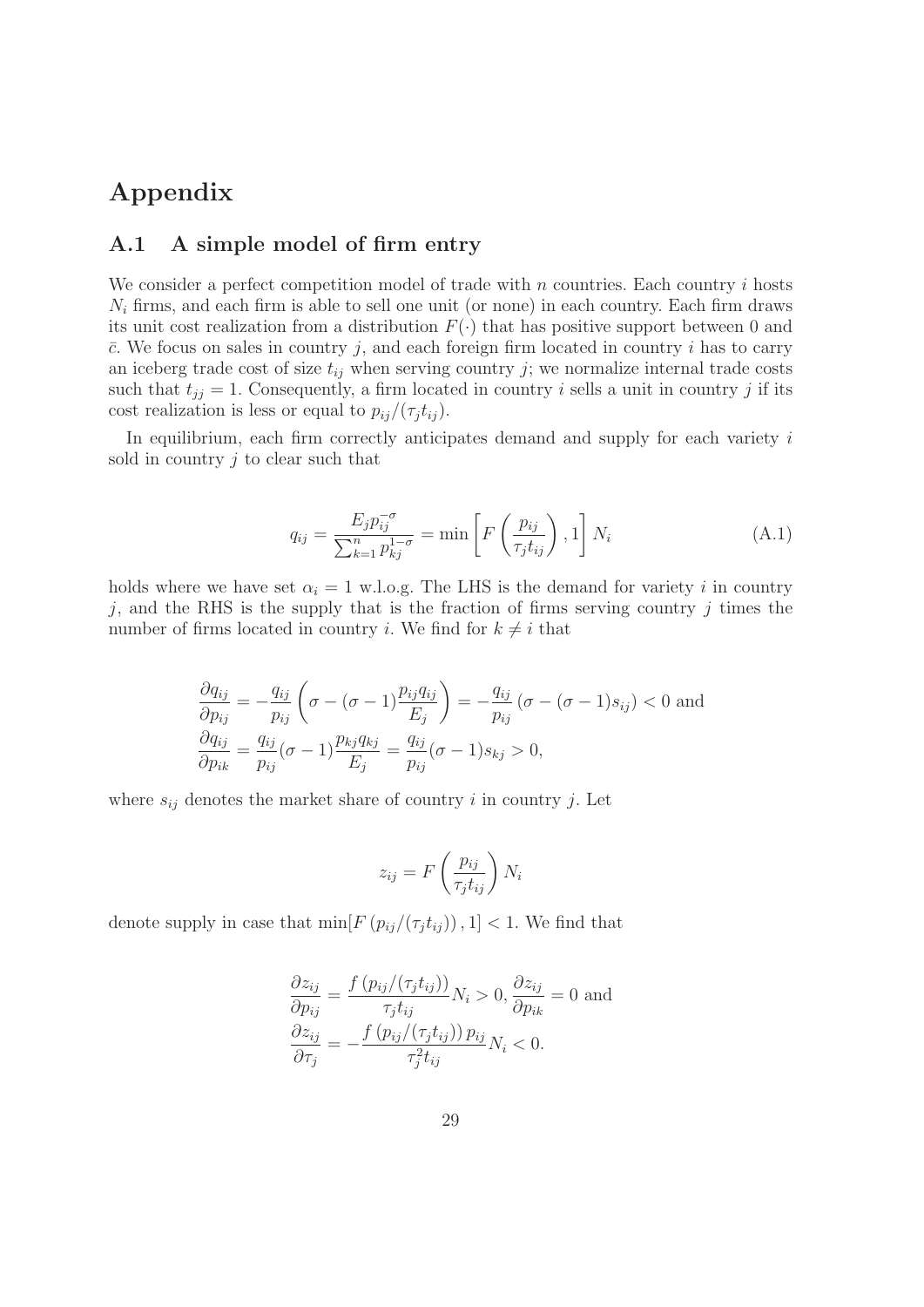We now consider the case that all producers in the domestic country  $j$  serve their own country because  $p_{jj}/\tau_j < \bar{c}$ , that is,  $F(p_{jj}/\tau_j) = 1$  holds before and after the VAT change. All foreign producers, however, select themselves into exporters and non-exporters because  $F(p_{ij}/(\tau_j t_{ij}))$  < 1. In order to keep the model analytically tractable, we assume that all foreign countries are symmetric, and we use  $p_i, q_i, s_i$  now to denote the equilibrium price, demand and market share, respectively, of domestic producers, and  $p_i, q_i, s_i$  to denote the symmetric foreign prices, demands and market shares, respectively. We now scrutinize how the relative c.i.f. price  $p_j/p_i$  is affected by a marginal increase in the VAT rate  $\tau_j$ . Total differentiation yields

$$
\underbrace{\frac{\partial q_j}{\partial p_j} \frac{dp_j}{d\tau_j}}_{a_{ij}} + \underbrace{(n-1)\frac{\partial q_j}{\partial p_i} \frac{dp_i}{d\tau_j}}_{a_{ij}} = 0,
$$
\n
$$
\underbrace{\frac{\partial q_i}{\partial p_j} \frac{dp_j}{d\tau_j}}_{a_{ij}} + \underbrace{\left((n-1)\frac{\partial q_i}{\partial p_i} - \frac{\partial z_i}{\partial p_i}\right)}_{a_{ii}} \underbrace{\frac{dp_i}{d\tau_j}}_{a_{\tau}} = -\underbrace{\frac{\partial z_i}{\partial \tau_j}}_{a_{\tau}}
$$

,

where  $a_{\tau}$  < 0 and

$$
a_{jj} = -\frac{q_j}{p_j} (\sigma - (\sigma - 1)s_j) < 0,
$$
\n
$$
a_{ji} = (n - 1) \left( \frac{q_j}{p_j} (\sigma - 1)s_i \right) > 0,
$$
\n
$$
a_{ij} = \frac{q_i}{p_i} (\sigma - 1)s_j > 0,
$$
\n
$$
a_{ii} = (n - 1) \left( -\frac{q_i}{p_i} \left( \sigma - (\sigma - 1)s_i - \frac{f (p_i/(\tau_j t_i))}{\tau_j t_i} N_i \right) \right) \\
&< -(n - 1) \left( \frac{q_i}{p_i} (\sigma - (\sigma - 1)s_i) \right) < 0.
$$

The changes are given by  $dp_j/d\tau_j = a_{ji}a_{\tau}/\det(A)$  and  $dp_i/d\tau_j = -a_{ji}a_{\tau}/\det(A)$  where

$$
\det(A) = a_{jj}a_{ii} - a_{ji}a_{ij} > \frac{(n-1)\sigma q_i q_j (\sigma - (\sigma - 1)s_i - (\sigma - 1)s_j)}{p_i p_j} > 0
$$

because  $g(\sigma) \equiv \sigma - (\sigma - 1)s_i - (\sigma - 1)s_j$  implies  $g(1) = 1$  and  $g'(\sigma)1 - s_i - s_j \ge 0$  as  $s_i + s_j \leq 1$ . The relative c.i.f. price change is given by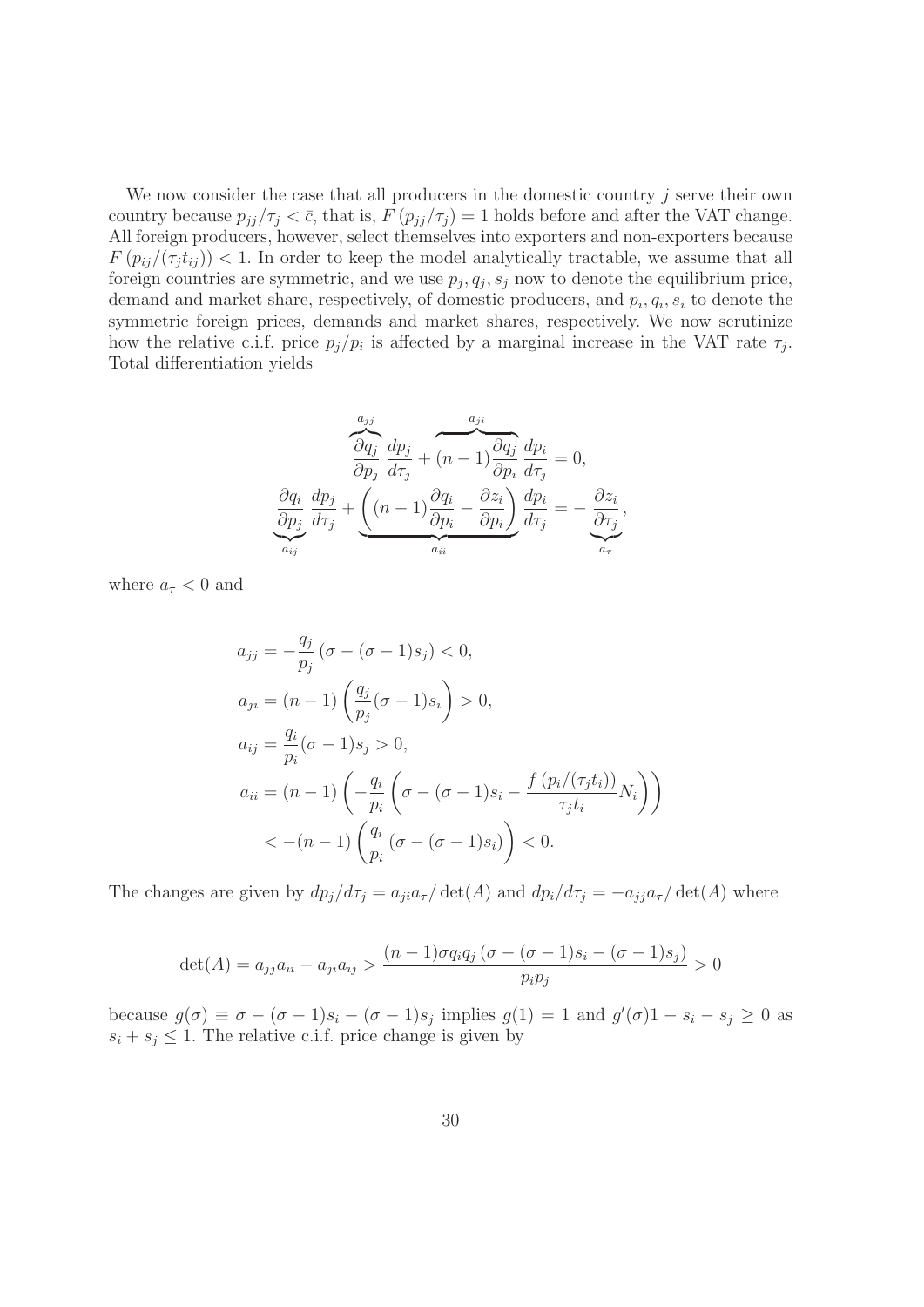$$
\frac{dp_j}{dp_i} = -\frac{a_{ji}}{a_{jj}} = \frac{(n-1)(\sigma - 1)s_i}{\sigma - (\sigma - 1)s_j} = \frac{(\sigma - 1)(1 - s_j)}{\sigma - (\sigma - 1)s_j} = 1 - \frac{1}{\sigma - (\sigma - 1)s_j} < 1 \quad (A.2)
$$

because  $(n-1)s_i = 1 - s_j$ . Eq. (A.2) shows that the c.i.f. price change is smaller for domestic producers than for foreign producers, implying an increase in relative demand for the domestically produced good.

#### **A.2 Proof of Proposition 2**

Totally differentiating the price index yields

$$
d\ln P_j = \sum_{i=1}^n \lambda_{ij} d\ln p_{ij} + d\ln \tau_j.
$$

Since  $\lambda_{ij} = (p_{ij} \tau_j / P_j)^{1-\sigma}$ ,  $\lambda_{kj} / \lambda_{ij} = (p_{kj}/p_{ij})^{1-\sigma}$ . Taking logs and differentiating allow us to write any price change as a function of the change in the domestic price and the respective expenditure changes as

$$
d\ln p_{ij} = d\ln p_{jj} + \frac{d\ln \lambda_{ij} - d\ln \lambda_{jj}}{1 - \sigma},
$$

which also allows us to rewrite the change in the price index as

$$
d\ln P_j = \sum_{i=1}^n \lambda_{ij} \left[ d\ln p_{jj} + \frac{d\ln \lambda_{ij} - d\ln \lambda_{jj}}{1 - \sigma} \right] + d\ln \tau_j
$$
\n
$$
= \frac{d\ln \lambda_{jj}}{\sigma - 1} + d\ln p_{jj} + d\ln \tau_j.
$$
\n(A.3)

The last line follows from  $\sum_{i=1}^{n} \lambda_{ij} d \ln \lambda_{ij} = \sum_{i=1}^{n} d \lambda_{ij} = 0$  and  $\sum_{i=1}^{n} \lambda_{ij} = 1$ . Define  $d \ln \Lambda_j = d \ln \lambda_{jj} + (\sigma - 1)[d \ln p_{jj} + d \ln \tau_j]$  such that we can write (A.3) as a differential equation

$$
\frac{dP_j}{P_j} = \frac{d\Lambda_j}{(\sigma - 1)\Lambda_j} \Leftrightarrow \frac{dP_j}{d\Lambda_j} = \frac{P_j}{(\sigma - 1)\Lambda_j}
$$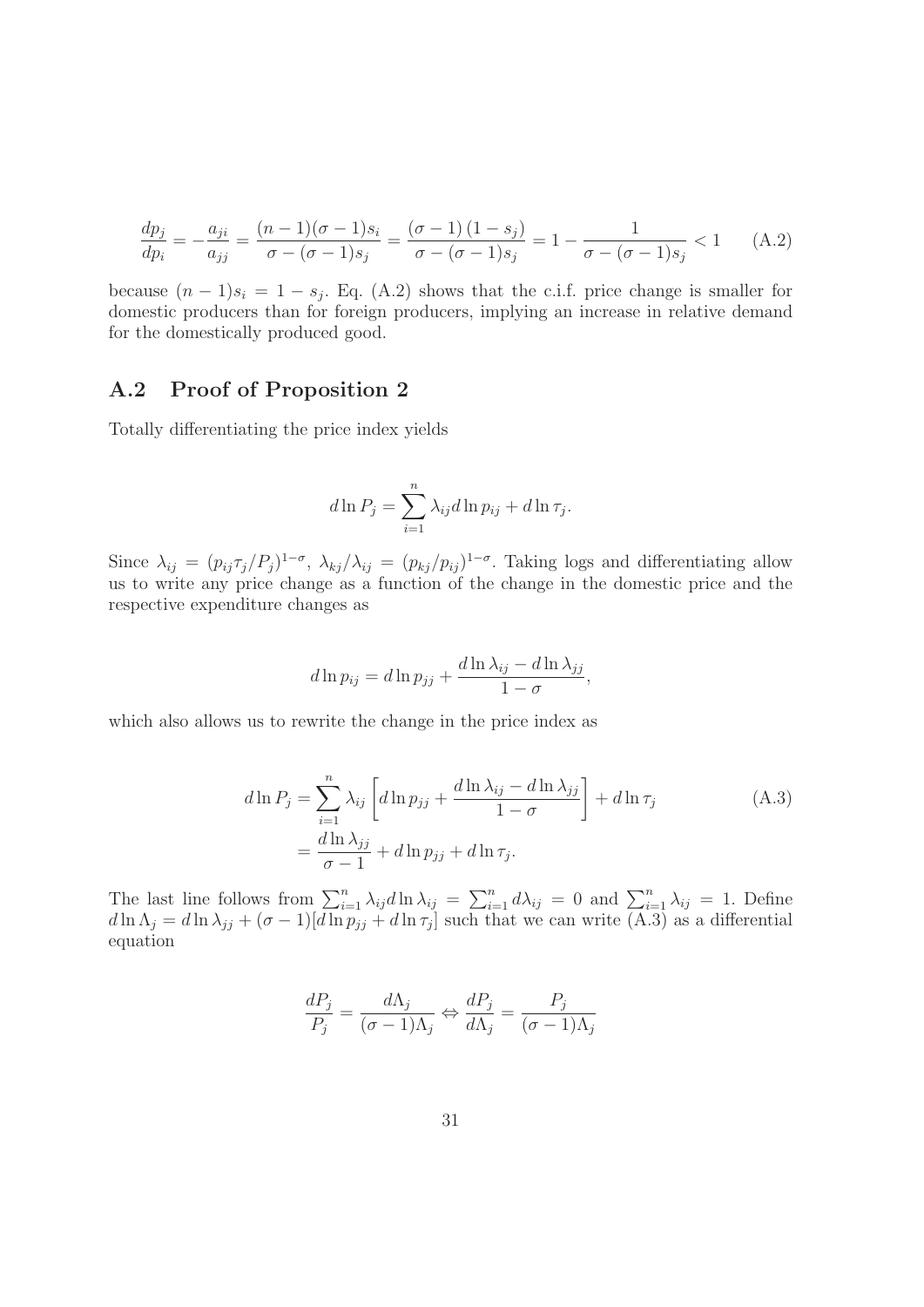which has the solution  $P_i = C \Lambda^{\frac{1}{\sigma-1}}$  with  $C > 0$  as a constant. Let us denote the change in welfare as a transition from period 0 to period 1, denoted by superscripts, such that

$$
\widehat{W}_j = \frac{W_j^1}{W_j^0} = \frac{E_j^1}{E_j^0} \frac{P_j^0}{P_j^1} = \widehat{E}_j \widehat{\Lambda}_j^{\frac{1}{1-\sigma}}.
$$
\n(A.4)

where  $\Lambda_i = \lambda_{ii} (p_{ii} \tau_i)^{\sigma-1}$  which – together with  $(A.4)$  – implies the first part of Proposition 2. Since  $\lambda_{ij} = \tau_j X_{ij}/E_j$ , we can also write the relative change in  $\Lambda_j$  as

$$
d\ln\Lambda_j = d\ln X_{jj} - d\ln E_j + (\sigma - 1)d\ln p_{jj} + \sigma d\ln \tau_j
$$

which implies

$$
\Lambda_j = \frac{X_{jj}}{E_j} p_{jj}^{\sigma - 1} \tau_j^{\sigma}
$$

which – together with  $(A.4)$  – implies the second part of Proposition 2.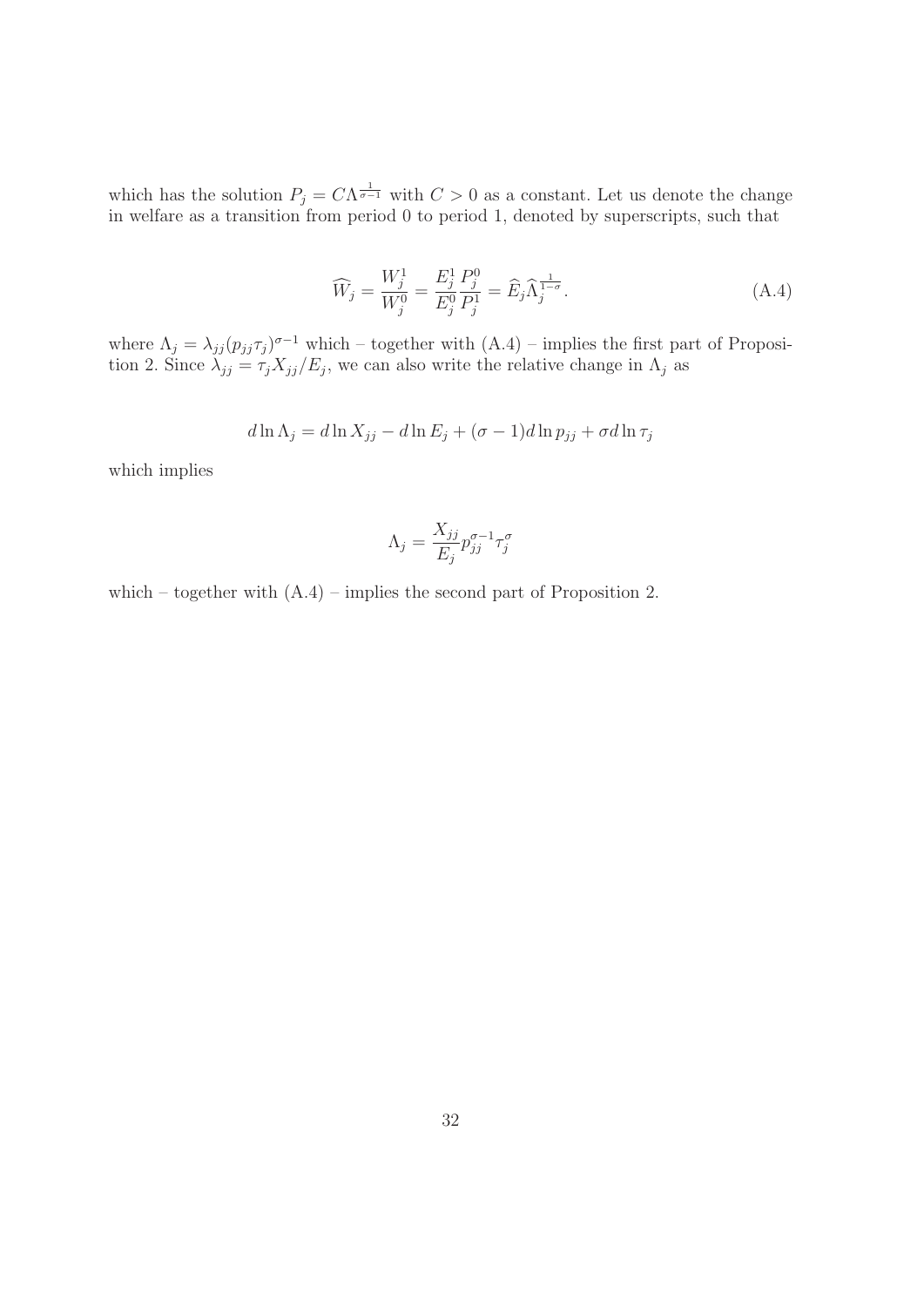## **References**

- Allen, T., Arkolakis, C., and Takahashi, Y. (2020). Universal Gravity. Journal of Political Economy, 128(2): 393–433.
- Amiti, M., Itskhoki, O., and Konings, J. (2019). International Shocks, Variable Markups, and Domestic Prices. Review of Economic Studies, 86(6): 2356–2402.
- Anderson, J. E. (1979). A Theoretical Foundation for the Gravity Equation. American Economic Review, 69(1): 106–116.
- Anderson, J. E. (2011). The Gravity Model. Annual Review of Economics, 3(1): 133–160.
- Anderson, J. E., and van Wincoop, E. (2003). Gravity with Gravitas: A Solution to the Border Puzzle. American Economic Review, 93(1): 170-192.
- Anderson, J. E., and Yotov, Y. V. (2016). Terms of Trade and Global Efficiency Effects of Free Trade Agreements, 1990-2002. Journal of International Economics, 99: 279–298.
- Arkolakis, C., Costinot, A., and Rodríguez-Clare, A. (2012). New Trade Models, Same Old Gains? American Economic Review, 102(1): 94–130.
- Armington, P.S. (1969). A Theory of Demand for Products Distinguished by Place of Origin. Staff Papers (International Monetary Fund), 16(1): 159–178.
- Asprilla, A., Berman, N., Cadot, O., and Jaud, M. (2019). Trade Policy and Market Power: Firm-Level Evidence. International Economic Review, 60(4): 1647–1673.
- Bajzik, J., Havranek, T., Irsova, Z., and Schwarz, J. (2020). Estimating the Armington Elasticity: The Importance of Study Design and Publication Bias. Journal of International Economics, 127: 103383.
- Benzarti, Y., and Carloni, D. (2019). Who Really Benefits from Consumption Tax Cuts? Evidence from a Large VAT Reform in France. American Economic Journal: Economic Policy, 11(1): 38–63.
- Benzarti, Y., Carloni, D., Harju, J., and Kosonen, T. (2020). What Goes Up May not Come Down: Asymmetric Incidence of Value-Added Taxes. Journal of Political Economy, 128(12): 4438–4474.
- Benzarti, Y., and Tazhitdinova, A. (2021). Do Value-Added Taxes Affect International Trade Flows? Evidence from 30 Years of Tax Reforms. American Economic Journal: Economic Policy, 13(4): 469-489.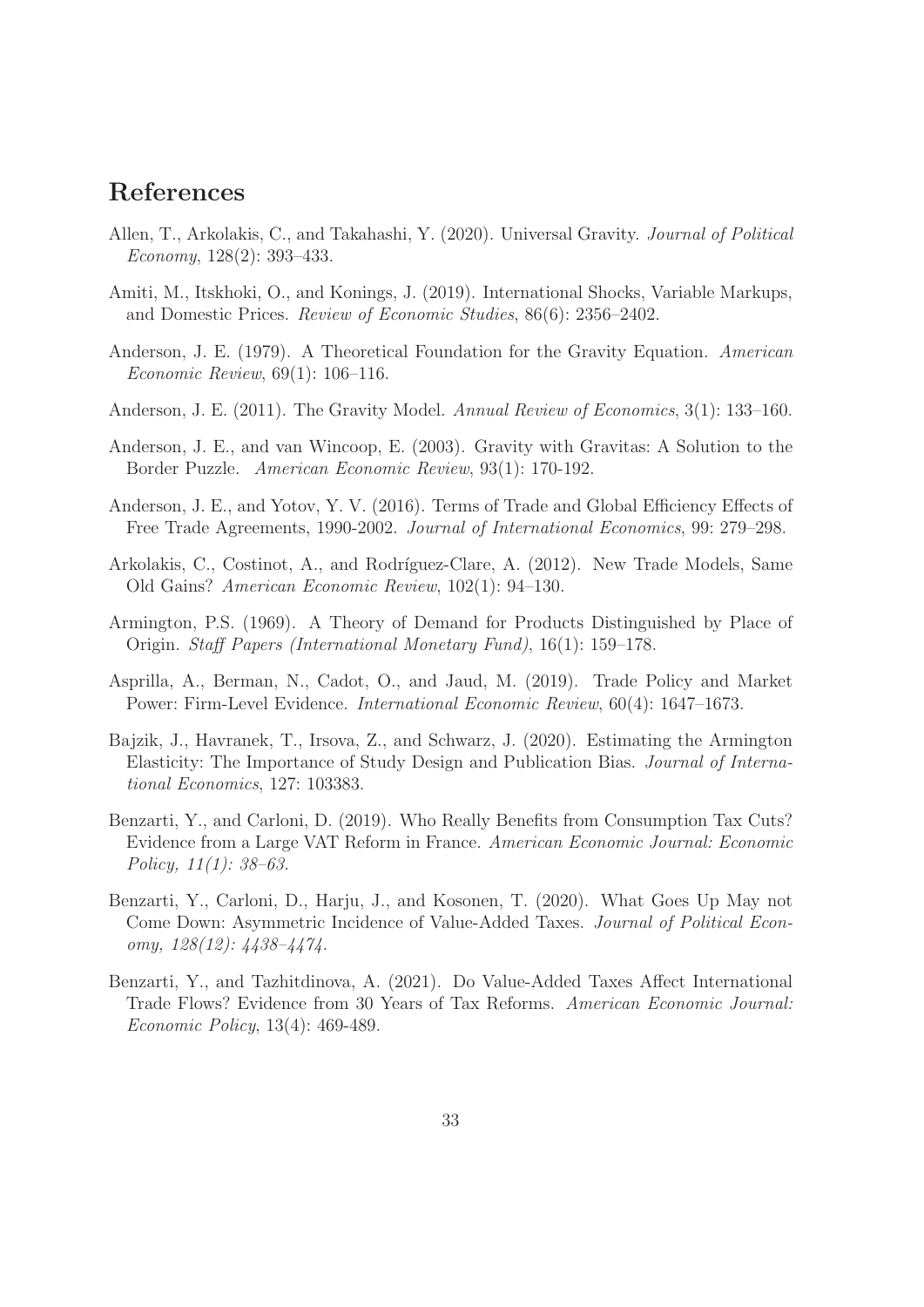- Bergstrand, J. H. (1985). The Gravity Equation in International Trade: Some Microeconomic Foundations and Empirical Evidence. Review of Economics and Statistics, 67(3): 474–481.
- Bernard, A. B., Eaton, J., Jensen, J. B., and Kortum, S. (2003). Plants and Productivity in International Trade. American Economic Review, 93: 1268–1290.
- Beverelli, C., Keck, A., Larch, M., and Yotov, Y. (2018). Institutions, Trade and Development: A Quantitative Analysis. CESifo Working Paper 6920.
- Breinlich, H., Fadinger, H., Nocke, V., and Schutz, N. (2020). Gravity with Granularity. CEPR Working Paper DP15374.
- Caliendo, L., and Parro, F. (2015). Estimates of the Trade and Welfare Effects of NAFTA. Review of Economic Studies, 82(1): 1–44.
- Carrère, C., Mrázová, M., and Neary, J. P. (2020). Gravity without Apology: The Science of Elasticities, Distance, and Trade. Economic Journal, 130(628): 880–910.
- Chandra, P., and Long, C. (2013). VAT Rebates and Export Performance in China: Firm-Level Evidence. Journal of Public Economics, 102: 13–22.
- Chaney, T. (2008). Distorted Gravity: The Intensive and Extensive Margins of International Trade. American Economic Review, 98(4): 1707–1721.
- Chetty, R., Looney, A., and Kroft, K. (2009). Salience and taxation: Theory and Evidence. American Economic Review, 99(4): 1145–1177.
- Chor, D. (2010). Unpacking Sources of Comparative Advantage: A Quantitative Approach. Journal of International Economics, 82(2): 152–167.
- Costinot, A., Donaldson, D., and Komunjer, I. (2012). What Goods Do Countries Trade? A Quantitative Exploration of Ricardo's Ideas. Review of Economic Studies, 79(2): 581–608.
- Deardorff, A. (1998). Determinants of Bilateral Trade: Does Gravity Work in a Neoclassical World? in Frankel, J. A. (ed), The Regionalization of the World Economy, Chicago: University of Chicago Press.
- De Loecker, J., Goldberg, P., Khandelwal, A., and Pavcnik, N. (2016). Prices, Markups and Trade Reform. Econometrica, 84(2): 445–510.
- De Loecker, J., and Eeckhout, J. (2018). Global Market Power. mimeo.
- Desai, M., and Hines, J. (2005). Value-Added Taxes and International Trade: The Evidence. Working Paper.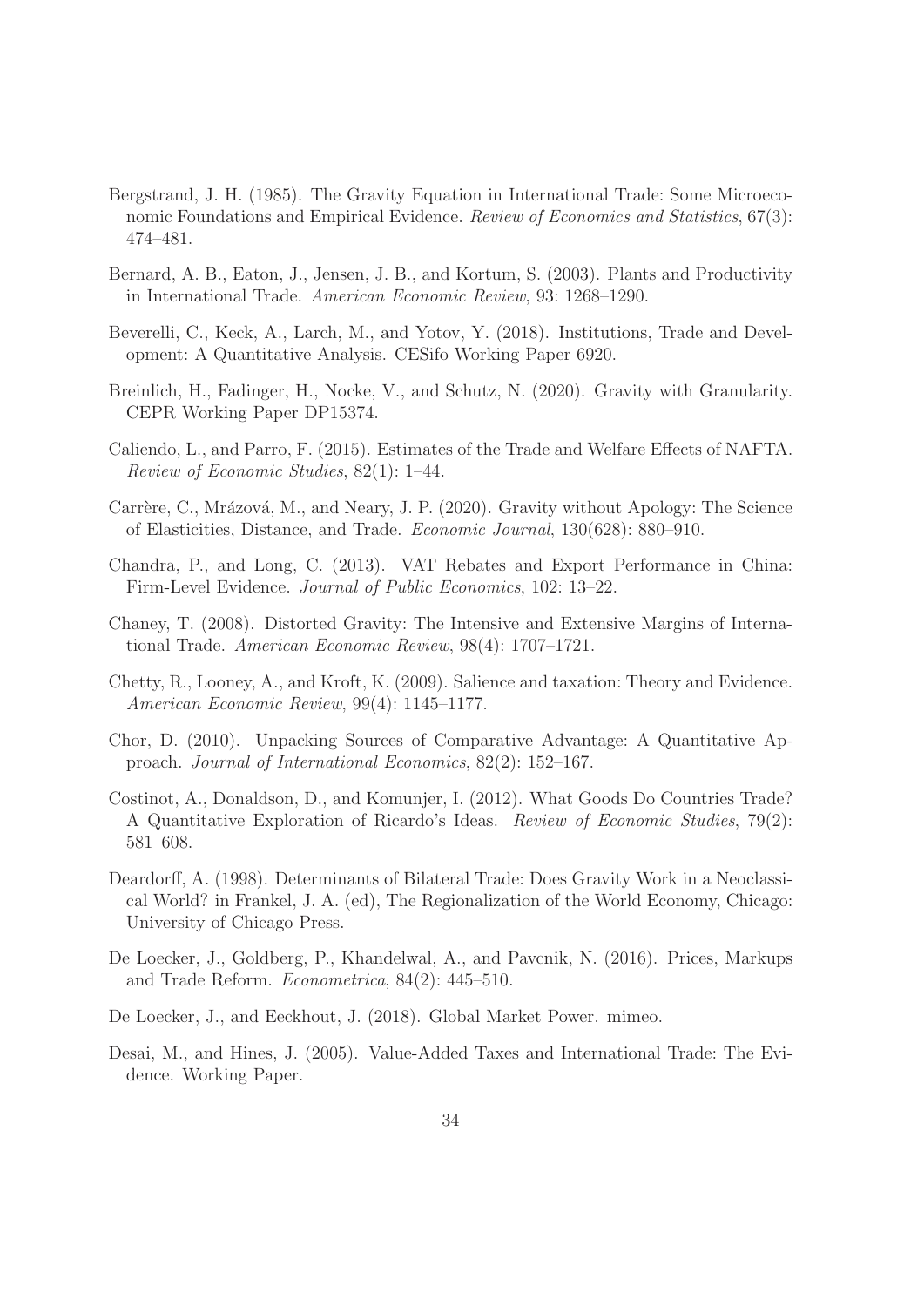- Doyle Jr., J. J., and Samphantharak, K. (2008). \$ 2.00 Gas! Studying the Effects of a Gas Tax Moratorium. Journal of Public Economics, 92(3-4): 869–884.
- Eaton, J., and Kortum, S. (2002). Technology, Geography and Trade. Econometrica, 70(5): 1741–1779.
- Egger, P., and Larch, M. (2008). Interdependent Preferential Trade Agreement Memberships: An Empirical Analysis. Journal of International Economics, 76(2): 384–399.
- Fally, T. (2015). Structural Gravity and Fixed Effects. Journal of International Economics, 97(1): 76–85.
- Fan, H., Liu,Y., Qiu, L., and Zhao, X. (2020). Export to Elude. Journal of International Economics, 127, article 103366.
- Feenstra, R. C., and Weinstein, D. E. (2017). Globalization, Markups, and US Welfare. Journal of Political Economy, 125(4): 1040–1074.
- Felbermayr, G., Jung, B., and Larch, M. (2015). The Welfare Consequences of Import Tariffs: A Quantitative Perspective. Journal of International Economics, 97: 295–309.
- Feldstein, M., and Krugman, P. (1990). International Trade Effects of Value-Added Taxation. in: Taxation in the global economy (edited by Razin, A. and Slemrod, J.), 263–282, NBER.
- Fuest, C., Neumeier, F., and Stöhlker, D. (2020). The Pass-Through of Temporary VAT Rate Cuts: Evidence from German Retail Prices. Ifo Working Paper 341
- Fuest, C., Peichl, A., and Siegloch, S. (2018). Do Higher Corporate Taxes Reduce Wages? Micro Evidence from Germany. American Economic Review, 108: 392–418.
- Gaarder, I. (2019). Incidence and Distributional Effects of Value Added Taxes. Economic Journal, 129(618): 853–876.
- Grossman, G. (1980). Border Tax Adjustments: Do they distort trade? Journal of International Economics, 10: 117–128.
- Haufler, A., Schjelderup, G., and Stähler, F. (2005). Barriers to Trade and Imperfect Competition: The Choice of Commodity Tax Base. International Tax and Public Finance, 12: 281–300.
- Head, K., and Mayer, T. (2014). Gravity Equations: Workhorse, Toolkit, and Cookbook. Chapter 3 in Gopinath, G, E. Helpman and K. Rogoff (eds), Vol. 4 of the Handbook of International Economics, Elsevier: 131–195.